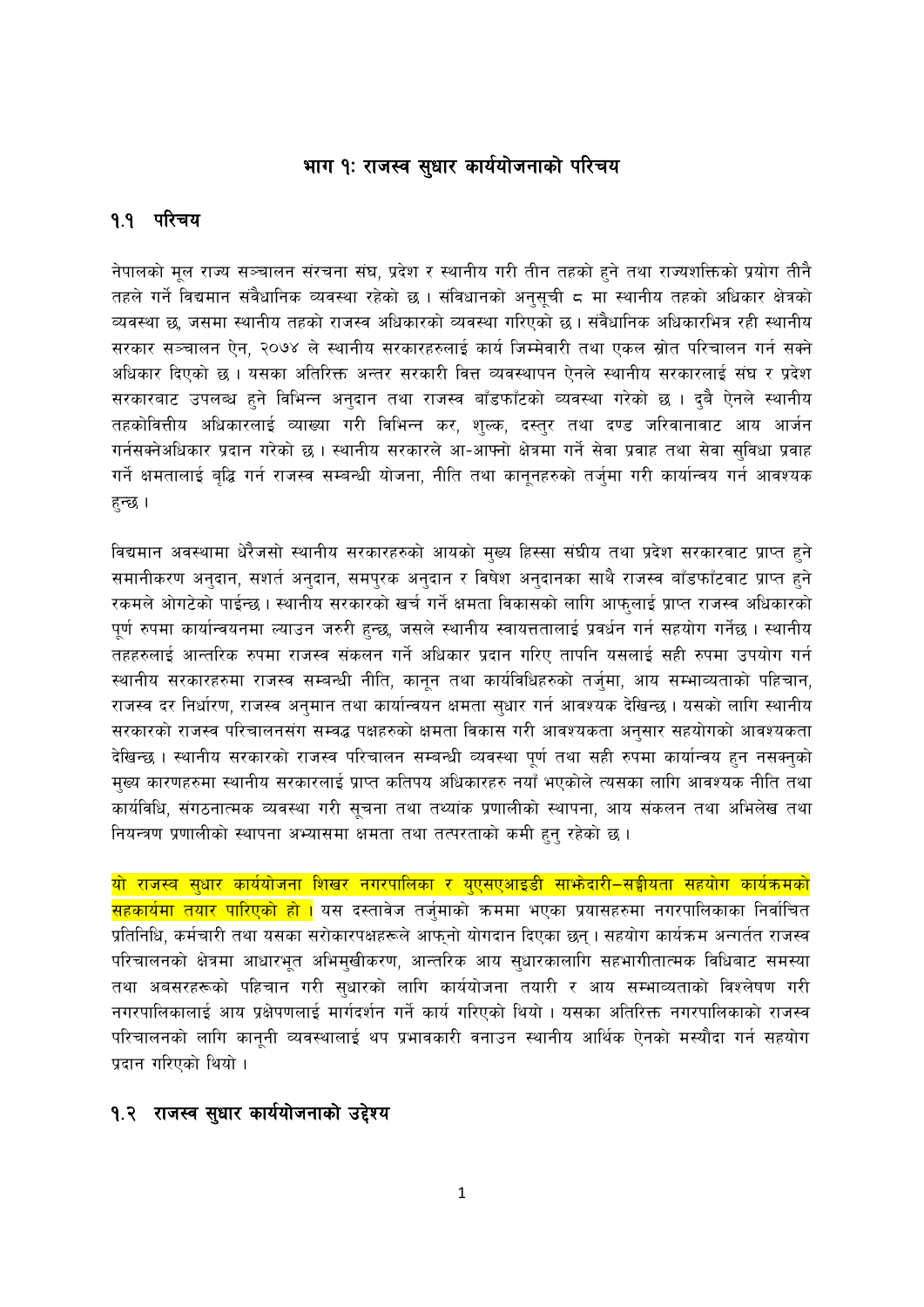नगरपालिकाको आन्तरिक आयका संभावनाहरुको पहिचान गरी अधिकतम परिचालनका लागि देखिएका समस्याहरू न्यनीकरण गर्न कार्ययोजना तयार गरी सोका आधारमा आगामी ३ वर्षको आय प्रक्षेपणमा नगरपालिकालाई सहयोग प्ऱ्याउन् नै यस राजस्व सुधार कार्ययोजनाको मूख्य उद्देश्य हो । यस योजनाका खास उद्देश्यहरू देहाय अनुसार रहेका छन :

- राजस्वका आन्तरिक स्रोतहरुको सम्भाब्यता विश्लेषण गरी राजस्व संकलन फरक पहिचान गर्ने,
- राजस्व व्यवस्थापन प्रणाली सुधार तथा राजस्व संकलन क्षमता सुधारकोलागि राजस्व सुधार कार्ययोजना तर्जुमा गर्ने,
- राजस्व स्रोतका नयाँ क्षेत्रहरुको खोजी गर्ने,
- स्थानीय सरकारको राजस्व अधिकार, तिर्न सक्ने क्षमता तथा प्रगतिशील कर प्रणालीलाई विचार गरी अद्यावधिक आर्थिक ऐनको मस्यौदा गर्ने,
- आगामी तीन बर्षको लागि राजस्व प्रक्षेपण गर्ने.
- राजस्व परामर्श समिति तथा राजस्व प्रशासनमा कार्यरत कर्मचारीहरुलाई तालिम प्रदान गर्ने ।

# १.३ राजस्व सुधार कार्ययोजना तर्जुमाको कार्यक्षेत्र

राजस्व सुधार कार्ययोजना तर्जुमाको क्रममा प्राविधिक सहयोग प्रदान गर्ने क्रममा शुरुका दिनमा कोभिड १९ को प्रभावको कारणले यातायात सुविधा अवरुद्ध भएकोले सूचना प्रविधिलाई उपयोग गरी प्राविधिक सहयोग प्रदान गरिएको थियो। यातायात सुविधा सहज भए पछि तुरुन्तै नगरपालिकाको भ्रमण गरी सहयोगका कार्यक्रमहरु सम्पन्न गरिएको थियो । राजस्व सुधार कार्ययोजना तर्जुमा गर्न निम्न अनुसारको कार्यक्षेत्र निर्धारण गरिएको थियो ।

- सन्धर्भ सामग्रीहरुको संकलन तथा अध्ययन,
- प्रारम्भिक प्रतिवेदन तयारी तथा पेश.
- प्रमुख, उपप्रमुख, उपाध्यक्ष, प्रमुख प्रशासकीय अधिकृत, आर्थिक प्रशासन शाखा तथा राजस्व शाखा प्रमुखलाई राजस्व सुधार कार्ययोजना सम्बन्धी अभिमुखिकरण,
- राजस्व सुधार कार्ययोजनाको मस्यौदा, राजस्व प्रक्षेपण तथा आर्थिक ऐनको मस्यौदा तयार गर्नको लागि नगरपालिकावाट सूचना संकलन,
- राजस्व सधार कार्ययोजना तथा आर्थिक ऐनको प्रारम्भिक मस्यौदा तयार गरी पेश गर्ने.
- स्थानीय तहमा राजस्व व्यवस्थापन सम्बन्धी तालिम तथा राजस्व सुधार कार्ययोजना तर्जुमा कार्यशाला आयोजना गर्ने.
- स्थलगत भ्रमण गरी आवश्यक सुचना तथा तथ्यांक संकलन गर्ने र प्रारम्भिक राजस्व सुधार कार्ययोजना तथा राजस्व प्रक्षेपणलाई पनरावलोकन गर्ने.
- राजस्व सुधार कार्ययोजनाको मस्यौदा तयार गर्ने र स्थलगत भ्रमणको आधारमा आर्थिक ऐनलाई परिमार्जन गर्ने.
- राजस्व सुधार कार्ययोजनाको मस्यौदा नगरपालिका, साभेदारी–सङ्घीयता सहयोग कार्यक्रम र संघीय मामिला तथा सामान्य प्रशासन मन्त्रालयमा पेश गर्ने.
- सुफावहरु समावेश गरी राजस्व सुधार कार्ययोजनालाई अन्तिम रुप दिने,
- अन्तिम राजस्व सुधार कार्ययोजना, आर्थिक ऐनको साथमा संश्लेषण प्रतिवेदन पेश गर्ने।

# १.४ राजस्व सुधार कार्ययोजना तर्जुमाको विधि

## १.४.१ तयारी चरण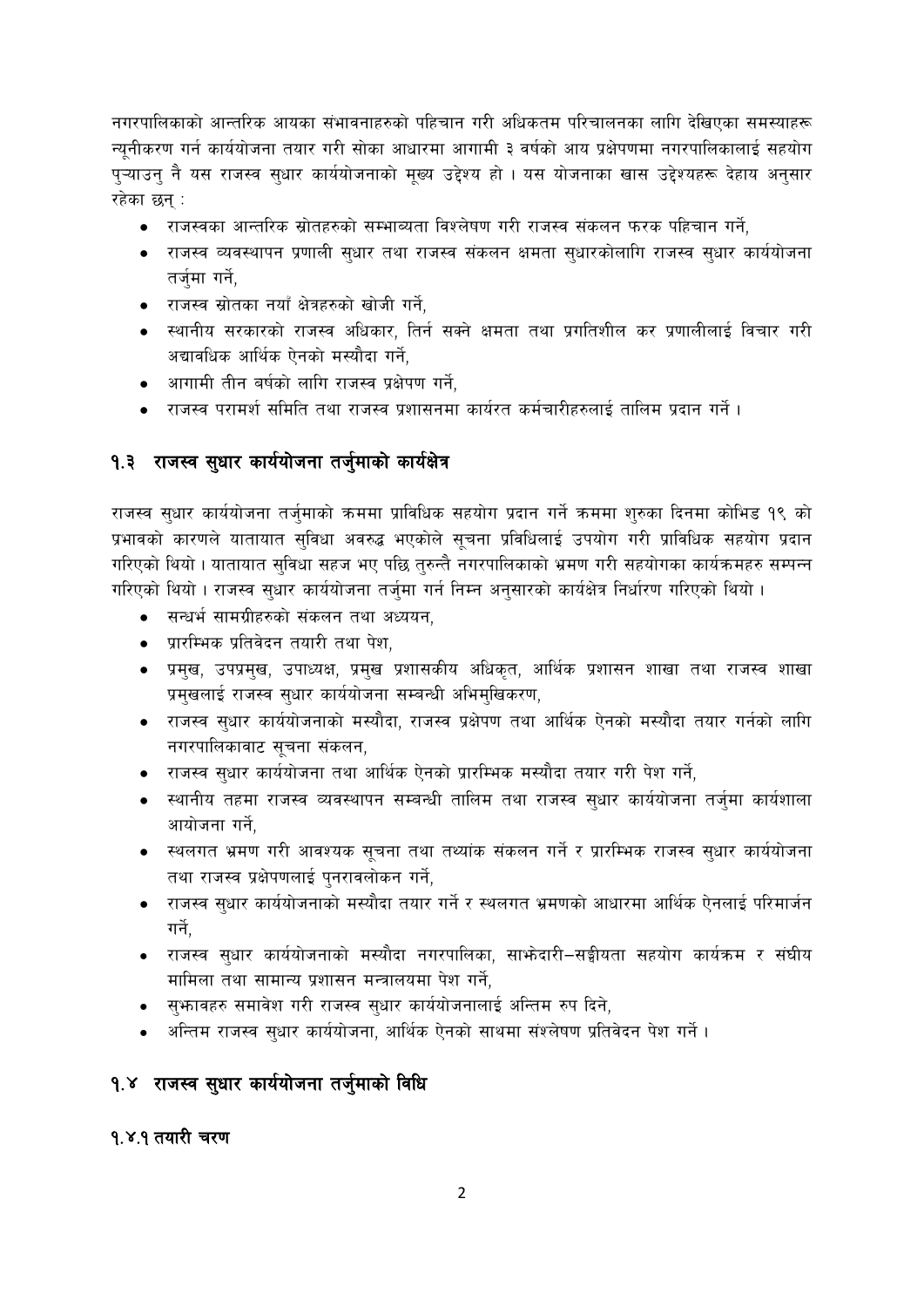युएसएआईडीको साभ्रेदारी-सङ्घीयता सहयोग कार्यक्रम र एसडिआइसी काठमाण्डौं बीच जेष्ठ १०, २०७८ मा संभौता भए लगत्तै एसडिआईसीले सहयोगी टोलीको टोली नेता श्री पवन लोहनी र टोली सदस्यहरु श्री गोकर्ण प्रसाद शर्मा तथा श्री दामोदर गिरीलाई परिचालन गरी सोही दिन साभेदारी–सङ्गीयता सहयोग कार्यक्रमसंग प्रारम्भिक छलफल भएको थियो । छलफल पश्चातसंविधान, स्थानीय सरकार सञ्चालन ऐन, अन्तर सरकारी वित्त व्यवस्थापन ऐन, राजस्व सुधार कार्ययोजना तर्जुमा कार्यविधि लगायत अन्य सन्दर्भ सामग्रीहरुको संकलन तथा अध्ययन गरिएको थियो । अध्ययन पश्चात प्राविधिक सहयोगको लागि आवश्यक तथ्यांक संकलनको लागि प्रश्नवली तथा सहयोग कार्यक्रम सञ्चालन कार्यतालिका तयार गरी साभ्रेदारी-सङ्घीयता सहयोग कार्यक्रम समक्ष जेष्ठ १२ गते प्रारम्भिक प्रतिवेदन पेश गरेको थियो । सोही दिन साभ्रेदारी-सङ्घीयता सहयोग कार्यक्रम र संघीय मामिला तथा सामान्य प्रशासन मन्त्रालयसंग प्रारम्भिक प्रतिवेदन माथि छलफल गरिएको थियो । राजस्व सुधार कार्ययोजना उद्देश्य, सहयोगका क्षेत्र र भावि कार्यतालिका माथि छनोट गरिएका सबै स्थानीय तहका प्रमुख, उपप्रमुख लगायतका राजस्वसंग सम्वन्धित कर्मचारीहरु, संघीय मामिला तथा सामान्य प्रशासन मन्त्रालयका पदाधिकारी र साभ्रेदारी– सङ्गीयता सहयोग कार्यक्रमका सम्वन्धित कर्मचारीहरुसंग जेष्ठ १४ गते छलफल भई सहयोग कार्यक्रम तालिकालाई अन्तिम रुप दिईएको थियो। उक्त कार्यक्रममा देहायको विषयवस्तुमा प्रस्तती तथा छलफल गरिएको थियो :

- सहयोग कार्यक्रमको उद्देश्य तथा भावि कार्ययोजना
- हालको कोभिड १९ को अवस्था तथा आगामी सभाको समयलाई ध्यानमा राखि तत्काल आवस्यक पर्ने सहयोग तथा अवधि
- तत्काल आवश्यक पर्ने सूचनाहरु:
	- विगत दुई बर्षको यथार्थ आय तथा चाल् बर्षको अनुमान तथा बैशाखसम्मको यथार्थ आय विवरण,
	- मस्यौदा आर्थिक ऐन (वर्ड फरमेट),
	- नगरपालिकाको वस्तुस्थिति विवरण, राजस्व परामर्श समितिका सदस्यहरु, राजस्व शाखामा कार्यरत कर्मचारीहरु तथा राजस्व प्राप्त हुनसक्ने सम्पत्तिको विवरण
- सूचना आदान प्रदानको लागि स्थानीय सरकारका सम्पर्क व्यक्तिहरु तथा सम्पर्क नम्बर

#### १.४.२शुरुवात चरण

तयारी चरण पुरा भए पछि प्राविधिक सहयोग टोलीले नगरपालिकाले यस कार्यक्रमका लागि उपलब्ध गराएको फोकन पर्सन मार्फत नगरपालिकासंग सम्पर्क स्थापना गरी सहयोग कार्यको शुरुवात गरिएको थियो।

नगरपालिकावाट तथ्यांक तथा सूचना संकलनः छनोट भएमा स्थानीय तहहरुसंगको परिचयात्मक कार्यक्रम पश्चात प्राविधिक सहयोग टोलीले नगरपालिकाका पदाधिकारीहरुसंग सम्पर्क स्थापना गरी कार्यक्रम सञ्चालनको लागि सम्पर्क व्यक्ति तोक्न तथा तयार गरिएको तथ्यांक संकलन सूची अनुसारको सूचना उपलब्ध गराउन अनुरोध गरेको थियो । नगरपालिकालाई सूचना उपलब्ध गराउन तयार गरिएको तथ्यांक संकलन सूची <mark>अनुसूची १</mark> मा दिईएको छ । तथ्यांक संकलन गरी उपलब्ध गराउन साफोदारी–सङ्घीयता सहयोग कार्यक्रमवाट नगरपालिका संयोजकको रुपमा खटिएका कर्मचारीले समेत सहयोग उपलब्ध गराएका थिए । प्राविधिक सहयोग टोलवाट सूची अनुसारको सूचना पटक पटक टेलिफोन, इमेल तथा अनलाईन मिटिङ्गहरु गरी संकलन गरिएको थियो ।

राजस्व सुधार कार्ययोजना सम्बन्धी अभिमुखिकरण: नगरपालिकावाट प्रारम्भिध तथ्यांक तथा सूचना संकलन पश्चात उक्त सूचनाहरुलाई विश्लेषण गरी अभिमुखिकरणको लागि प्रस्तुति सामग्री तयार गरीएको थियो । नगरपालिकाको राजस्व सुधार कार्ययोजना सम्बन्धी अभिमुखिकरण कार्यक्रम २०७८ जेष्ठ २१ गते भर्चुअल माध्यमवाट सञ्चालन गरिएको थियो । अभिमुखिकरण कार्यक्रमका सहभागिहरुको नामावली अनुसूची २ मा दिईएको छ । अभिमूखिकरण कार्यक्रममा नगरपालिकाको आगामी आर्थिक वर्षको आय बजेट अनुमान तथा आर्थिक ऐन तर्जुमा प्रकुयामा सहयोग गर्ने उद्देश्यका साथ हालको राजस्व परिचालनको अवस्था र चाल् आ.व.को आर्थिक ऐनमा सुधार गर्नुपर्ने पक्षहरुमा विस्तृत छलफल भएको थियो । उक्त छलफल कार्यक्रममा नगरपालिकाबाट प्राप्त विगत आर्थिक वर्षहरुको आय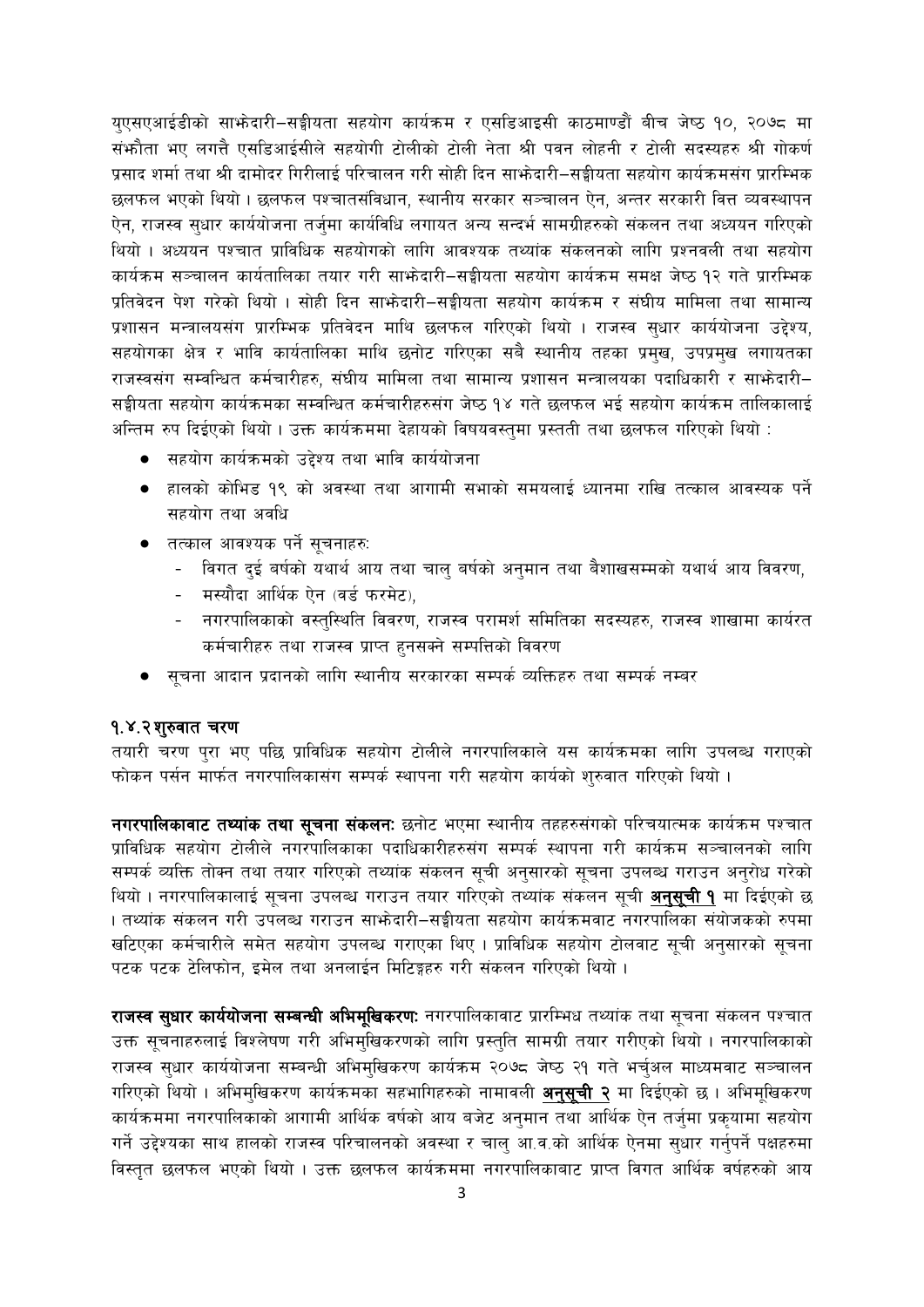विवरण तथा हाल कार्यान्वयनमा रहेको चाल् आ.व.को आर्थिक ऐनमा अस्पष्ट भएका तथ्यांक तथा प्रावधानमा सम्बन्धित नगरपालिकाहरुबाट थप स्पष्टता प्राप्त भएको थियो । कार्यक्रमका सहभागि जनप्रतिनिधि तथा कर्मचारीहरुले समेत राजस्व परिचालन सम्बन्धी विविध विषयहरु (आर्थिक ऐन, राजस्व क्षेत्राधिकार, आम्दानी कोड र व्याख्या, रकम संकलन तथा दाखिला आदी) संग आफ्ना जिज्ञासाहरु राख्दै सुभ्राव प्राप्त गरेका थिए ।

राजस्व सम्बन्धी कानूनहरु तथा आय अनुमानको मस्यौदा तयारी: अभिमुखिकरण कार्यक्रममा नगरपालिकावाट प्राप्त सूचनाको आधारमा प्राविधिक सहयोग टोलीले आगामी आर्थिक बर्षकोलागि आर्थिक ऐनको परिमार्जनमा सहयोग र महालेखा नियन्त्रक कार्यालयले सिफारिश गरेको राजस्व संकेत तथा वर्गिकरण र व्याख्याको आधारमा राजस्व अनुमान मस्यौदा तयार गरी २०७८ जेष्ठ ३१ गते नगरपालिकामा बुफाएको थियो। प्राविधिक सहयोग टोलीले मस्यौदा गरेको आर्थिक ऐन **अनुसूची ३** मा र आ.ब. २०७८,७९ को लागि राजस्व अनुमान **अनुसूची ४** मा दिईएको छ ।

#### १.४.३ स्थलगत सहयोग चरण

कोभिड १९ को जोखिम न्यून भई यातायात सुचारु भए पछि प्राविधिक सहयोग टोलीले श्रावण १२ र १३ गते स्थलगत रुपमा नगरपालिकाको भ्रमण गरी सूचना संकलन, राजस्व व्यवस्थापन तालिम तथा राजस्व सुधार कार्ययोजना तर्जुमा कार्यशाला सञ्चालन गरेको थियो ।

राजस्व व्यवस्थापन तालिम तथा राजस्व सुधार कार्ययोजना तर्जुमा कार्यशालाः मिति २०७८ साल श्रावण १२ गते नगरपालिकाको सभाहलमा नगरपालिकाका प्रमुख, उपप्रमुख, राजस्व परामर्श समितिका पदाधिकारीहरु, प्रमुख

प्रशासकीय अधिकृत, आर्थिक प्रशासन र राजस्वमा कार्यरत कर्मचारीलाई विहान ७ वजे देखि राजस्व व्यवस्थापन तालिम तथा सधार कार्ययोजना राजस्व तर्जमा कार्यशाला संचालन गरिएको थियो । कार्यक्रममा प्रमुख, प्रमुख प्रशासकीय अधिकित, सहजकर्ताहरु, उद्योग वाणिज्य संघका उपाध्यक्ष तथा सहभागिहरुको आसन ग्रहण पश्तात कार्यक्रमको उदघाटन नगरपालिकाका प्रमख श्री सीताराम



जोशीले व्यानर पढी गर्नु भएको थियो । कार्यक्रमको उद्घाटन पश्चात सहयोग टोलीका टोलीनेता श्री पवन लोहनीले राजस्व सुधार कार्ययोजना तथा तालिम कार्यक्रमको उद्देश्य तथा महत्ववारे प्रकाश पार्नु भएको थियो । कार्यक्रममा नगरपालिका प्रमुखले आफुनो शुभारम्भ मन्तव्य दिदै कार्यक्रमले नगरपालिकालाई आर्थिक ऐन वनाउन सहयोग गरेको तथा अन्तरिक स्रोतको परिचालन गर्न सहयोग गरेकोमा साभ्रेदारी कार्यक्रमलाई धन्यवाद दिन भएको थियो । यस प्राविधिक सहयोगले राजस्व कसरी उठाउने भन्ने विषयमा अन्योल रहेकोमा यस विषयमा थप स्पष्टता हाल केही सहज भएको छ । यस तालिम कार्यक्रमले नगरपालिकाको राजस्व परिचालन प्रकयामा थप स्पष्टता ल्याउने विश्वास व्यक्त गर्न् भएको थियो । कार्यक्रम पश्चात सहजकर्तालाई फुलोर हस्तान्तर गर्दै उद्घाटन सत्र समन्न गर्न् भएको थिया । उद्घाटन सत्रको सञ्चालन योजना अधिकृत श्री लोकराज जोशीले गर्नुभएको थियो । तालिम तथा अभिमुखिकरण कार्यक्रममा ९ महिला तथा ३२ जना पुरुष गरी जम्मा ४१ जनाको उपस्थिति रहेको थियो। कार्यक्रममा उपस्थित सहभागिहरुको सूची **अनुसूची ५** मा दिईएको छ ।

फ्लोर हस्तान्तरण पश्चात सहयोग टोलीका टोली नेता श्री पवन लोहनीले आपसी परिचय गराउन्को सार्थ कार्यक्रमको उद्देश्य र तालिम तथा कार्यशाला सञ्चालन कार्य तालिका प्रस्तुत गर्नु भएको थियो । तालिमको दास्रो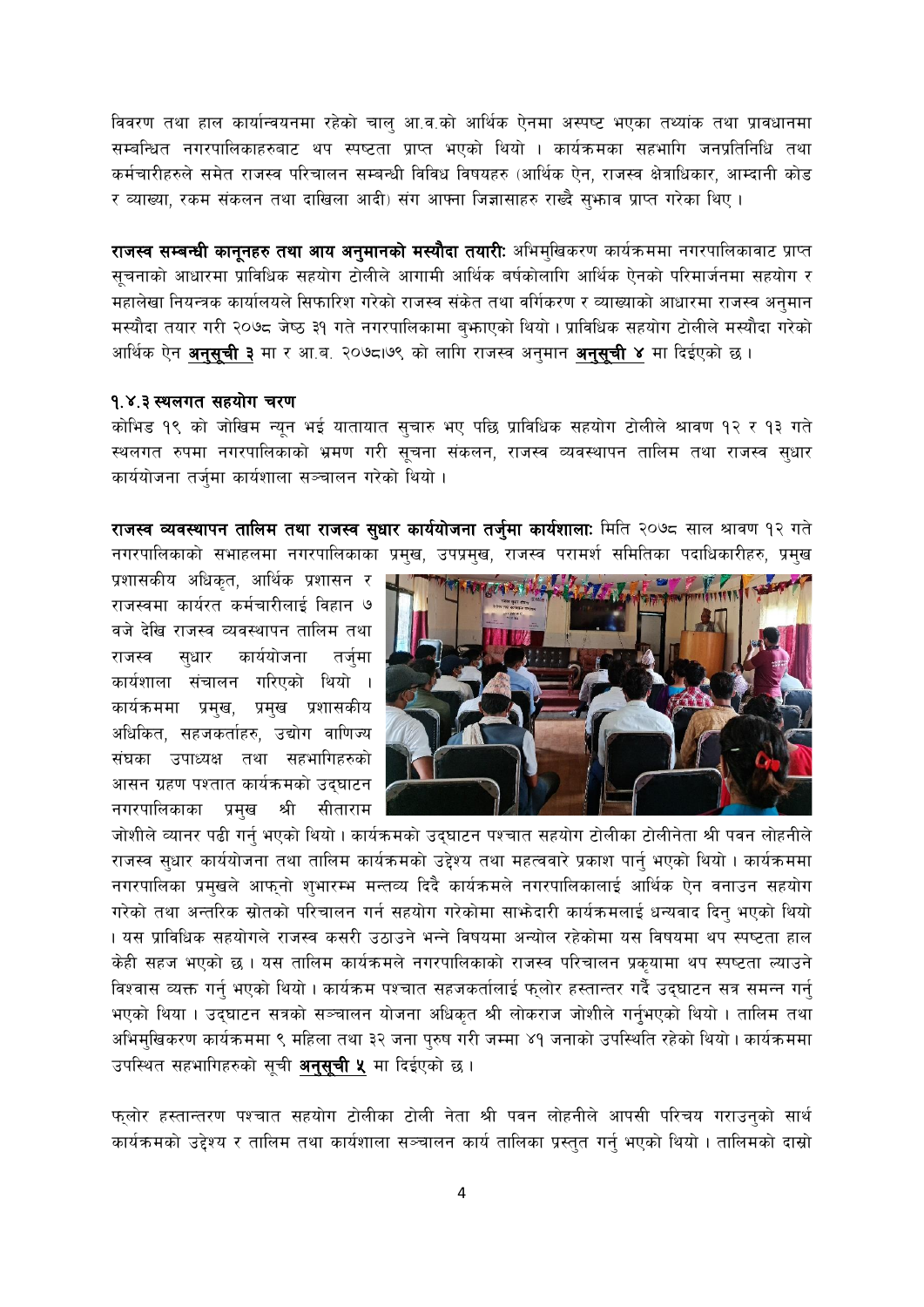प्राविधिक सेसनमा प्रशिक्षक श्री गोकर्ण प्रसाद शर्माले कर तथा गैर कर सम्बन्धी अवधारणा तथा स्थानीय तहमा त्यसको सान्दर्भिकतावारे प्रकाश पार्न भएको थियो । प्रशिक्षण सामग्री **अनसची ६** मा दिईएको छ ।

तालिमको तेस्रो सेसनमा प्रशिक्षक श्री पवन लोहनीले राजस्व अधिकार तथा स्थानीय आर्थिक ऐनको व्यवस्था सम्वन्धमा प्रस्तुति गर्दै छलफललाई अघी बढाउन् भएको थियो । यस सेसनमा नेपालको संविधान, स्थानीय सरकार

सञ्चालन ऐन तथा अन्तर सरकारी वित्त व्यवस्थापन ऐनले व्यवस्था गरेको स्थानीय तहको एकल राजस्व अधिकारको क्षेत्र, राजस्व बाँडफाँटको व्यवस्था तथा अन्तर सरकारी वित्तिय हस्तान्तरण सम्वन्धमा प्रकाश पार्दै नगरपालिकाले पारित गरेको आर्थिक ऐनमा भएको व्यवस्थाहरुको कार्यान्वयनवारे प्रशिक्षण प्रदान गरिएको थियो । प्रशिक्षणका क्रममा सहभागिहरुवाट आएका जिज्ञासाहरुलाई



सम्वोधन गरिएको थियो । कार्यक्रममा मूलत स्थानीय कर सम्बन्धी जिज्ञासा, राजस्व शाखाको स्थापना तथा सुदृढीकरण, कर तथा शुल्कमा छुट सम्वन्धमा अन्यौल रहेका जस्ता विषयमा सहभागिहरुवाट आएका जिज्ञासाहरुलाई नगरपालिकाका उपप्रमुख तथा सहजकर्ताहरुले स्पष्ट पार्नु भएको थियो । कार्यक्रममा प्रस्तुत गरेको प्रशिक्षण सामग्री अनुसूची ७ मा दिईएको छ ।

तालिमको चौथो सेसनमा प्रशिक्षक गोकर्ण प्रसाद शर्माले राजस्व परामर्श समितिको गठन तथा सोको भमिकावारे प्रस्तुत गरी छलफललाई अघी बढाउन् भएको थियो । राजस्व परामर्श समितिले गर्नुपर्ने मुख्य मुख्य कामको विवरण प्रस्तत गर्दै राजस्व परामर्श समितिको भमिकालाई प्रभावकारी वनाउन राजस्व परामर्श समितिको कार्याविधि तर्जमा गरी सोको कार्यान्वयनको आवश्यकतावारे प्रकाश पार्नु भएको थियो । प्रशिक्षण सामग्री **अनुसुची द** मा दिईएको छ .

कार्यक्रमको दोस्रो भागमा राजस्व सुधार कार्ययोजना तर्जुमा कार्यशाला सञ्चालन गरिएको थियो । कार्यशालामा

सहभागिहरुलाई चार समूहमा (समूह १ सम्पत्ति कर र मालपोत, समूह २ व्यवसाय कर र वहाल कर, समूह ३ शुल्क तथा दस्तुरहरु, र समूह ४ राजस्व प्रशासन– कार्यालय तथा वडा) विभाजन गरी तालिममा प्रस्तुत गरिएका विषयवस्त् अनुसार राजस्व सुधारको लागि आगामी दिनमा गर्नुपर्ने कार्यहरुको पहिचान गरिएको थियो । पहिचान भएको सुधारका कार्यहरुलाई खुला छलफल सत्र (प्लेनरी) मा प्रस्तुत गरी सहभागिहरुवाट सुफ़ाव संकलन गरिएको थियो । कार्यशालावाट प्राप्त



सुभ्राव अनुसार यसै प्रतिवेदनको अर्को भागमा नगरपालिकाको राजस्व सुधार कार्ययोजना तयार गरी सो को आधारमा आगामी ३ बर्षको राजस्व प्रक्षेपण गरिएको छ ।

तालिम तथा कार्यशालाको समापनमा नगरप्रमुख श्री सीताराम जोशीले नगरपालिकाले गरिआएका कार्यहरुको आत्मसमिक्षा गरी अघी बढ्न यस कार्यक्रमले वाटो देखिएको विचार व्यक्त गर्नु भएको थियो । शिखर नगरपालिका नयाँ नगरपालिका भएकोले शुरुवातमा काम गर्न धेरै कठिन थियो तर प्रयास गर्दै जाँदा सहज हुँदै गएको छ । नगरपालिकाको आगामी दिनको भमिका करको दायरामा सबैलाई ल्याउने तथा सहज तरिकाले कर तिर्ने वातावरण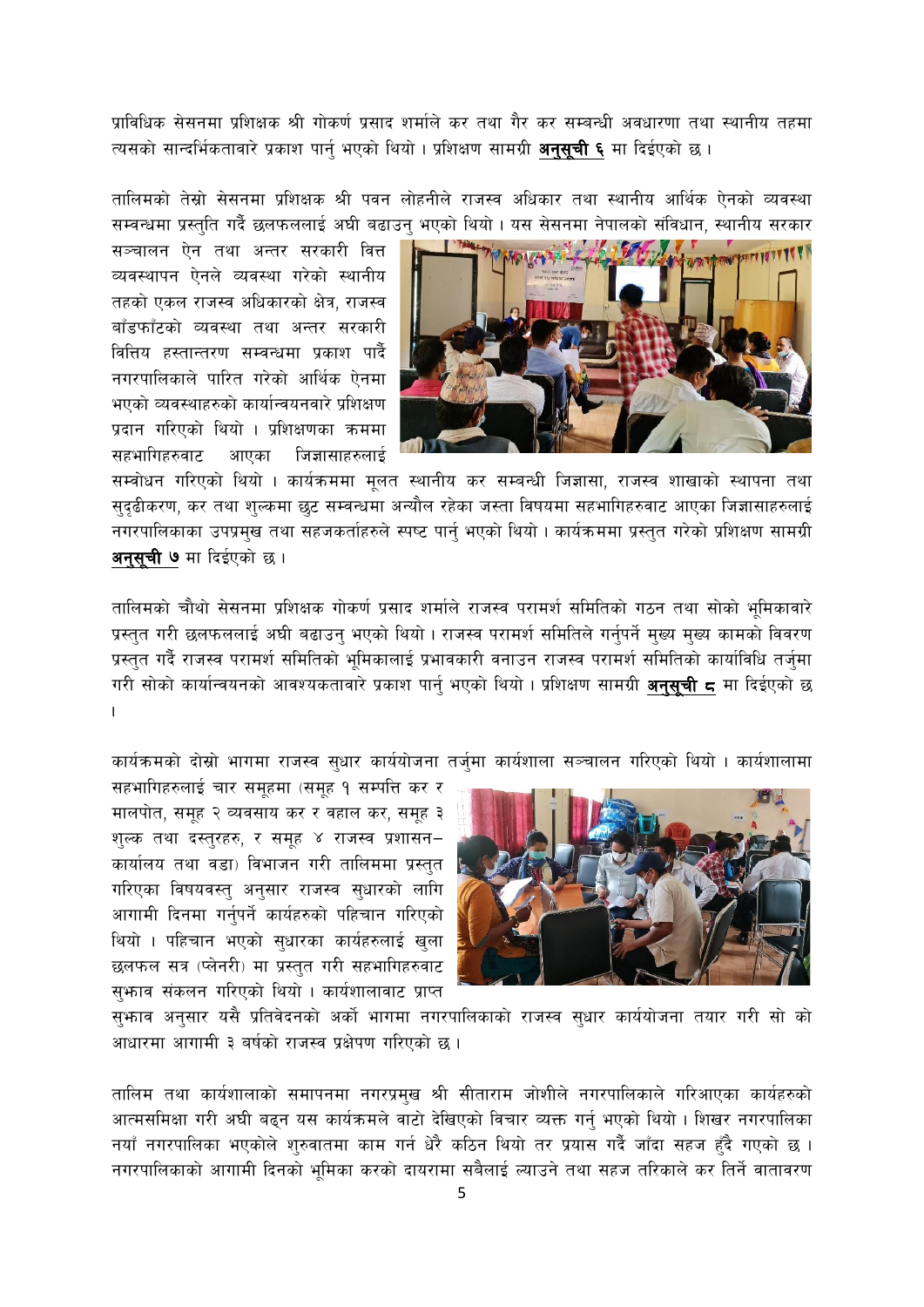वनाउन् हुनेछ जसको लागि साभ्रेदारी कार्यक्रमवाट थप सहयोगको आशा गरेका विचार ब्यक्त गर्नु भएको थियो । जसकोलागि आवश्यक कानुनहरुको निर्माण गर्ने, वडावाट कर संकलन गर्ने व्यवस्था गर्ने, कार्य सम्पादन क्षमतामा सुधार गर्ने जस्ता कार्य आवश्यक देखिन्छ । नगरपालिकावाट हुने खर्चमा आन्तरिक स्रोतको हिस्सा उल्लेख्य वनाउन सके नगरपालिकाले कामगर्न सहज हुने अनुभव समेत व्यक्त गर्दै कार्यक्रमको समापन गर्नु भएको थियो ।

तथ्यांक संकलन तथा विश्लेषण: तयार गरेको तथ्यांक संकलन प्रश्नावली (अनुसुची ९) को आधारमा प्राविधिक

सहयोग टोलीले नगरपालिकाका कर्मचारीहरु तथा स्थानीय उद्योग बाणिज्य संघका प्रतिनिधि हरुसंग २०७८ श्रावण ११ गते लक्षित समूह छलफल तथा अन्तरवार्ताको माध्यमवाट सूचना संकलन गरेको थियो । नगरपालिकामा गरिएको लक्षित समूह छलफलमा स्थानीय उद्योग वाणिज्य संघका ६ जनाको सहभागिता रहेको थियो भने अन्तरवार्तामा नगरपालिकाका प्रमुख प्रशासकीय अधिकृत सहित ३ जनाको सहभागिता रहेको थियो । प्राविधिक सहयोग टोलीले नगरपालिकाको आर्थिक प्रशासन शाखा तथा अन्य



शाखाहरुको भ्रमण गरी सम्वन्धित कर्मचारीहरुसंग अन्तरवार्ता लिई आवश्यक सूचना संकलन गरेको थियो । त्यसैगरी प्राविधिक सहयोग टोलीले मूख्य वजार क्षेत्रहरुको स्थलगत रुपमा अवलोकन गरेको थियो । प्राविधिक सहयोग टोलीले छलफलवाट निम्न अनुसारको सूचना संकलन गरेका थिए ।

- मूख्य राजस्वका स्रोतहरुको सम्भाव्यता अध्ययनको लागि आवश्यक सूचना
- राजस्व शाखाको भौतिक सूविधा तथा सूचना प्रविधिको उपयोग
- नगरपालिकाले पारित गरेको राजस्व सम्बन्धी कानून तथा कार्यविधि, आन्तरिक नियन्त्रणको अवस्था, क्षमता विकासको आवश्यकता
- विगतको आय संकलनको अवस्था तथा समस्याहरु
- राजस्व संकलनमा वडा समितिको भूमिका  $\bullet$
- राजस्व वजेट र कर तथा शुल्क निर्धारण प्रकृया
- राजस्वका नयाँ क्षेत्रहरुको सम्भावना
- ्राजस्व प्रणालीमा सुधारकोलागि गर्नुपर्ने कार्यहरु तथा नयाँ अवधारणा  $\bullet$
- नगरपालिकाको वस्तुगत विवरण

तथ्याङ्क विश्लेषण तथा मस्यौदा कार्ययोजना तयारी: स्थलगत भ्रमण प्रश्चात नगरपालिका भएको लक्षित समूह छलफल, अन्तरवार्ता, कार्यशाला, अवलोकन तथा कार्यालयवाट प्राप्त तथ्यांक तथा सूचनाहरूलाई विभिन्न तथ्यांकीय औजारहरू तथा विधिहरूका आधारमा विश्लेषण गरी प्राप्त नतिजा तथा जानकारीहरूलाई तालिकामा प्रस्तुत गरी राजस्व सुधार कार्ययोजनाको प्रारम्भिक मस्यौदा तयार गरिएको थियो । यसरी तयार भएको राजस्व सुधार कार्ययोजनाको मस्यौदा प्रतिवेदन सुभ्रावकोलागि नगरपालिका तथा साभ्रेदारी–सङ्घीयता सहयोग कार्यक्रम समक्ष पेश गरिएको छ।

#### १.४.४ कार्ययोजनाको अन्तिम रुप

नगरपालिका समक्ष प्रस्तुत गरिएको मस्यौदा राजस्व सुधार कार्ययोजना नगरपालिकाका सम्बन्धित शाखाहरुवाट अध्ययन पश्चात २०७८ भाद्र २३ गते प्राप्त भएको स्भावहरुलाई समावेश गरी यो प्रतिवेदनलाई अन्तिम रुप दिईएको छ ।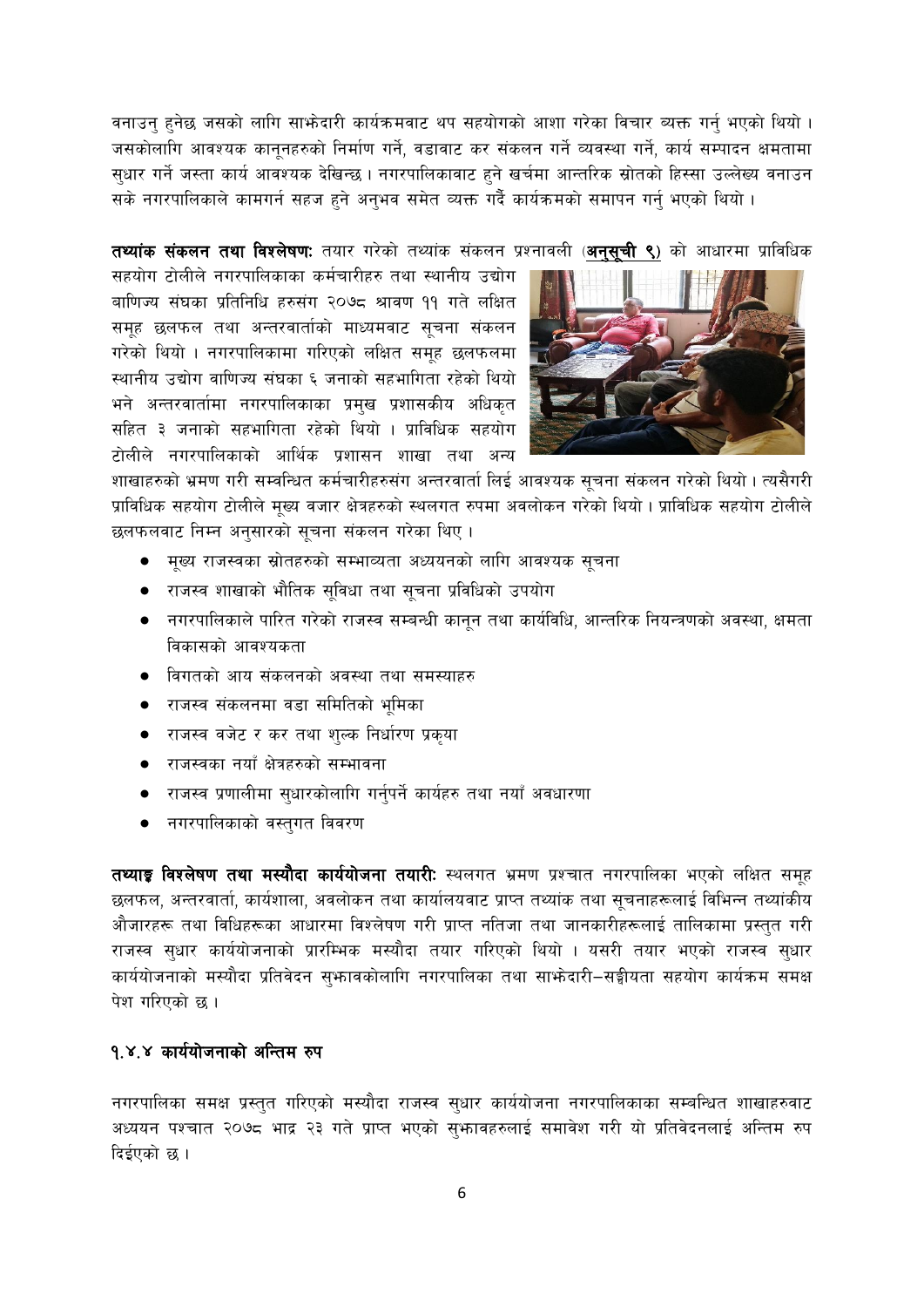### भाग २: नगरपालिकाको विद्यमान अवस्था

यस भागमा राजस्व परिचालनका क्षेत्रलाई मध्येनजर गर्दै नगरपालिकाको परिचय तथा नगरपालिकाको विगतको आय परिचालनको अवस्था र सोको व्यवस्थापकीय पक्षको बारेमा संक्षेपमा व्याख्या गरिएको छ ।

#### २.१ नगरपालिकाको संक्षिप्त परिचय

शिखर नगरपालिका राज्य पुरर्संरचनाको क्रममा २०७३ साल फाल्गुण २७ गते साविकको ९ वटा गाउँ विकास समितिहरु (कपल्लेरी, मुडेगाउँ, मुडभरा, तिजाली, पचनाली, लाटामाण्डौं, जिजोडामाण्डौं, बन्लेक र बारपाटा) लाई मिलाई गठन भई ११ वटा वडामा विभाजन गरिएको छ। यस नगरपालिकाको केन्द्र तल्कोटमा रहेको छ, जन डोटी डडेल्धुरा राजमार्गमा पर्दछ । नगरपालिकाको केन्द्र पुग्न डडेल्धुरा करिव ४० किलोमिटरको दुरी पार गर्नु पर्दछ । यो नगरपालिका डोटी जिल्लाको पश्चिम भेगमा अवस्थित छ र समुन्द्र सतहवाट ५७० देखि २६०० मिटरको उचाईमा रहेको छ । यो नगरपालिकाले ८६.१३ बर्ग किलोमिटर क्षेत्रफल ओगटेको छ । नगरपालिकाको करिव ५४ प्रतिशत भुभाग बन जंगलले ओगटेको छ जसमा उच्च पहाडी देखि गर्मी ठाउँमा पाईने क्षेत्रमा पाईने वनस्पती उपलब्ध छ  $\mathbf{I}$ 

राष्ट्रिय जनगणना २०६८ अनुसार पुनर्संरचित नगरपालिकाको जनसंख्या ६६६५ घरधुरीमा ३१८०६ रहेको थियो भने नगरपालिकाले २०७५ सालमा गरेको गणनामा ६५९१ घरधुरीमा ३९०८७ रहेको रहेको पाईन्छ । २०६१ मा रहेका घरधरी मध्ये ३२१६ घरधरी वाहिर गरेको वसोवास गरेको पाईन्छ । यसले यो नगरपालिकाको जनसंख्या बद्धिदर न्यन रहेको देखाउँदछ । २०६१ सालको जनगणनामा करिव ७९ घरधुरी भाडामा बसोवास गरेको थिए । २०६१ सालको गणना अनुसार नगरपालिकाका करिव ४.४४ प्रतिशत घर आरसिसि छाना भएका छन् भने वाकी घर कच्ची तथा टायल वा ढुङ्गाले छाएका छन् । आर्थिक गणना २०७५ अनुसार यस नगरक्षेत्रमा ५२४ व्याबसायिक इकाइहरु सञ्चालनमा रहेको देखाएको छ जस मध्ये करिब ४७ प्रतिशत व्याबसायिक इकाइ कुनै पनि सरकारी निकायमा दर्ता भएका छैनन् । त्यसैगरी, व्याबसायिक क्षेत्रमा कूल १,०७९ जनाले रोजगारी प्राप्त गरेका छन् । यहाँमा मुख्य व्याबसायिक प्रतिष्ठानहरुमा थोक तथा खुद्रा व्यापार, मर्मत समेत (२९४), उत्पादन (५२), स्वास्थ्य (११), होटल ( ४३), शिक्षा (८६), बैंक, वित्तीय तथा विमा (४) र कृषि तथा वनसंग सम्वन्धित व्यवसाय (२७) रहेका छन् ।

#### २.२ राजस्व प्रशासनमा संलग्न मानव संसाधन

नगरपालिकाकाको राजस्व परिचालनको लागि नीतिगत सुभ्राव तथा अनुगमनका लागि उपप्रमुखको संयोजकत्वमा निर्वाचित जनप्रतिनिधि, उद्योग वाणिज्य संघका प्रतिनिधि तथा कर्मचारीहरु समावेश गरी ६ सदस्यीय राजस्व परामर्श समिति गठन भै कार्यरत रहेको छ।

| क.सं.    | नाम                  | पद                     | समिति ∕ जिम्मेवारी |
|----------|----------------------|------------------------|--------------------|
| q        | श्री धौली देवी रावल  | उप-प्रमुख              | संयोजक             |
|          | श्री परमानन्द शर्मा  | नि.प्र.प्र.अ.          | सदस्य              |
|          | श्री रमा साउद (रावल) | न.पा. सदस्य            | सदस्य              |
| $\times$ | श्री मिन व. वलायर    | वडा अध्यक्ष            | सदस्य              |
| X        | टेक वहादुर वोहरा     | नगर उद्योग वाणिज्य सघं | सदस्य              |
| ٤        | रघनाथ जोशी           | लेखापाल                | सदस्य              |
| ও        |                      |                        | सदस्य सचिव         |

तालिका **१** राजस्व परामर्श समिति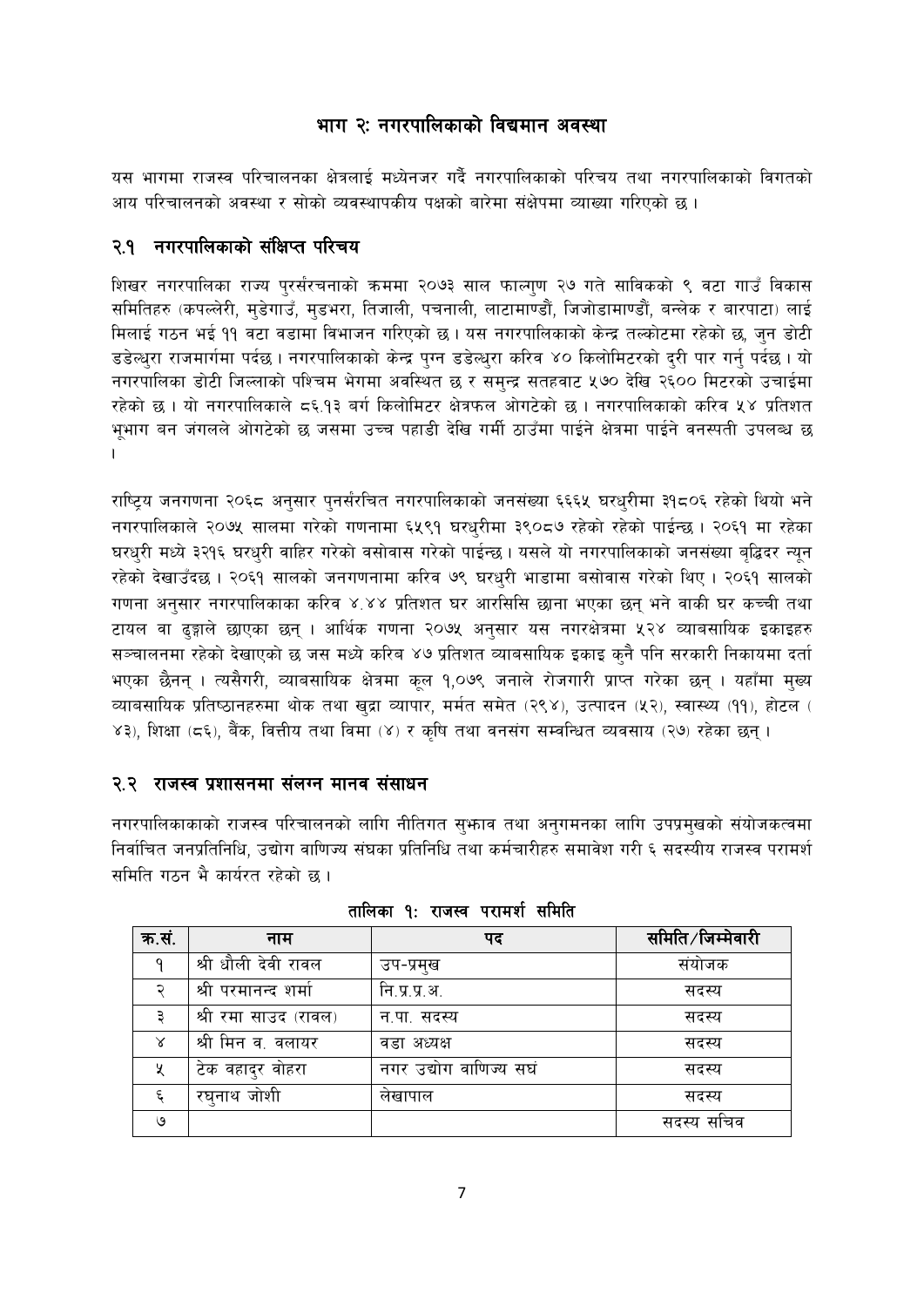राजस्व प्रशासनका लागि नगरपालिकामा शाखा स्थापना नभए तापनि सहायक कम्प्युटर अपरेटरलाई जिम्मा दिई राजस्व प्रशासन सम्बन्धी काम गरिआएको छ । आर्थिक प्रशासनमा कार्यरत लेखापाललाई आवश्यकता अनुसार सहयोग गर्ने गरेका छन् । राजस्व प्रशासनमा कार्यरत कर्मचारीको विवरण निम्न तालिकामा प्रस्तुत गरिएको छ ।

| क.सं. |                                         | कार्यरत संख्या |
|-------|-----------------------------------------|----------------|
|       | लेखापाल (सहायक पाँचौं): आवश्यकता अनुसार |                |
|       | सहायक कम्प्युटर अपरेटर                  |                |
|       | जम्मा                                   |                |

तालिका २: राजस्व प्रशासनमा कार्यरत कर्मचारीहर को विवरण (२०७८ श्रावण)

# २.३ भौतिक सम्पत्ति

नगरपालिकाले तल्कोटमा रहेको आफ्नै करिव १६.५ रोपनी जग्गामा भवनहरु वनाई मुख्य कार्यालय तथा विषयगत शाखाहरु स्थापना गरी सञ्चालनमा ल्याएको छ र थप अर्को भवन निर्माण चरणमा रहेको छ । नगरपालिकामा १ वटा सभा हल रहेको छ। ११ वटा वडा कार्यालयहरु मध्ये १० वटा वडा कार्यालयहरुको आफ्नै भवन रहेको छ। मेसीन औजार तर्फ नगरपालिकाले २ वटा बस खरिद गरी नगर बसको रुपमा सञ्चालनमा ल्याएको छ भने एक वटा टिपर खरिद गरी सञ्चालनमा ल्याएको छ । यसका अतिरिक्त नगरपालिकाको रेखदेखमा रहेका प्रसस्त ऐलानी तथा सार्वजनिक जग्गा रहेका छन जसको एकीन तथ्यांक छैन ।

### २.४ विगतको आय परिचालनको अवस्था

नगरपालिकाको आयको मुख्य स्रोतको रुपमा संघ तथा प्रदेशवाट प्राप्त हुने वित्तीय हस्तान्तर र राजस्व बाँडफाँट रहेको देखिन्छ । नगरपालिकाको कुल आयमा आन्तरिक आयको हिस्सा करिव १.५ प्रतिशत भन्दा कम देखिन्छ । नगरपालिकाले आन्तरिक राजस्वको लेखा वर्तमान राजस्व संकेतको वर्गीकरण र ब्याख्या अनुरुप राख्ने प्रयास गरेको भएतापनि त्यसलाई सुधार गर्नुपर्ने आवश्यकता देखिन्छ । नगरपालिकाको विगत दुई वर्षको यथार्थ आय र आ.व. २०७७७८ को अनुमानित आयलाई तुलनात्मक रुपमा तलको तालिकामा देखाइएको छ ।

| राजस्व<br>संकेत | शीर्षक                | आ.ब. २०७५।७६ को<br>यथार्थ | आ.ब. २०७६।७७ को<br>यथार्थ | आ.ब. २०७७७८ को<br>बजेट अनुमान |
|-----------------|-----------------------|---------------------------|---------------------------|-------------------------------|
|                 | राजश्व तथा अनुदान     | ४१९३१८०५३                 | ४७४,९९५,५२९               | ५६७,११४,८९०                   |
|                 | संघीय सरकार           | ३२४१०६०००                 | ३७९,१९६,०००               | ४३९,६६६,८९०                   |
| १३३११           | समानिकरण अनुदान       | 908000000                 | ११२,२००,०००               | 990,000,000                   |
| १३३१२           | शसते अनुदान चालु      | २२०१०६०००                 | २६१,०९६,०००               | ३१३,९६६,८९०                   |
| १३३१३           | शसतं अनुदान पूँजीगत   |                           |                           |                               |
| 93398           | विषेश अनुदान चालु     |                           |                           | १४,०००,०००                    |
| १३३१५           | विषेश अनुदान पुँजिगत  |                           |                           |                               |
| १३३१७           | समपुरक अनुदान पूँजीगत |                           | ५,९००,०००                 |                               |
| १३३१≂           | अन्य अनुदान चालु      |                           |                           |                               |
|                 | प्रदेश सरकार          | १३५१०८७८                  | १६,५१८,०००                | १४,१५५,०००                    |
| 9३३99           | समानिकरण अनुदान       | ६९७६०००                   | ७,०४०,०००                 | <u> ೧೧೧,೮ನ೦</u>               |

तालिका ३: नगरपालिकाको राजस्व संकलनको अवस्था (रु. हजारमा)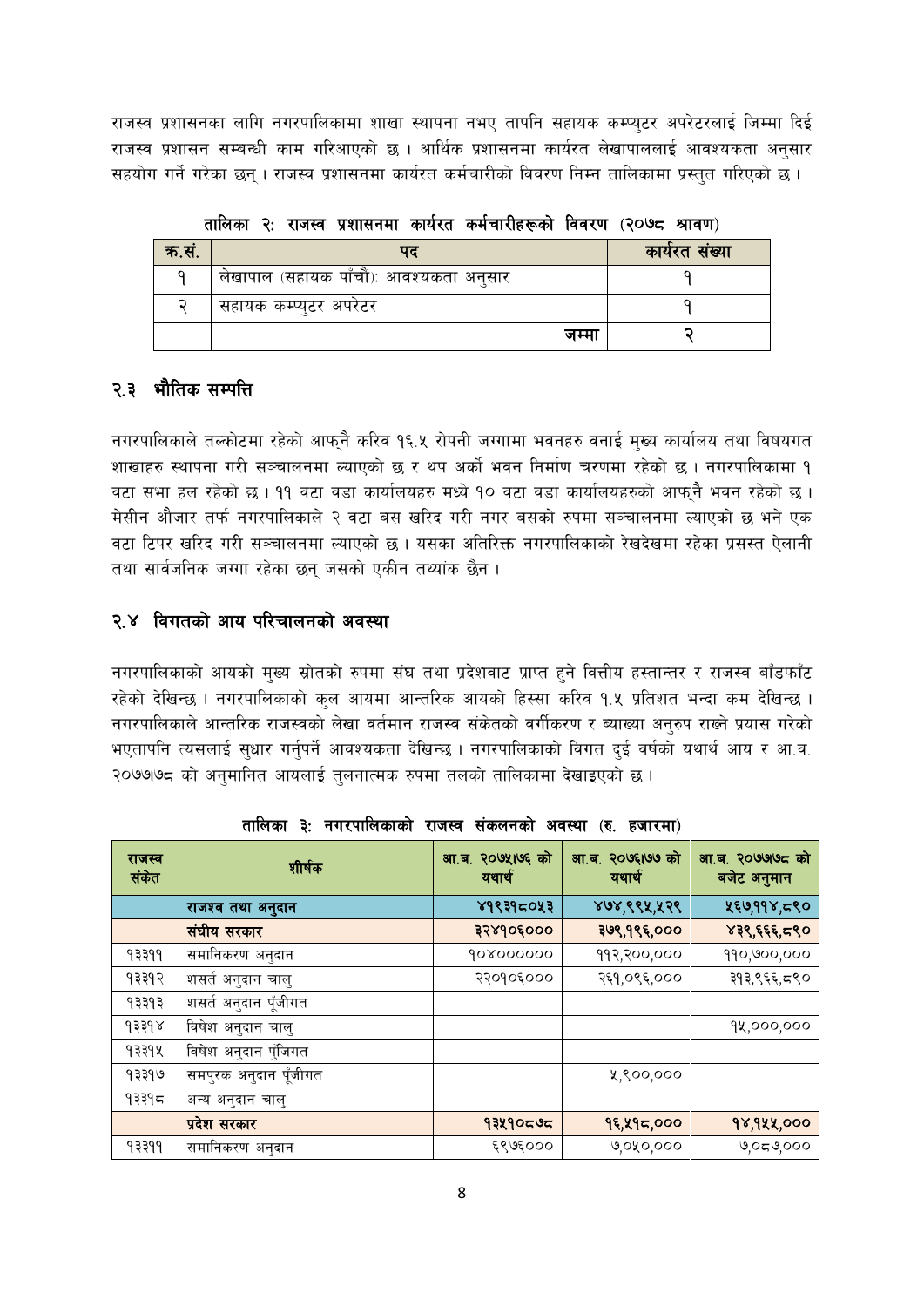| राजस्व<br>संकेत       | शीर्षक                                                            | आ.ब. २०७५।७६ को<br>यथार्थ | आ.ब. २०७६1७७ को<br>यथार्थ | आ.ब. २०७७७८ को<br>बजेट अनुमान |
|-----------------------|-------------------------------------------------------------------|---------------------------|---------------------------|-------------------------------|
| १३३१२                 | शसते अनुदान चालु                                                  | १६०८०००                   | 800,000                   |                               |
| १३३१३                 | <u>शसर्त अनुदान पूँ</u> जीगत                                      |                           |                           |                               |
| $\delta$ १३३१४        | विषेश अनुदान चालु                                                 | १६९३८७८                   | ६,०००,०००                 | x,000,000                     |
| १३३१७                 | समपुरक अनुदान पूँजीगत                                             | ३२३३०००                   | ३,०६८,०००                 | ३,०६८,०००                     |
|                       | अन्य आन्तरिक अनुदान                                               | ο                         |                           |                               |
| 93899                 | अन्य संस्थागत आन्तरिक अनुदान                                      |                           |                           |                               |
|                       | राजस्व बाँडफाट                                                    | ७२८४८५१९                  | ७४,२५३,६८१                | १०४,७९३,६८०                   |
| 99394                 | घरजग्गा रजिष्ट्रेशन दस्तुर                                        |                           |                           | ४००,०००                       |
| $d$ x x dd            | बाँडफाँड भई प्राप्त हुने मु.अ.कर                                  |                           |                           | १००,८३२,६८०                   |
| $d$ <sub>x</sub> x sd | बाँडफाँड भई प्राप्त हुने अन्त:शुल्क                               |                           | ७०,४३१,०९०                |                               |
| ११४५६                 | बाँडफाँडबाट प्राप्त हुने सवारी साधन कर                            |                           | २,१७१,८७१                 | ३,४६१,०००                     |
| 99899                 | बाँडफाँडबाट प्राप्त हुने मनोरञ्जन कर                              |                           |                           |                               |
| ११४७२                 | बाँडफाँडबाट प्राप्त हुने विज्ञापन कर                              |                           |                           |                               |
| १४१५३                 | बाँडफाँड भई प्राप्त वन रोयल्टी                                    |                           | २६१,६७४                   |                               |
| १४१५६                 | बाँडफाँड भई प्राप्त विद्युत्त सम्बन्धी रोयल्टी                    |                           | १,३८९,०४६                 |                               |
|                       | आन्तरिक स्रोत                                                     | <b>ददप्र२६५६</b>          | ५,०२७,८४८                 | ८,४९९,३२०                     |
| 99393                 | एकीकृत सम्पत्ति कर <i>(सम्पत्ति कर)</i>                           |                           | ५६९,८९५                   |                               |
| 99398                 | भूमी कर∕मालपोत                                                    |                           | ३७८,१३१                   | 900,000                       |
| ११३२१                 | घर बहाल कर                                                        |                           | ५०,५०६                    | $\epsilon$ o,ooo              |
| ११३२२                 | बहाल विटौरी कर (शुल्क)                                            |                           |                           |                               |
| 99829                 | सवारी साधन कर (अटो रिक्सा, इरिक्सा)                               |                           | २०,०००                    |                               |
| 98949                 | सरकारी सम्पत्तिको बहालबाट प्राप्त आय (<br>सम्पत्ति भाडा)          |                           |                           | ५०,०००                        |
| 98893                 | सरकारी सम्पत्ति बिक्रिबाट प्राप्त रकम (<br>लिलामी)                |                           |                           |                               |
| १४२१३                 | अन्य बिक्रिबाट प्राप्त रकम (फाराम, नक्सा,<br>घर नम्बर आदि)        |                           |                           |                               |
| १४२१९                 | अन्य सेवा शुल्क तथा विकी (ढुङ्गा, वालुवा,<br>माटो, काठ विकी समेत) |                           | ३,२४१,२५५                 | ५,५००,०००                     |
| १४२२१                 | न्यायिक दस्तुर                                                    |                           |                           | २०,०००                        |
| १४२२९                 | अन्य प्रशासनिक सेवा शुल्क (पशु सेवा,<br>परिक्षा समेत)             |                           | 88,000                    | 90,000                        |
| $d\times d\times d$   | नक्सापास दस्तुर                                                   |                           | ५८,७६०                    | 900,000                       |
| $d\times d\times d$   | सिफारिश दस्तुर (अन्य प्रमाणित समेत)                               |                           | ३२७,८००                   | ८००,०००                       |
| dX588                 | ब्यक्तिगत घटना दर्ता दस्तुर                                       |                           |                           | २००,०००                       |
| 98388                 | नाता प्रमाणित दस्तुर                                              |                           |                           | <b>so</b> 'ooo                |
| 98789                 | अन्य दस्तुर (दर्ता, अनुमति, इजाजत)                                |                           | २५,०००                    | so`oo                         |
| १४३१२                 | प्रशासनिक दण्ड, जरिवाना र जफत                                     |                           | १७२,५००                   | २०,०००                        |
| १४३१३                 | धरौटी सदरस्याहा                                                   |                           |                           |                               |
| १४५२९                 | अन्य राजस्व                                                       |                           | 999,000                   | १,१३०,०००                     |
| 98599                 | व्यावसाय कर                                                       |                           | २१,००१                    | २४९,३२०                       |
| 92999                 | बेरुज्                                                            |                           |                           |                               |
| १५११२                 | निकासा फिर्ता                                                     |                           |                           |                               |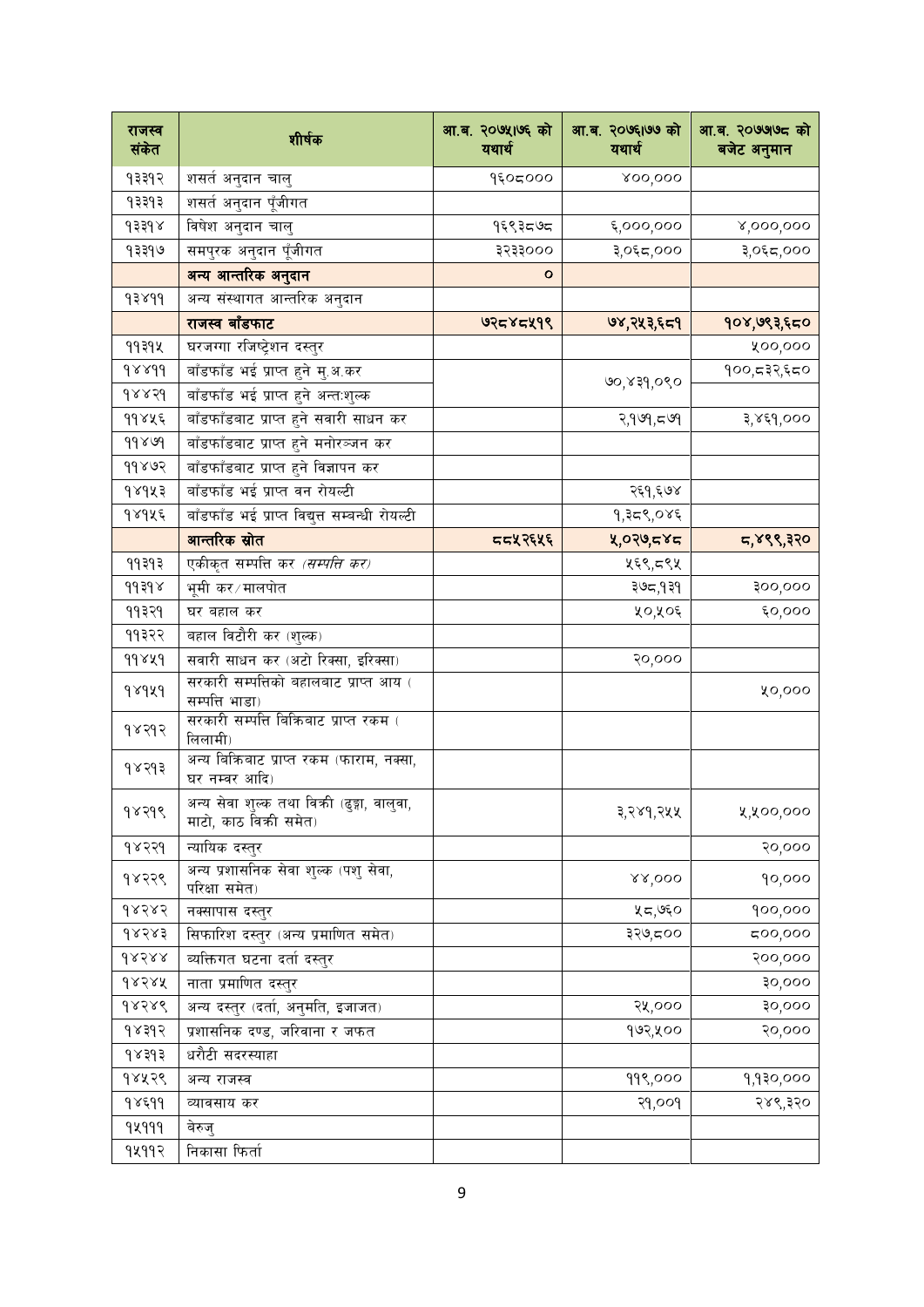| राजस्व<br>संकेत | शीर्षक                                     | आ.ब. २०७५।७६ को<br>यथार्थ | आ.ब. २०७६।७७ को<br>यथार्थ | आ.ब. २०७७७८ को<br>बजेट अनुमान |
|-----------------|--------------------------------------------|---------------------------|---------------------------|-------------------------------|
| १५११३           | अनुदान फिर्ता                              |                           |                           |                               |
|                 | वित्तीय सम्पत्ति तथा दायित्व               | $\circ$                   |                           |                               |
| ३२१२१           | नगद                                        |                           |                           |                               |
| ३२१२२           | बैंक मौज्दात                               |                           |                           |                               |
| ३३१४३           | अन्य संस्थावाट ऋण प्राप्ती                 |                           |                           |                               |
| ३३१८२           | तिर्नु पर्ने अन्य खाताहरु                  |                           |                           |                               |
|                 | जम्मा राजस्व, अनुदान, सम्पत्ति तथा दायित्व | ४१९३१८०५३                 | ४७४,९९५,५२९               | ५६७,११४,८९०                   |

स्रोत: नगरपालिकाबाट प्राप्त सवन्धित आ.व. को वित्तीय विवरण तथा वजेट नोट: नगरपालिकाबाट प्राप्त विवरणलाई राजस्व संकेत वर्गिकरण तथा व्याख्याको आधारमा शीर्षक मिलान गरी प्रस्तत गरिएको छ।

#### २.५ नगरपालिकाको राजस्व व्यवस्थापन

नगरपालिकाले राजस्व संकलन कार्य मुख्यत नगरपालिका कार्यालयवाट नै हुने गरेको छ। नगरपालिकाले सिफारिश तथा प्रमाणित दस्तुर संकलन गर्ने जिम्मेवारी वडा कार्यालयलाई समेत दिइएको छ । वडा सचिवहरुले हातैले राजस्व संकलन गरी नगरपालिकामा बुभाउने गरेका छन् । वडा सचिवहरुले समय समयमा संकलित रकम दाखिला गर्ने गरे तापनि नियमित साप्ताहिक वा मासिक रुपमा संकलन भएका राजस्वको राजस्व शीर्षक खुलाई दाखिला गरेको पाईदैन ।

नगरपालिकामा राजस्व संकलनको लागि नेपाल सरकार अन्तर्गतको शहरी विकास तथा भवन निर्माण विभागले विकास गरेको राजस्व सफुटवयरलाई प्रयोगमा ल्याएको छ । वडावाट राजस्व संकलनको लागि वडामा इन्टरनेटको व्यवस्थाका साथै आवश्यक अन्य पूर्वाधार स्थापना भएको छैन । नगरपालिकाले राजस्व व्यवस्थापन प्रणालीमा सुधारकोलागि निम्न कार्यहरु गर्नुपर्ने देखिन्छ।

- आर्थिक बर्ष शुरुहुन् भन्दा पहिले नै आर्थिक ऐन वडा कार्यालयहरुलाई उपलब्ध गराउने र सो अनुसार छूट सहलित तथा दण्ड जरिवानाको व्यवस्था कार्यान्वयनमा ल्याउने ।
- राजस्व सम्वन्धी जनचेतना मुलक कार्यक्रम संचालन गर्न कर सम्वन्धी प्रचार प्रसार सामग्री तयार गरी प्रचार प्रसार गर्ने ।
- राजस्व शाखाको स्थापना गरी सो शाखामा कम्तिमा २ जना कर्मचारीको व्यवस्था गर्ने ।
- नगरपालिकाको राजस्व सम्बन्धी जनचेतना मुलक कार्यक्रम सञ्चालन गर्ने ।
- वडा कार्यालयहरुमा कम्प्युटर, प्रिन्टर, इन्टरनेट तथा पावर व्याकअपको व्यवस्था गर्ने।
- स्वीकृत आर्थिक ऐनको व्यवस्था अनुसार कम्प्युटर सफुटवयर प्रणालीलाई अद्यावधिक गर्ने ।
- राजस्व शाखामा काम गर्ने कर्मचारी तथा वडा सचिवहरुलाई राजस्व सफटवयर सञ्चालन तालिम दिने ।
- सिफारिश दस्तुरको अतिरिक्त सम्पत्ति कर तथा मालपोत संकलनको जिम्मेवारी वडा सचिवहरुलाई दिने।  $\sim$
- वडा सचिवले वडावाट उठेको रकम महिना समाप्त भएको पहिलो हप्ता भित्र अनिवार्य नगरपालिकामा दाखिला गर्ने व्यवस्था गर्ने ।
- वडावाट संकलित रकम आय शीर्षक अनुसार छुट्याई नगरपालिकामा दाखिला गर्ने ।
- निर्वाचित जनप्रतिनिधिहरुलाई स्थानीय कर सम्वन्धी अभिमुखिकरण कार्यक्रम सञ्चालन गर्ने ।
- राजस्व परामर्श समितिको कार्यविधि तर्जुमा गर्ने।
- राजस्व परामर्श समितिको बैठक त्रैमासिक रुपमा अनिवार्य वसी राजस्व संकलन अवस्थाको समिक्षा तथा राजस्व संकलन कार्यको अनुगमन गर्ने।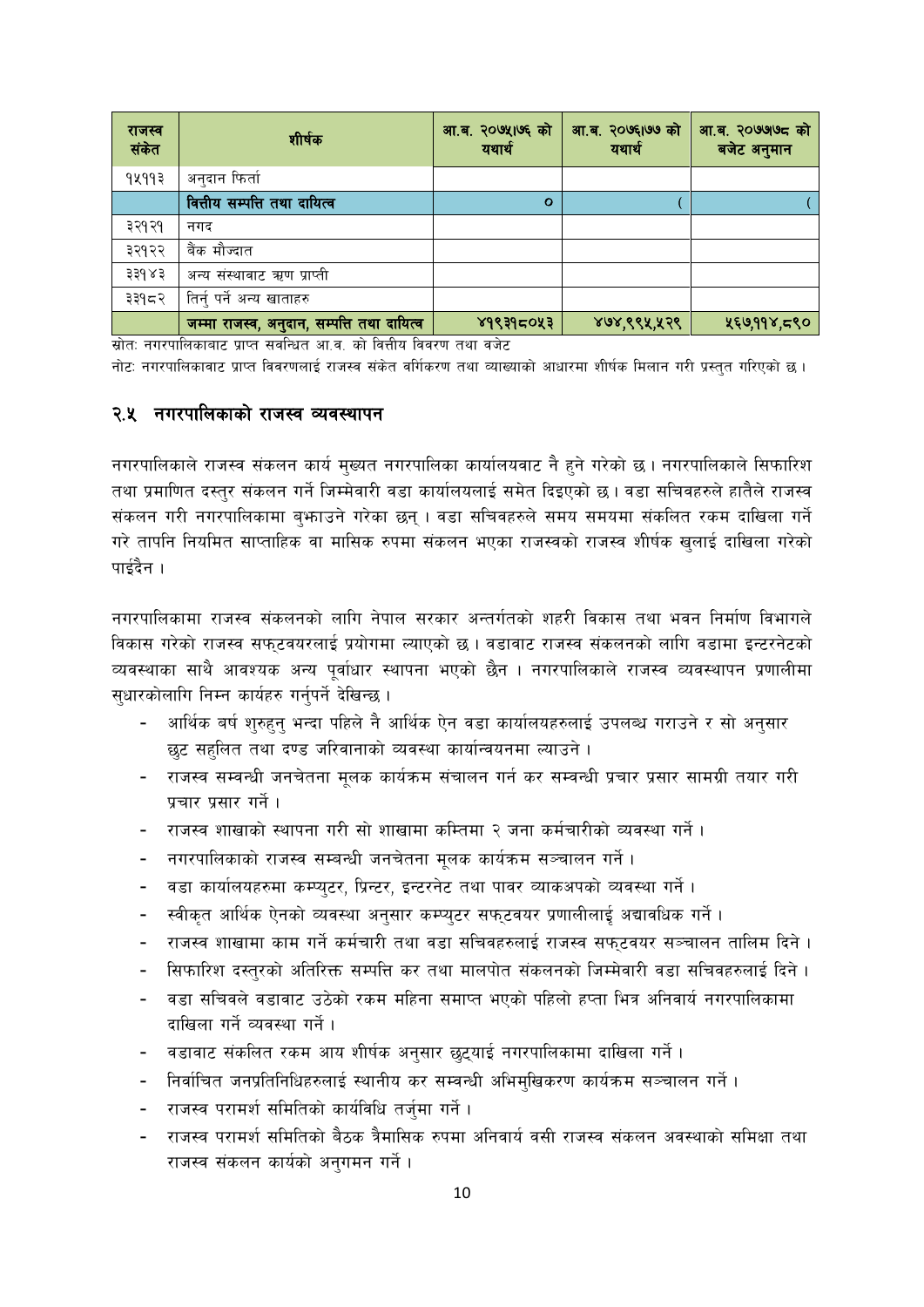- उत्कृष्ठ करदातालाई सभावाट प्रत्येक बर्ष सम्मान गर्ने।
- राजस्वको दर तथा असुली व्यवस्था समावेश गरी राजस्व सम्वन्धी नागरिक वडापत्र प्रकाशन गर्ने ।
- राजस्व रसिद नियन्त्रण प्रणाली, राजस्व चुहावट नियन्त्रण प्रणाली स्थापनाको लागि राजस्व परामर्श समितिको भूमिकालाई सुदृढ गर्ने ।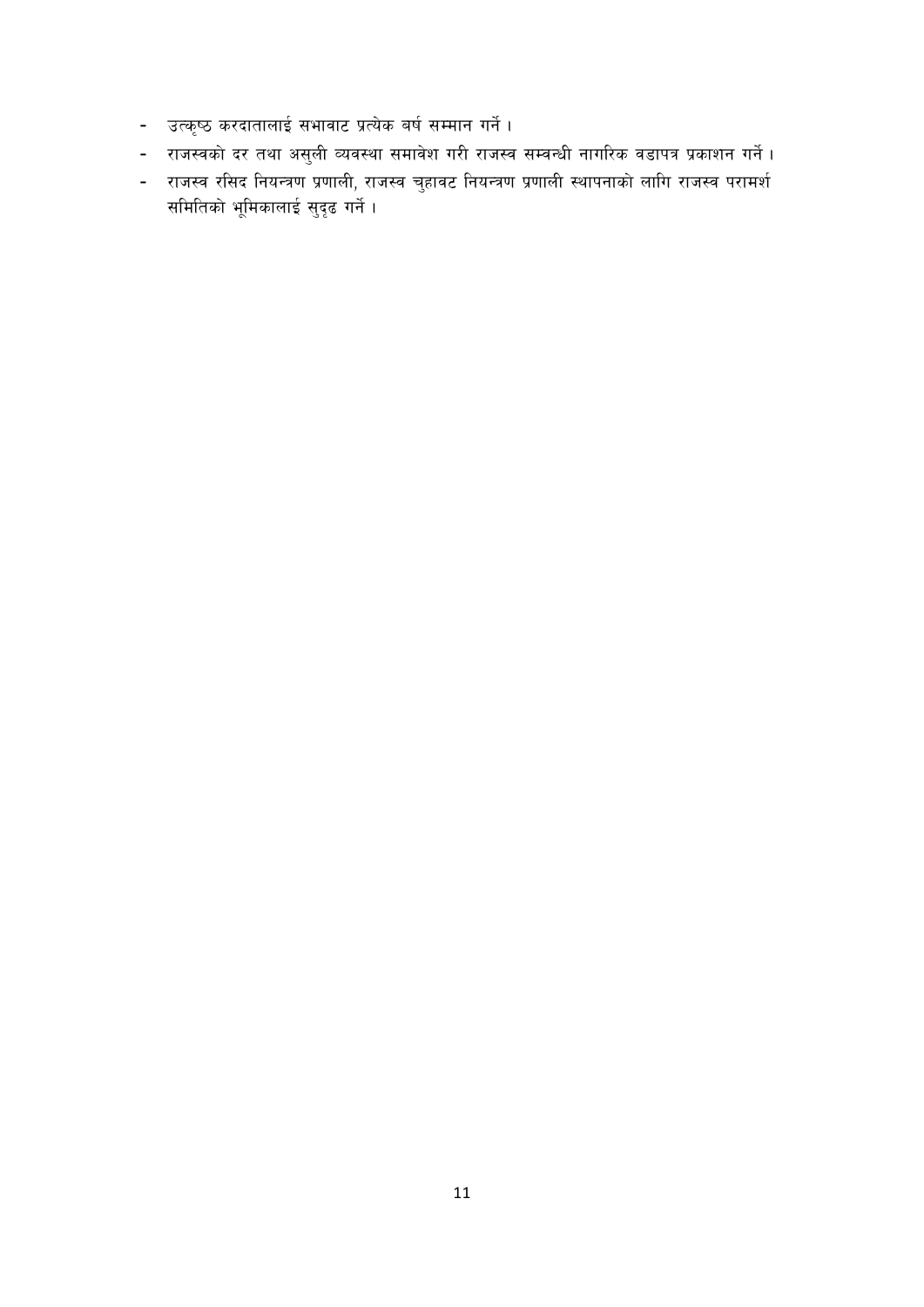### भाग ३: नगरपालिकाको राजस्व अधिकार तथा आय सम्भाव्यता

यस भागमा स्थानीय तहको राजस्व अधिकार सम्बन्धी कानुनी व्यवस्था र सो अनुसार नगरपालिकाको आन्तरिक आय परिचालनको सम्भाव्यतालाई शीर्षकगत रुपमा विस्तत विश्लेषण गरिएको छ । यसबाट नगरपालिकाको आन्तरिक आय परिचालनको विद्यमान अवस्था तथा सम्भावनाको विस्तुत विश्लेषण भई पहिचान गरिएको मुद्दाहरूलाई राजस्व सुधार कार्ययोजनाले सम्बोधन गर्ने विश्वास लिइएको छ।

### ३.१ स्थानीय तहको राजस्व अधिकार सम्बन्धी कानूनी व्यवस्था

संघीय कानुन (स्थानीय सरकार संचालन ऐन (स्थाससंऐ), २०७४ र अन्तर सरकारी वित्त व्यवस्थापन ऐन ( असविव्यऐ), २०७४) अनुसार स्थानीय तहलाई निम्नानुसार आय संकलन गर्ने अधिकार प्रदान गरिएको छ :

#### स्थानीय तहको एकल अधिकार:  $($ क)

#### अ) कर

- सम्पत्ति कर: आफ्नो क्षेत्रभित्रको घर र घरजग्गामा (स्थाससंऐ)  $\sim 100$
- भूमिकर (मालपोत): सम्पत्ति कर लागेको घरजग्गा बाहेकको अन्य जग्गामा (स्थाससंऐ)
- घर जग्गा बहाल कर: कनै व्यक्ति वा संस्थाले भवन, घर, पसल, ग्यारेज, गोदाम, टहरा, छप्पर,कारखाना,  $\blacksquare$ जग्गा वा पोखरी पूरै वा आंशिक तवरले बहालमा दिएकोमा (स्थाससंऐ)
- व्यबसाय कर: व्यापार, व्यबसाय वा सेवामा पुँजीगत लगानी र आर्थिक कारोबारको आधारमा (स्थाससंऐ)
- सवारी साधन कर: टाँगा, रिक्सा, अटोरिक्सा, इरिक्सामा (असविव्यऐ)
- जडिब्टी, कवाडी र जीवजन्तु कर: आफ्नो क्षेत्रभित्र ऊन, खोटो, जडीब्टी, बनकस (खर), कवाडी माल, जीवजन्तको हाड, सीड, प्वाँख, छालाको व्याबसायिक उपयोग गरे बापत (स्थाससंऐ)

#### आ) शुल्क

- बहाल बिटौरी शुल्क: आफुले निर्माण, रेखदेख वा सञ्चालन गरेको हाट, बजार वा पसल वा सरकारी जग्गामा बनेका संरचनाको उपयोग बापत (स्थाससंऐ)
- पार्किङ् शुल्कः आफ्नो क्षेत्रभित्र कुनै सवारीलाई पार्किङ्ग सेवा उपलब्ध गराए बापत । (स्थाससंऐ)

#### इ) सेवा शुल्क

- आफ्नो क्षेत्रभित्र सञ्चालनमा रहेका केवलकार, ट्रेकिङ्ग, कायकिङ्ग, बञ्जी जम्प, जिपफ्लायर, प्याराग्लाइडिङ्ग आदि मनोरञ्जन तथा साहसी खेलकुद सम्बन्धी सेवा वा व्यबसायमा। (स्थाससऐ)
- आफूले निर्माण, संचालन वा व्यवस्थापन गरेका स्थानीय पूर्वाधार वा उपलब्ध गराएको देहायको सेवामा (खानेपानी, विजुली, धारा, अतिथि गृह, धर्मशाला, पुस्तकालय, सभागृह, फोहरमैला व्यवस्थापन, सरसफाई, ढल निकास, सडक बत्ती, शौचालय, पार्क, पौडी पोखरी, ब्यायामशाला, पर्यटकीय स्थल, हाटबजार, पशु वधशाला, शवदाह गृह, धोविघाट, सडक, बसपार्क, पुल आदि) (स्थाससंऐ)
- अचल सम्पत्ति वा अन्य कुनै विषयको मुल्यांकन सेवा शुल्क (स्थाससंऐ)
- सिफारिश सम्बन्धी कुनै सेवा शुल्क (स्थाससंऐ)

#### ई) बिकी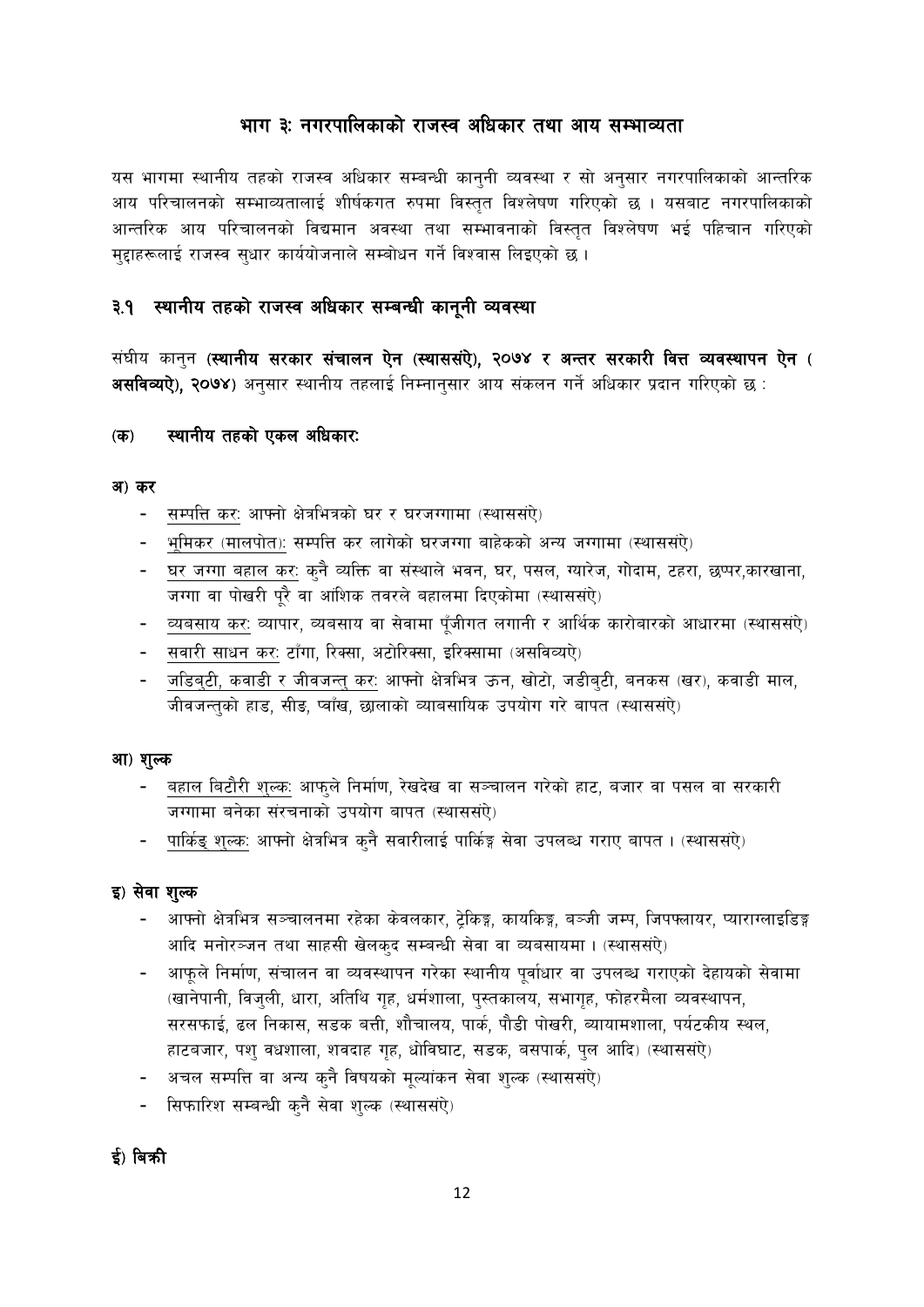- आफ्नो क्षेत्रभित्र वातावरणीय प्रभाव मूल्यांकन तथा प्रारम्भिक वातावरणीय परीक्षणबाट तोकिएको परिमाणमा स्लेट, ढुङ्गा, गिट्टी, बाल् वा एबम् माटोजन्य वस्त् । (स्थाससऐ)
- आफुनो क्षेत्रभित्रको सार्वजनिक तथा ऐलानी जग्गामा रहेको काठ दाउरा, जराजुरी, दहत्तर बहत्तर आदि ।  $\sim 10$ (स्थाससंऐ)

#### उ) सामुदायिक वनबाट आय

- सामुदायिक वन उपभोक्ता समितिले वन पैदावार बिक्री तथा उपयोग सम्बन्धी आफुनो वार्षिक कार्ययोजना बनाई स्थानीय तहबाट स्वीकृत गराउनुपर्ने । (स्थाससंऐ)
- वन पैदावारको बिकी वापत प्राप्त हुने रकमको दश प्रतिशत रकम सम्वन्धित स्थानीय तहको सञ्चित कोषमा जम्मा गर्नुपर्ने । (स्थाससंऐ)

#### ऊ) प्रचलित कानून बमोजिम सिफारिश, दर्ता, अनुमति, नवीकरण आदिको शुल्क तथा दस्तुर

- दर्ता, अनुमति तथा नवीकरण दस्तुर (स्थाससंऐ दफा 99 को घ को ७)
	- 0 स्थानीय सहकारी संस्था
	- 0 900 बाट सम्मको एफएम रेडियो
	- 0 घ वर्गको ठेक्का इजाजत
	- O साम्**दायिक, संस्थागत, ग्ठी, सहकारी विद्या**लय
	- 0 प्राविधिक शिक्षा तथा व्याबसायीक तालिम
	- O मातृ भाषामा शिक्षा दिने विद्यालय
	- ० *दयुसन, कोचिङ्ग*
	- o *औषधि पसल*
	- 0 परिवार नियोजन तथा मात शिश कल्याण सम्बन्धी सेवा
	- 0 हङ्गा, गिट्टी, वाल्वा, माटो र स्लेट जस्ता वस्त्को सर्भेक्षण, उत्खनन तथा उपयोग
	- 0 स्थानीय स्तरका व्यापारिक फर्म
	- 0 स्थानीय तहका पत्र पत्रिका
	- 0 जनरल अस्पताल, नर्सिङ्ग होम, निदान केन्द्र तथा अन्य स्वास्थ्य संस्था, क्लिनिक
	- 0 स्थानीय स्तरका संघ संस्था
	- O इन्टरनेट, टेली सेन्टर, केव्*ल तथा तार विहिन टेलिभिजन*
	- 0 लघु घरेलु तथा साना उद्योग (कार्यजिम्मेवारी मापदण्ड, २०७६ मा प्रदेशको अधिकारमा रहेको)
- नक्सा पास दस्तर (स्थाससंऐ दफा ३३ को ४)
- दण्ड जरिवाना (असविब्युऐ)

#### (ख) प्रदेश तथा संघीय कानून अनुसार प्राप्त हुने (दफा ११ (४)):

- प्राकृतिक स्रोत साधन र सेवा शुल्क रोयल्टी
- खनिज पदार्थको उत्खनन रोयल्टी
- सामुदायिक वनको संचालन व्यवस्थापनबाट प्राप्त रोयल्टी
- पानी घट्ट, कूलो पैनी जस्ता सेवाबाट प्राप्त रोयल्टी
- प्राकृतिक स्रोत साधन र सेवा शल्क रोयल्टी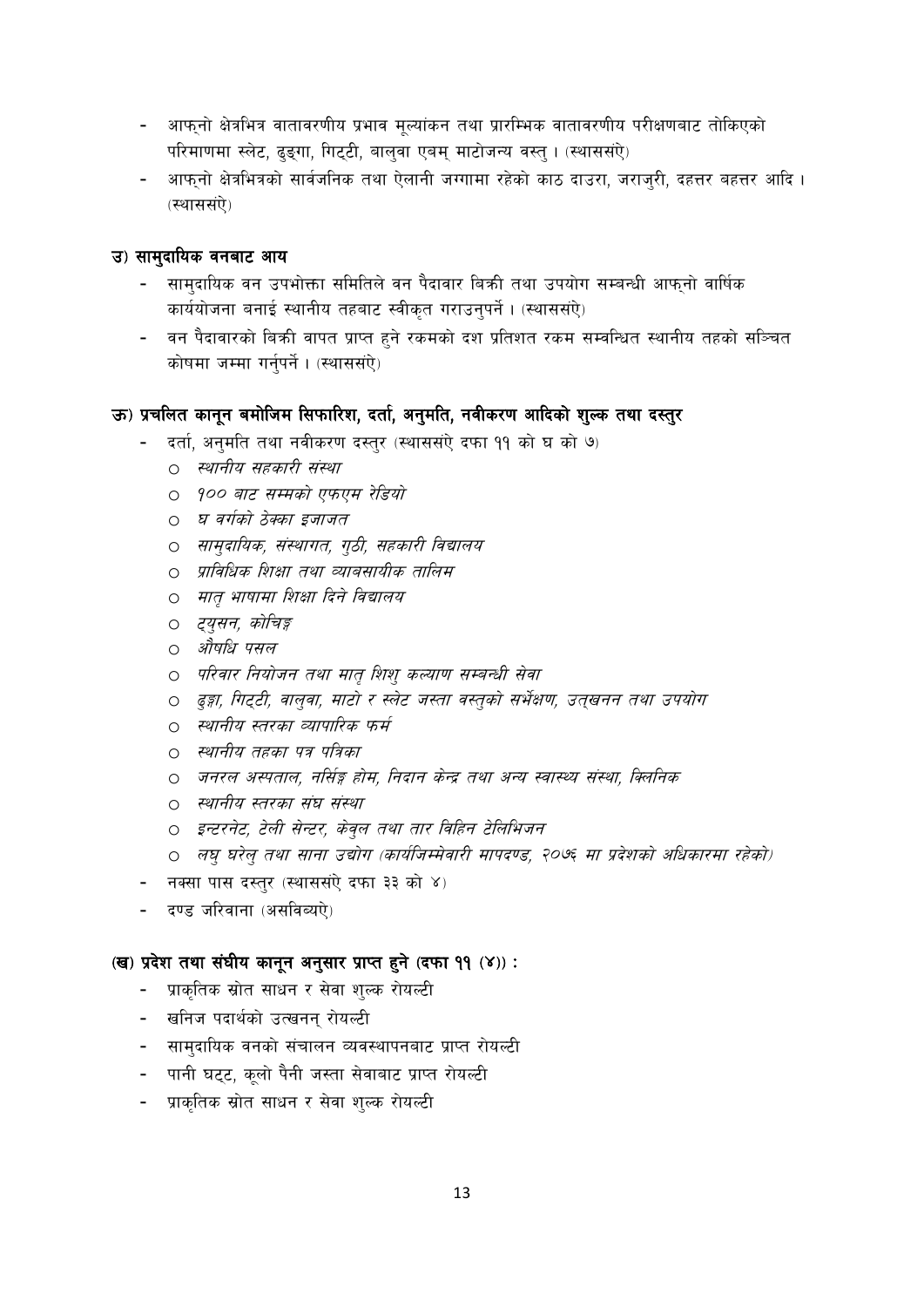स्थानीय सरकार सञ्चालन ऐनले स्थानीय तहहरुलाई प्रदान गरेको राजस्व अधिकार स्थानीय तहले आर्थिक ऐन मार्फत राजस्वको दर तथा संकलनका अन्य आधारहरुको निर्धारण गरी सङ्कलन गर्न पर्दछ । त्यसैगरी कर तथा शल्क सङ्कलनकोलागि स्थानीय तहहरुले आवश्यक कार्यविधि तर्जुमा गर्न सक्दछन् ।

#### (ग) राजस्व बाँडफाँट (असविव्यऐ)

- (अ) सवारी साधन करको दर प्रदेशले लगाउने र उठाउने ।
- (आ) घरजग्गा रजिष्ट्रेशन शुल्कको दर प्रदेशले लगाउने र स्थानीय तहले उठाउने ।
- (इ) मनोरंजन करको दर प्रदेशले लगाउने र स्थानीय तहले उठाउने
- (ई) विज्ञापन करको दर स्थानीय तहले लगाउने र उठाउने
	- (आ), (इ) र (ई) बमोजिमको करबाट उठेको रकममध्ये ६० प्रतिशत रकम स्थानीय तहको संचित कोषमा जम्मा गरी ४० प्रतिशत रकम मासिक रुपमा प्रदेश सञ्चित कोषमा जम्मा गर्नु पर्ने ।
	- (अ) बमोजिम प्रदेशले लगाएको र उठाएको सवारी साधन कर करबाट उठेको रकम ६० प्रतिशत रकम प्रदेश सरकारलाई र ४० प्रतिशत स्थानीय तहलाई वाँडफाँट गरीने ।
- (उ) नेपाल सरकारले संकलन गरको मूल्य अभिवृद्धि कर र अन्तशुल्कबाट संकलन भएको रकमको १५ प्रतिशत स्थानीय विभाज्य कोषमा जम्मा हुने।
	- आयोगले निर्धारण गरेको आधार र ढाँचा बमोजिम बाँडफाँट हुने
	- स्थानीय सञ्चित कोषमा मासिक रुपमा प्राप्त हुने
- (ऊ) प्राकृतिक स्रोतबाट प्राप्त हुने रोयल्टिको बाँडफाँट आयोगको सिफारिसमा प्राकृतिक स्रोतको उपयोगबाट प्रभावित हुने स्थानीय तहलाई २५ प्रतिशत
	- प्राकृतिक स्रोतबाट प्राप्त हुने रोयल्टि बार्षिक रुपमा प्राप्त हुने

#### (घ) अनुदान

- वित्तीय समानीकरण अनुदान: खर्चको आवश्यकता र राजस्वको क्षमताको आधारमा आयोगको सिफारिशमा संघ र प्रदेशबाट प्राप्त
- सशर्त अनुदान: कुनै योजना कार्यान्वयन गर्न आयोगले तोकेको आधारमा संघ र प्रदेशबाट प्राप्त
- <u>- समपूरक अनुदानः</u> पूर्वाधार बिकास सम्बन्धी कुनै योजना कार्यान्वयन गर्न योजनाको कूल लागतको अनुपातका आधारमा संघ र प्रदेशबाट प्राप्त
- विशेष अनुदान: क्नै खास उद्देश्य र योजनाको लागि संघ र प्रदेशबाट

#### (ङ) वैदेशिक सहायता तथा आन्तरिक ऋण

- नेपाल सरकारको पर्वस्वीकृति लिएर मात्र वैदेशिक अनुदान वा सहयोग लिन वा वैदेशिक अनुदान वा सहयोगमा योजना वा कार्यक्रम कार्यान्वयन गर्न गराउन सक्ने
- लेपाल सरकारको सहमति लिएरमात्र वित्त आयोगले सिफारिस गरेको सीमाभित्र आन्तरिक ऋण लिन सक्ने
- लेपाल सरकारसँग मनासिब कार्यका लागि ऋण लिन सक्ने

संघीय तथा प्रदेश सरकारबाट प्रदान गरीने वित्तीय समानीकरण अनुदान तथा राजस्व वाँडफाँट अन्तर्गत संकलित रकम राष्ट्रिय प्राकृतिक स्रोत तथा वित्त आयोगले निर्धारण गरेको प्रतिशतको आधारमा स्थानीय तहहरु बीच बाँडफाँट हुने व्यवस्था छ । त्यसै गरी संघीय तथा प्रदेशसरकारले आयोगले तोकेको आधार बमोजिम सशर्त अनुदान प्रदान गर्ने व्यवस्था छ । समपूरक तथा विशेष अनुदानका लागि स्थानीय तहहरुबाट प्राप्त हुने प्रस्ताव र अनुदान वितरण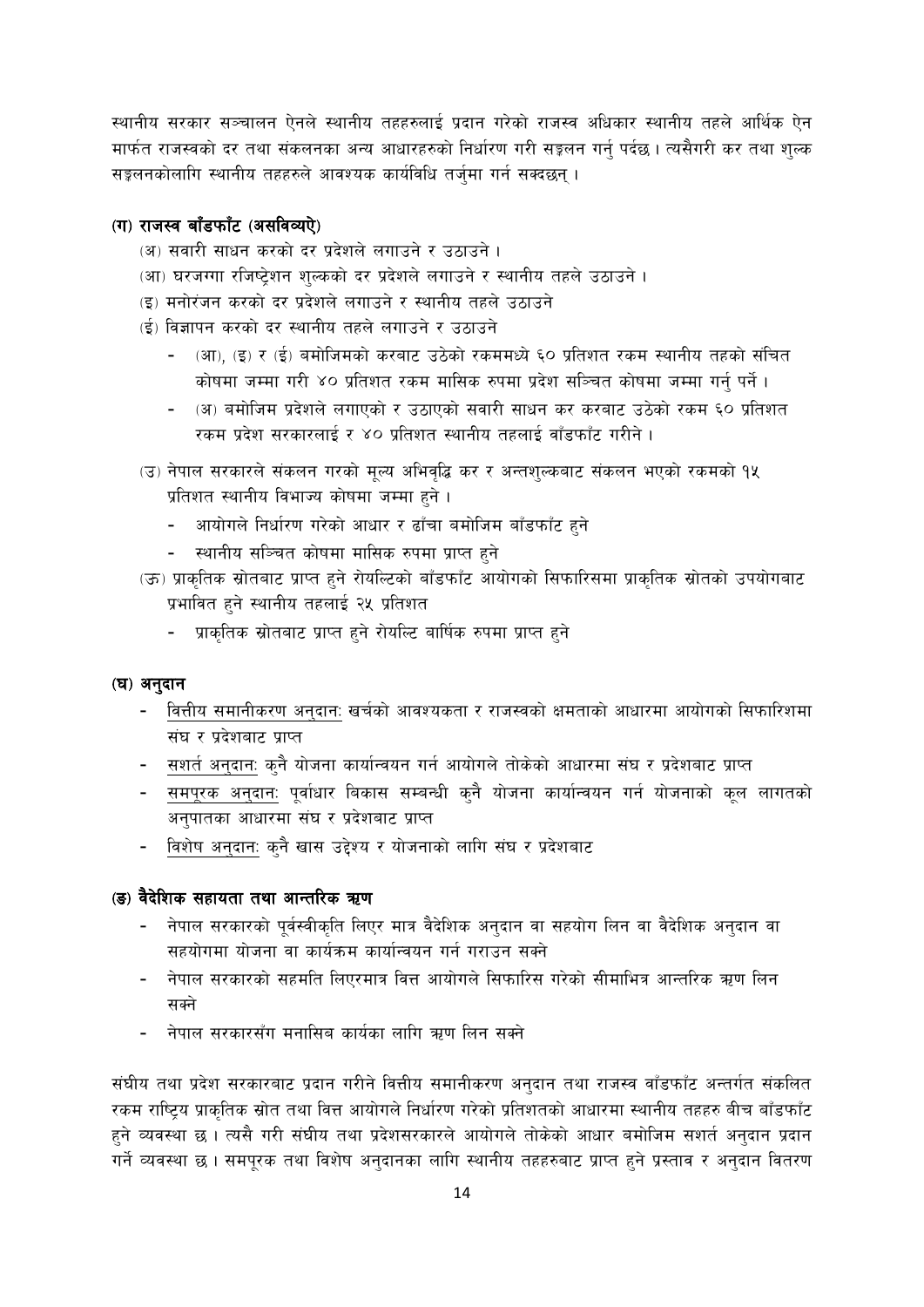कार्यविधिको आधार संघीय तथा प्रदेश सरकारले अनुदान उपलब्ध गराउन सक्ने व्यवस्था रहेको छ। स्थानीय तहले कानुन बमोजिम बाहेक आफुनो अधिकारक्षेत्रमा कुनै कर लगाउन, उठाउन र ऋण लिन नपाउने व्यवस्था हुनुका साथै निम्न अनुसारका थप व्यवस्थाहरू रहेका छन्:

- कर लगाउँदा राष्ट्रिय आर्थिक नीति, वस्तु तथा सेवाको ओसार पसार, पुँजी तथा श्रम बजार, छिमेकी प्रदेश तथा स्थानीय तहलाई प्रतिकूल असर नहने गरी लगाउनु पर्ने (असविव्यऐ)
- कर नलाग्ने : कूटनीतिक नियोग, कूटनीतिज्ञ, वैदेशिक ऋण वा सहायताबाट संचालित परियोजनाबाट हुने पैठारी, सामुहिक वा संयुक्त आवासको बिकी नभएको स्टक, सामुहिक आवासको सार्वजनिक उपयोगको क्षेत्र (स्थाससंऐ)
- सेवा शुल्क असुली कार्य आफै वा व्यवस्थापन करार वा सार्वजनिक निजी साभ्रेदारीबाट गर्न सक्ने ( स्थाससंऐ)
- गैर करको दर निर्धारण गर्दा वस्तु वा सेवाको लागत, सञ्चालन र सम्भार खर्चलाई आधार मान्नु पर्ने ( असविव्यऐ)
- कर वा गैर कर राजस्वको प्रस्ताव तयार गर्दा वा भैरहेको कर वा गैर कर राजस्वमा परिवर्तन गर्नुपर्दा त्यसको आवश्यकता, औचित्य तथा तथा त्यसबाट पार्ने प्रभाव समेत उल्लेख गर्नु पर्ने (असविव्यऐ)
- ) राजस्व प्रस्ताव तयार गर्दा त्यस्तै विषयमा नेपाल सरकार, अन्य प्रदेश वा स्थानीय तहले लगाएका कर वा गैर कर र त्यसको दरसँग यथासम्भव तारतम्यता हुने गरी गर्ने (असविव्यऐ)

#### ३.२ आन्तरिक स्रोतको आय सम्भाव्यता

#### ३.२.१ कर राजस्व

#### क. सम्पत्ति कर

**हालको अवस्थाः** नगरपालिकाको आर्थिक ऐन २०७७ ले नगरक्षेत्र भित्रको क्नै ब्यक्ति वा संस्थाको स्वामित्वमा रहेका जग्गाहरु र निजको नाउँमा भएको संरचनाहरुको मूल्यांकन गरी मूल्यांकनको आधारमा एकीकृत सम्पत्ति कर लगाउने व्यवस्था गरेको थियो । त्यसैगरी सम्पत्ति मूल्यांकनकोलागि जग्गाको मूल्यांकनको लागि तोकेता पनि संरचनाको मूल्यांकन दर तथा ह्मसकट्टीको दर तोकेको देखिदैन । एकीकृत सम्पत्तिको न्यूनतम रु १०० देखि सम्पत्तिको मूल्यको आधारमा प्रति लाख रु ७० सम्म सम्म सम्पत्ति करको दर रहेको छ । संरचनाको हकमा नगरपालिकाले संरचनाको प्रकृति अनुसार रु १०० देखि १००० सम्म कर लिने व्यवस्था गरे तापनि व्यवहारमा लाग भएको देखिएन । नगरपालिकाले एकीकृत सम्पत्ति कर असूलीको लागि कम्प्युटर सफुटवयर प्रणाली स्थापना गरी नगरपालिकाको मुख्य कार्यालयबाट कर संकलन गर्ने व्यवस्था गरेको छ । यसले नगरपालिकाले हालको कानुनी व्यवस्था अनुसार सम्पत्ति कर उठाएको देखिदैन । नगरपालिकाले यस शीर्षकवाट आ.ब. २०७७७८ को बैशाख सम्म रु १४ लाख २२ हजार आय आर्जन गरेको देखिन्छ ।

**संभाव्यताः** नगरपालिकाले वि.सं. २०७५ सालमा गरेका गरेको सर्भेक्षण अनुसार करिव ६६०० को हाराहारी घरपरिवार मध्ये करिव ९४ प्रतिशतको आफुनो स्वामित्वमा रहेको जग्गामा घर भएको अनुमानको आधारमा करदाताको संख्या करिव ६२०० रहेको अनमान गर्न सकिन्छ । जसमध्ये ३.२ प्रतिशतले करिव २०० घर आरसिसि स्टक्चर रहेको अनुमान गर्न सकिन्छ । चालु आर्थिक बर्षको आर्थिक ऐनमा व्यवस्था गरे बमोजिमको घर र सो घरले चर्चेको जग्गाको मल्यांकनको आधारमा सम्पत्ति कर लगाउदा निम्न अनसार आय सम्भाव्यता देखिन्छ।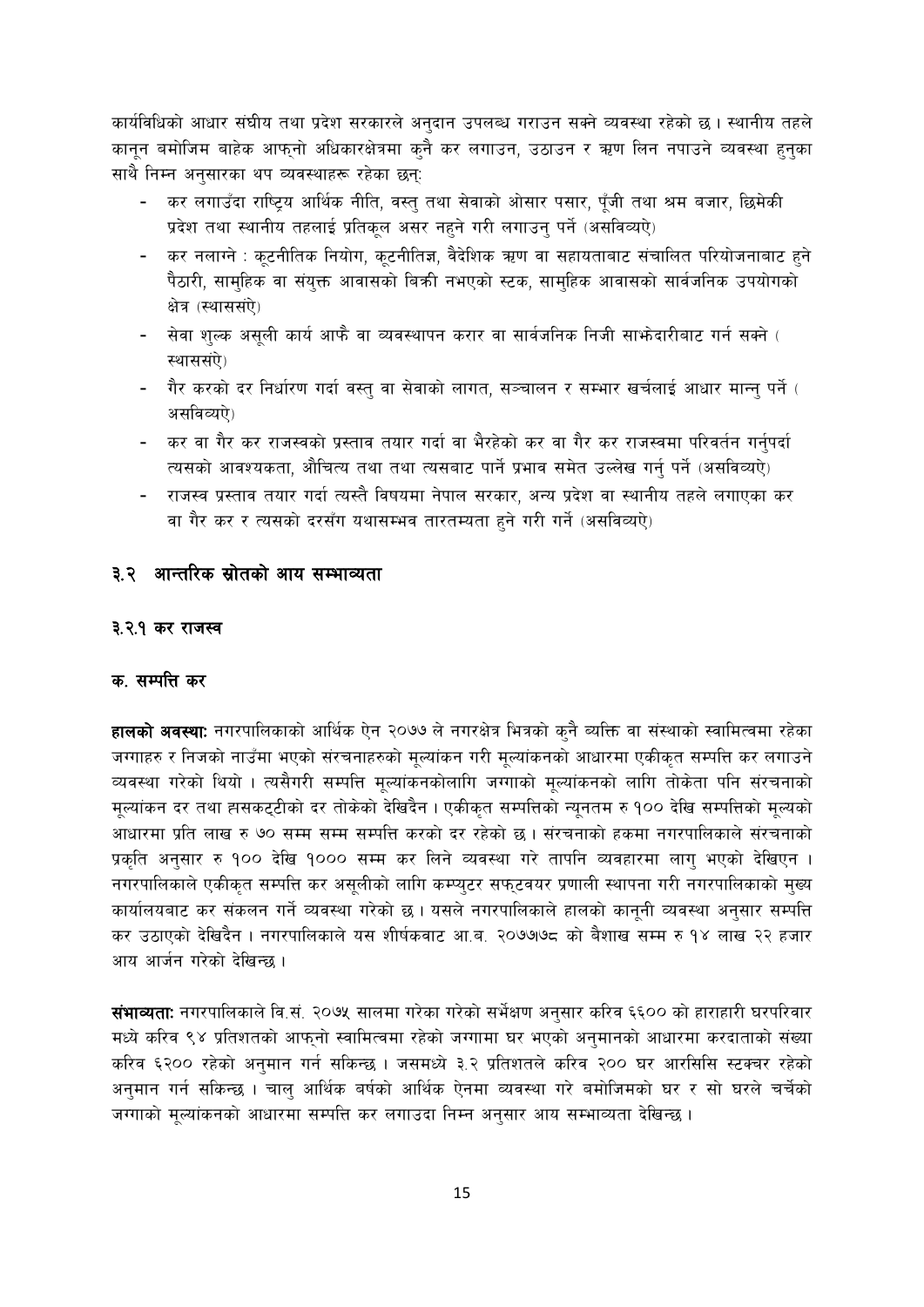| क.सं. | हालको मूल्य अनुसार घरको वर्गिकरण                               | औषत<br>मूल्यांकन | अनुमानित<br>संख्या | औषत<br>कर रकम | कुल सम्भाब्यता रु |
|-------|----------------------------------------------------------------|------------------|--------------------|---------------|-------------------|
|       | रु ५० लाख देखि १ करोड सम्म<br>मूल्यांकन हुने आवासिय पक्की घहरु | ७० लाख           | २००                | ३,५००         | <u>(၁၀၀,၀၀၀</u>   |
|       | रु ५० लाख भन्दा कम मूल्यांकन हुने<br>आवासिय कच्ची घरहरु        | १० लाख           | 5,000              | २००           | १,२००,०००         |
| जम्मा |                                                                |                  | ६,२००              |               | १,९००,०००         |

तालिका ४: सम्पत्ति करको सम्भाव्यता विवरण

**सधारका पक्षहरूः** नगरपालिकाले विगतको एकीकत सम्पत्ति करको व्यवस्था अनसार नै सम्पत्ति कर असल गरी आएकोले आ.ब. २०७८ा७९ देखि स्थानीय सरकार सञ्चालन ऐनको व्यवस्था अनुसार सम्पत्ति कर, घर र सो घरले चर्चेको जग्गामा लगाउने व्यवस्था भएको र बाँकी जग्गामा भमिकर (मालपोत) लगाउने भनिएकोले सो व्यवस्थालाई यथासक्य छिटो कार्यान्वयनमा लैजान् पर्ने देखिन्छ । घरले चर्चेको जग्गा भन्नाले घरले ओगटेको क्षेत्रफल र अधिकतम सो क्षेत्रफल वरावर थप जग्गा मात्र भनि ब्याख्या गरिएको छ। ऐनले सम्पत्ति कर नलाग्ने घरजग्गाको समेत ब्याख्या गरेकोले त्यसलाई समेत कार्यान्वयनमा लैजान् पर्ने देखिन्छ। सम्पत्ति करका सम्बन्धमा नगरपालिकाले सुधार गर्नुपर्ने विषयहरु निम्नअनुसार रहेको देखिन्छ:

- आर्थिक ऐनको व्यवस्था अनुसार सम्पत्ति कर सफुटवयरमा सुधार गर्ने ।
- सम्पत्ति करको लागि विवरण दाखिला फाराम छपाई गरी सम्पत्ति कर असली कार्य शरु गर्ने।
- सम्पत्ति कर व्यवस्थापनको लागि कार्यविधि तयार गरी कार्यान्वयनमा ल्याउने।
- सम्पत्ति कर असुल गर्ने जिम्मेवारी वडा कार्यालयलाई समेत दिने ।
- सम्पत्ति करको दर परिमार्जन गरी बद्धि गर्ने।

#### ख. भूमि कर∕मालपोत

**हालको अवस्था:** नगरपालिकाले आर्थिक ऐन २०७७ मा मालपोतको दर निर्धारण गरेको भएपनि सो बमोजिम मालपोत संकलन गरेको देखिदैन । नगरपालिकाले आर्थिक बर्ष २०७५।७६ देखि २०७७।७८ सम्म एकीकृत सम्पत्ति कर लाग गरेकोले मालपोतवाट सो अवधिको कनै आय संकलन गरेको छैन । नगरपालिकाले विगतको मालपोत बक्यौतावाट आ.ब. २०७७७८ को बैशाखसम्म करिव रु ३१ हजार आय संकलन गरेको देखिन्छ ।

**संभाव्यताः** नगरपालिकाले ओगटेको कुल क्षेत्रफल ८६.१३ बर्ग किलोमिटर मध्ये ५४ प्रतिशत भूभाग वन क्षेत्रले ओगटेको तथ्यांकले देखाउँदछ । वाँकी रहेको जग्गा मध्ये ऐलानी, पर्ति, खोला र सम्पत्ति करको दायरामा आउने आदिमा करिव १० प्रतिशत जग्गा रहेको अनुमान गर्दा व्यक्तिगत स्वामित्वमा करिव ३६ प्रतिशत जग्गा रहेको अनुमान गर्न सकिन्छ । यस हिसावले नगरक्षेत्रमा करिव ६१००० रोपनी जग्गावाट मालपोत असल हुने देखिन्छ । नगरपालिकाले आ.ब. २०७८,७९ कोलागि भूमिकर (मालपोत) को औषत दरको आधारमा उठ्न सक्ने भूमिकर ( मालपोत) को सम्भाव्यता निम्न अनुसार देखिन्छ।

| क.सं. | जग्गाको किसिम | कर लाग्ने अनुमानित<br>क्षेत्रफल<br>(रोपनी) | औषत करको दर<br>प्रति रोपनी | कुल सम्भाब्यता रु |
|-------|---------------|--------------------------------------------|----------------------------|-------------------|
|       | पाखो<br>भिर   | 88.000                                     | २०                         | ९००,०००           |

#### तालिका ५: भमिकर (मालपोत) को सम्भाव्यता विवरण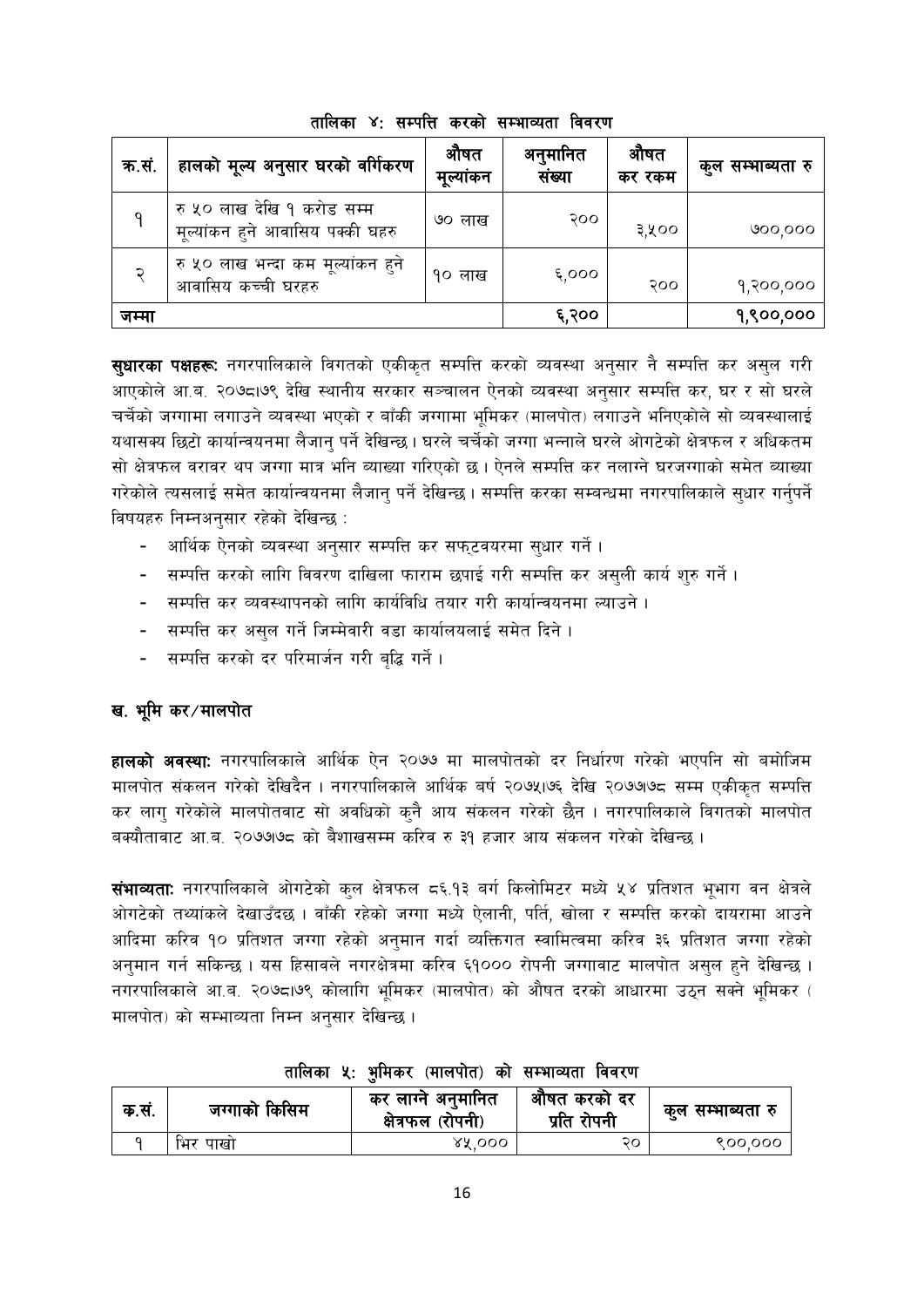| ∽ | धनहर खत | १६,००० | ४० | 680,000   |
|---|---------|--------|----|-----------|
|   | जम्मा   | ६१,००० |    | १,५४०,००० |

**सुधारका पक्षहरुः** स्थानीय सरकार सञ्चालन ऐनले सम्पत्ति करको दायरामा आउने वाहेकका अन्य जग्गामा भूमिकर (मालपोत) लगाउने व्यवस्था रहेको छ । नगरपालिकाले जग्गाको उत्पादन तथा क्षेत्रफलको आधारमा मालपोत लगाउने र न्यूनतम मालपोतको दर रु २५ गर्ने गरी आर्थिक ऐनमा व्यवस्था गरेको छ । नगरपालिकाले आ.व. २०७८1७९ देखि भूमिकर (मालपोत) लागु गर्न निम्न कार्यहरु गर्नुपर्ने देखिन्छ:

- नगरपालिकाको आर्थिक ऐनले तोके वमोजिम करको दरलाई सफुटवयर प्रणालीमा अद्यावधिक गर्ने ।
- सबै वडावाट कम्प्युटरवाट मालपोत असुल गर्ने व्यवस्था नहुँदासम्मको लागि मालपोत संकलनको लागि छुट्टै रसिद छपाई गर्ने तथा वडा सचिवहरुलाई उपलब्ध गराउने।
- वडा कार्यालयवाट प्रदान गरिने सिफारिशहरु मालपोत रकम भुक्तानी गरेपछि मात्र उपलब्ध गराउने व्यवस्था गर्ने ।
- बाँफो जग्गामा लाग्ने मालपोत दर अन्यको तुलनामा बढी लिने गरी कानुनी व्यवस्था गर्ने ।

#### ग. घरजग्गा बहाल कर

हालको अवस्थाः नगरपालिकाको २०७७ सालको आर्थिक ऐनले वहाल कर लिने व्यवस्था नभए तापनि आ.ब. २०७७७८ को बैशाखसम्म करिव रु १३ हजार संकलन भएको देखिन्छ, जुन करदाता आफैले नगरपालिकामा जम्मा गरिदिएको रकम हो।

**संभाव्यताः** आर्थिक गणना २०७५ अनुसार कूल ५२४ व्याबसायिक प्रतिष्ठानहरु मध्ये करिव १९६ वटा व्यबसाय आफ्नो घरदेखि वाहिरको भवनमा रहेको देखिएको छ । त्यस्ता पसलहरु अधिकांश मुल सडकमा नै भएकाले र बहालमा लिने भएकोले त्यसको आधारमा सम्भाव्यता अध्ययन गरिएको छ। नगरपालिकाको आ.व. २०७८।७९ को आर्थिक ऐनले संगठित संघ संस्था, कम्पनी, कार्यालयलाई बहालमा दिएमा बहाल अंकको १० प्रतिशतका दरले, पसल तथा व्यवसायलाई बहालमा दिएमा बहाल अंकको ५ प्रतिशतका दरले र घरायसी प्रयोजनमा बहालमा दिएमा बहाल अंकको २ प्रतिशतका दरले वहाल कर निर्धारण गरेको छ । यस अनुसार प्रचलित वहालमा लाग्ने रकमको आधारमा घरजग्गा बहाल करको सम्भाव्यता निम्न अनुसार अनुमान गरिएको छ :

| क.स. | प्रयोजनका आधारमा<br>बहालमा बस्ने | कुल संख्या | बहालमा<br>बस्ने<br>अनुमानित<br>संख्या | मासिक<br>औसत<br>अनुमानित<br>भाडा रकम | वार्षिक भाडा<br>रकम | घर बहाल<br>कर |
|------|----------------------------------|------------|---------------------------------------|--------------------------------------|---------------------|---------------|
| a    | संघसंस्था तथा व्यवसाय            | ५२४        | १९६                                   | १,५००                                | ३,५२८,०००           | ३५२,८००       |
|      | घरयासी प्रयोजनमा बस्नहरू         | ६,६६५      | १५०                                   | ४००                                  | ९००,०००             | 95,000        |
|      | जम्मा                            | ७,१८९      |                                       |                                      | 8,852,000           | ३६७,२००       |

तालिका ६: घरजग्गा बहाल करको सम्भाव्यता विवरण

सुधारका पक्षहरू: सम्पत्ति करको आधार र घरजग्गा बहाल करको करको आधार एउटै भएकोले दुबैको अभिलेखलाई एक आपसमा आबद्ध गर्न आवश्यक देखिन्छ । घरजग्गा बहाल कर प्रणालीमा थप सुधारका लागि निम्न अनुसार सुभावहरू प्रस्तुत गरिएको छ:

- वहाल रकमवारे सुचना लिन घरजग्गा स्वयं घोषणा फाराम छपाई गर्ने ।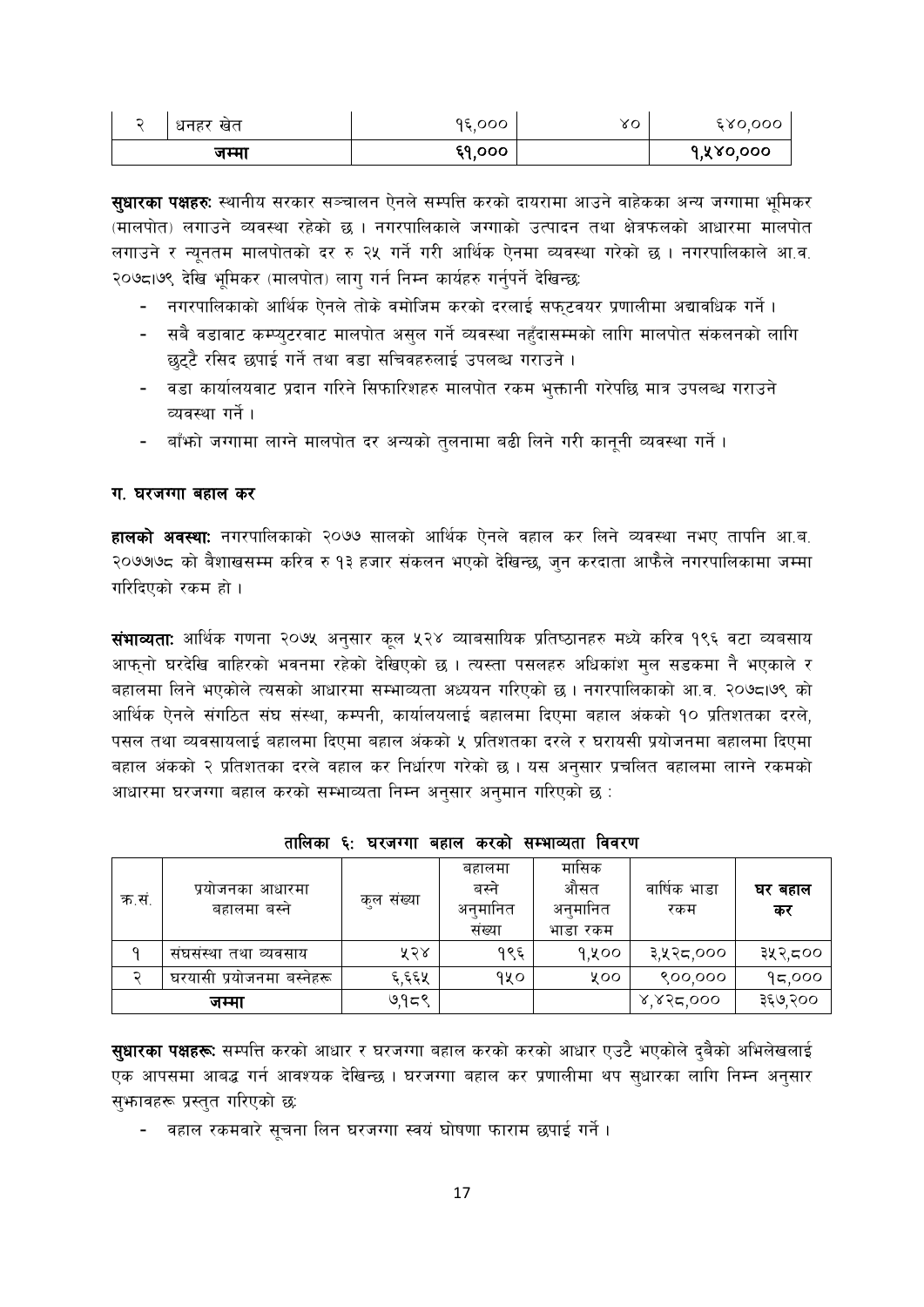- घरजग्गा वहाल करको लगत संकलन तथा कर असुलीको लागि व्यवसाय कर टोलीको साथमा वहाल कर संकलन टोली खटाउने ।
- घरजग्गा वहाल करको लगत संकलन गरी अभिलेखन राख्ने र सफ्टवयरमा प्रविश्ट गर्ने ।
- वहालमा वस्नेहरुको लगत संकलन गरी सम्पत्ति करको अभिलेख प्रणालीसंग आबद्ध (Link)गर्ने ।

#### घ. व्यबसाय कर

हालको अवस्था: नगरपालिकाको आर्थिक ऐनले २०७७ ले नगर क्षेत्रभित्र सञ्चालनमा रहेका उद्योग, व्यापार, व्यबसाय र सेवामा व्यबसायहरुलाई क र ख बर्गमा विभाजन गरी व्यबसाय कर लगाउने व्यवस्था गरेको थियो । नगरपालिकाले व्यबसायको आधारमा रु २०० देखि ५,००० सम्म वार्षिक कर लिने व्यवस्था गरेको थियो तर यो ब्यवस्था बमोजिक कर संकलन कार्य शुरुवात भएको देखिदैन । नगरपालिकाले हालसम्म ब्यवसाय करवाट कुनै रकम असुल भएको देखिदैन ।

**संभाव्यताः** आर्थिक गणना २०७४ अनुसार यस नगरपालिका क्षेत्रमा ५२४ व्यासायिक प्रतिष्ठानहरु रहेको देखाउँदछ । नगरपालिकाको आर्थिक ऐन २०७८ मा व्यवस्था गरेको करको दर अनुसार व्यबसाय करको सम्भाव्यता आँकलन गरिएको छ :

| क.सं.              | व्यापार व्यवसायको विवरण           | संख्या        | करको औसत<br>दर | संभावित आय      |
|--------------------|-----------------------------------|---------------|----------------|-----------------|
| ٩                  | कृषि तथा वन संग सम्वन्धित ब्यवसाय | २७            | २,०००          | ४४,०००          |
| २                  | उत्पादन उद्योग                    | ५२            | 9,000          | <b>ಅ</b> ದ್ರ೦೦೦ |
| ३                  | निर्माण तथा खनिज उद्योग           | २             | २,५००          | ५,०००           |
| Χ                  | थोक तथा खुद्रा ब्यापार            | २९४           | 9,000          | २९४,०००         |
| ५                  | यातायात, सूचना, संचार             | -             |                |                 |
| $\boldsymbol{\xi}$ | सबै प्रकारका होटल                 | ४३            | 9,500          | $\xi$ द,द00     |
| ७                  | वित्तिय संस्था तथा विमा           | γ             | २,५००          | 90,000          |
| ς                  | शिक्षा                            | $\varsigma$ پ | 800            | 99,800          |
| ९                  | स्वास्थ्य                         | ۹۹            | २,०००          | २२,०००          |
| qo                 | अन्य                              | ५             | 9,000          | ५,०००           |
|                    | जम्मा                             | ५२४           |                | ६१४,२००         |

तालिका ७: व्यबसाय करको सम्भाव्यता विवरण

**सुधारका पक्षहरू:** नगरपालिकाको व्यबसाय कर संकलनमा सुधार ल्याउनका लागि निम्न सुभ्रावहरु प्रस्तुत गरिएको छ:

- व्यवसाय दर्ताको लागि व्यवसाय दर्ता प्रमाणपत्र तथा रजिष्टर छपाई गर्ने ।  $\sim 100$
- व्यवसाय करकोलागि व्यवसाय दर्ता गरी व्यवसाय प्रमाणपत्र दिन तथा व्यवसाय कर असुलीको लागि  $\mathbf{r}$ स्थानीय उद्योग वाणिज्य संघ समेतको सहभागितामा व्यवसाय दर्ता तथा व्यवसाय कर संकलन टोलीहरु गठन गरी परिचालन गर्ने ।
- व्यवसाय करको अभिलेख सफुटवयरमा इन्ट्री गरी लगत तयार गर्ने।
- कारोवार रकम एवं व्यापारिक दृष्टिले महत्वपूर्ण क्षेत्रलाई समेत आधार लिई दर स्थानीय उद्योग वाणिज्य संघ समेतको सहभागितामा करको दर पुनरावलोकन प्रस्ताव तयार गर्ने।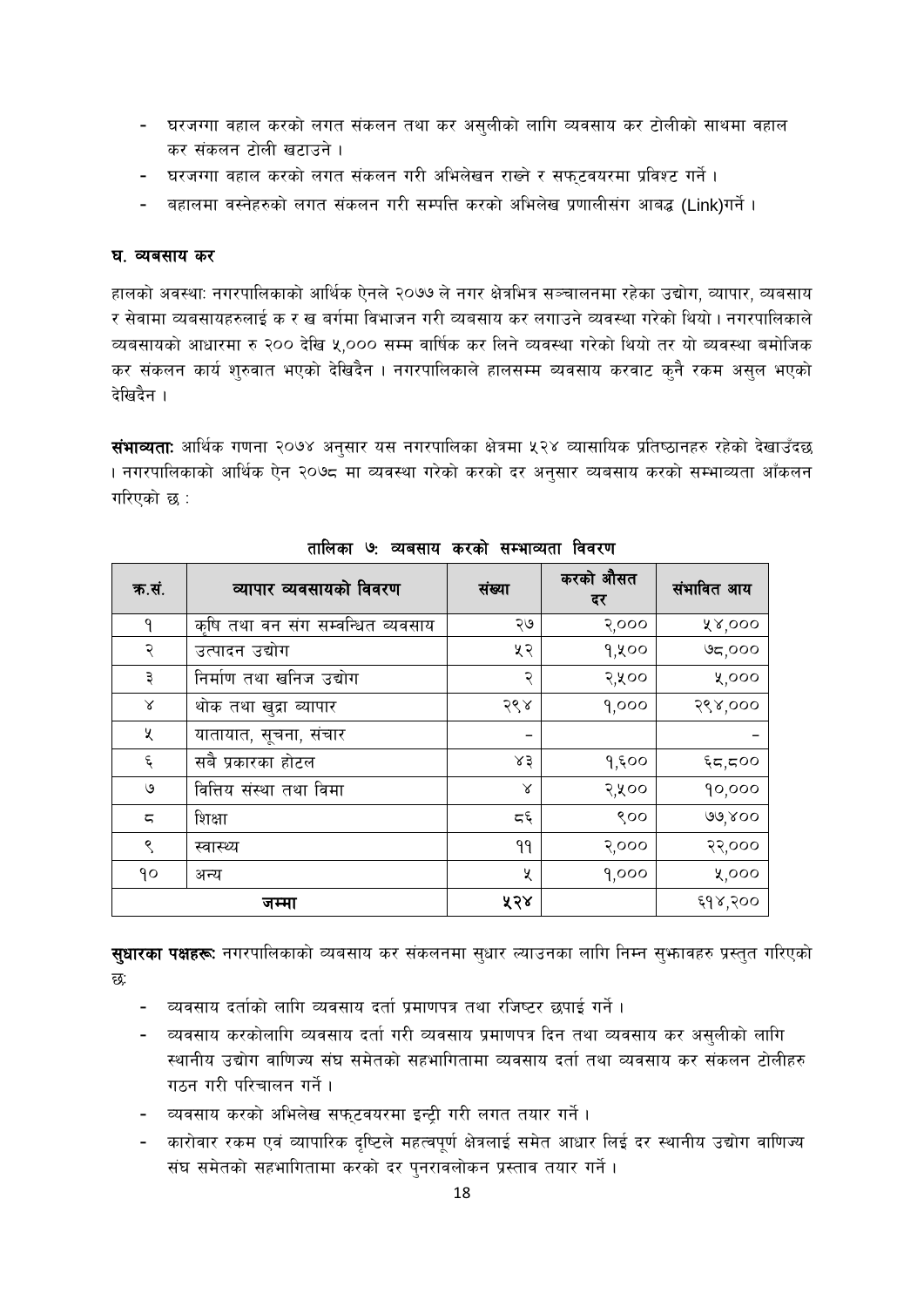- व्यबसायको दर्ता, नवीकरण र खारेजीको व्यवस्था सहित व्यबसाय कर संकलन कार्यविधि तर्जुमा गर्ने ।

#### ड. जडीबुटी, कवाडी, जीवजन्तु कर

**हालको अवस्थाः** नगरपालिकाले जडीबुटी, कवाडी तथा जिवजन्तु करवाट कर संकलन गर्ने व्यवस्था हालसम्म गरेको देखिदैन ।

**सम्भाव्यताः** नगरपालिकाले आ.बं २०७७७८ मा कवाडी, जडिबुटी तथा माछा मार्न इजाजत दिए वापत क्रमशः ५० हजार, १० हजार र ५० हजार आय हुने सम्भाव्यता देखिन्छ।

#### च. सवारी कर

**हालको अवस्थाः** नगरपालिकाले साना सवारीहरु (अटो रिक्सा, इरिक्सा) को दर्ता तथा इजाजत दिने व्यवस्था नभए तापनि आर्थिक ऐन २०७७ अटो रिक्साको रुट इजाजत वापत प्रत्येक ३ महिनामा २००० का लिने व्यवस्था गरेको थियो र यस शीर्षकवाट २०७७७८ को बैशाख सम्म २५०० संकलन भएको देखिन्छ ।

**सम्भाव्यता:** नगरपालिका क्षेत्रमा करिव ५ वटा अटोरिक्साहरु संचालनमा रहेका छन् । नगरपालिकाको आर्थिक ऐन २०७८/७९ ले यस्ता सवारीवाट वार्षिक २५०० कर लिने व्यवस्था गरेकोले यस शीर्षकवाट बार्षिक रु १२,५०० आय हने सम्भाव्यता देखिन्छ।

#### छ) विज्ञापन कर

**हालको अवस्थाः :** नगरपालिकामा विज्ञापन तथा प्रचार प्रसार सामग्रीहरु नभएको र निकट भविश्यमा पनि हुने सम्भावना नदेखिएकोले आय सम्भाब्यता अनुमान पनि गरिएको छैन ।

#### ३.२.२ गैर–कर राजस्व

# क) बहाल बिटौरी शुल्क

**हालको अवस्थाः** स्थानीय सरकार सञ्चालन ऐन २०७४ ले नगरपालिकालाई आफनो क्षेत्रभित्र आफले निर्माण, रेखदेख वा सञ्चालन गरेको हाट, बजार वा पसल वा सरकारी जग्गामा बनेका संरचनाको उपयोग बापत बहाल बिटौरी शुल्क लगाउन पाउने व्यवस्था गरेको छ । नगरपालिकाले आर्थिक ऐन २०७७ मा आफुनो क्षेत्र भित्रका सार्वजनिक स्थलमा वनेका घर, सटर, पसल, टहरामा वहाल विटौरी शुल्क लगाउने व्यवस्था भएतापनि २०७७७८ को बैशाख सम्म यस शीर्षकमा कुनै रकम असुल भएको छैन ।

संभाव्यता: नगरपालिका क्षेत्रभित्रका पर्ति र सरकारी जग्गाहरुमा व्यक्तिहरुले संरचना वनाई पसल व्यवसाय तथा वसोवास गरेको पाइन्छ। यसका अतिरिक्त नगरक्षेत्रमा घुम्ति पसहहरु पनी रहेको पाईन्छ। नगरपालिकाको २०७८।७९ को आर्थिक ऐनले सार्वजनिक जग्गाको उपयोग गरी व्यवसाय वा वसोवासको लागि संरचना निर्माण गर्नेसंग वहाल विटौरी शुल्क लिने व्यवस्था गरको छ । यस शीर्षकवाट हुन सक्ने आम्दानीको निम्न अनुसार सम्भाव्यता देखिन्छ: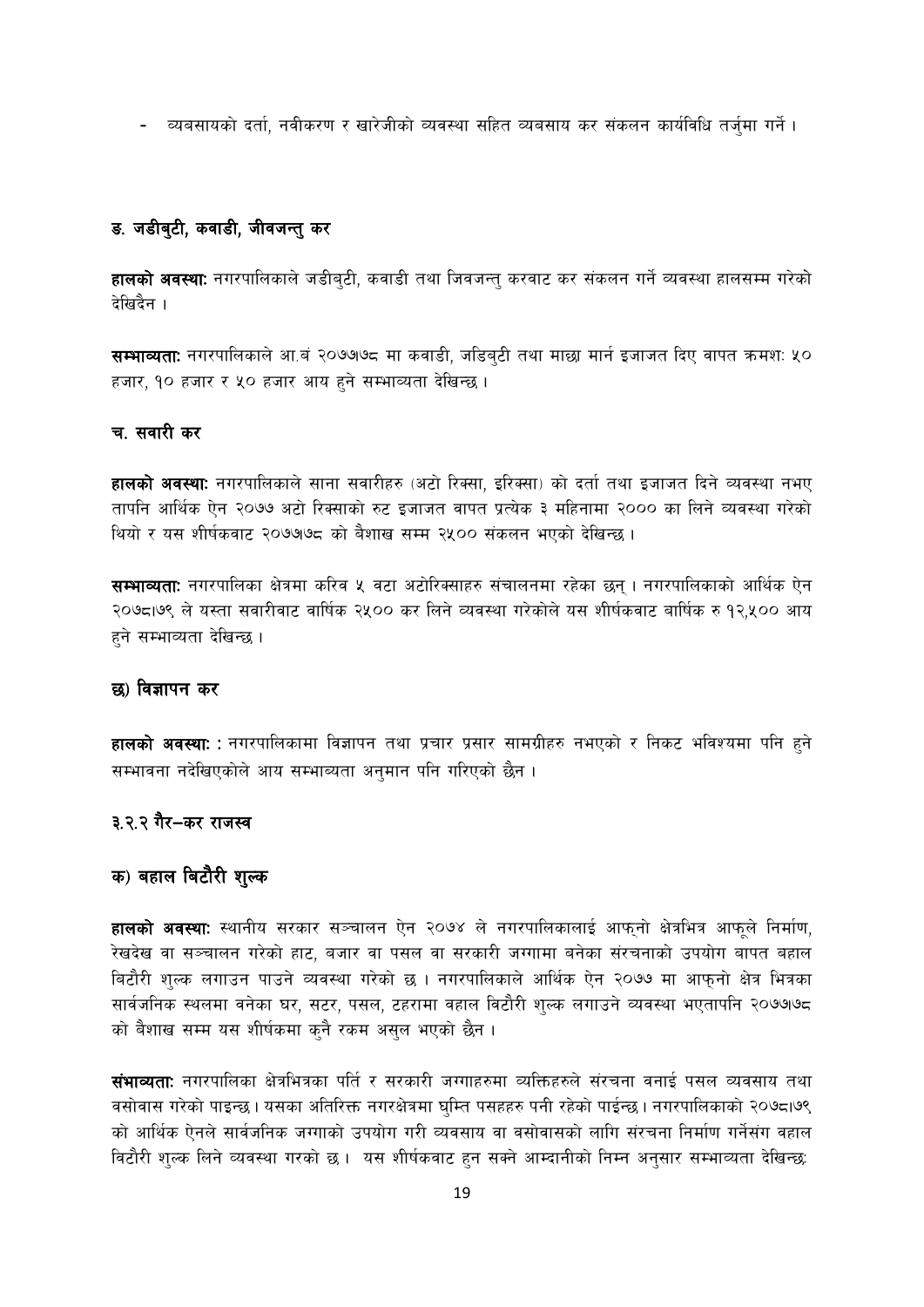| क.स.  | जग्गा विटौरीमा<br>उपयोग रहेको स्थान | घम्ती<br>पसल<br>संख्या | औषत प्रति<br>पसल<br>वार्षिक<br>शल्क | कच्चा<br>घर<br>तथा<br>टहरा | आसत<br>वार्षिक<br>शल्क | पक्की<br>घर | आसत<br>वार्षिक<br>शुल्क | आय<br>सम्भाव्यता |
|-------|-------------------------------------|------------------------|-------------------------------------|----------------------------|------------------------|-------------|-------------------------|------------------|
|       | लवाखडा<br>तल्काट र                  | ४०                     | 300                                 | χo                         | ४००                    | ЗO          | 9.000                   | 6000             |
| जम्मा |                                     | γo                     |                                     | ५०                         |                        | ३०          |                         | ६७,०००           |

#### तालिका ८: बहाल विटौरी शल्कको सम्भाव्यता विवरण

स्**धारका पक्षहरूः** नगरपालिकाले वहाल विटौरी शुल्क लाग् गरी आय आर्जन गर्नको लागि निम्न अनुसारको कार्य गर्नपर्ने देखिन्छ ।

- सार्वजनिक जग्गा उपयोग गरी घर निर्माण भएका स्थानहरु र वनेका संरचनाहरुको तथ्यांक संकलकोलागि टोली खटाई अभिलेख खाता तयार गर्ने ।
- सार्वजनिक जग्गा उपभोग गरी बसोबास गरेकाहरुलाई बहाल बिटौरी शुल्कको दायरामा ल्याउन संभाैताको नमना सहितको कार्यविधि तर्जमा गर्ने।
- वहाल विटौरी शुल्क असुलीको लागि छुट्टै रसिद छपाई गर्ने।

#### ख) सम्पत्ति बहाल

**हालको अवस्थाः** नगरपालिकाले २ वटा वस खरिद गरी नगरवसको रुपमा सञ्चालनमा ल्याएको छ । त्यसैगरी नगरपालिकाले १ वटा टिपर खरिद गरी सञ्चालनमा ल्याएको छ । यसका अतिरिक्त नगरपालिका भवन रहेको स्थानमा १ वटा सभाहल रहेको छ । आ.ब. २०७७७८ को बैशाख सम्म नगरपालिकाले यातायात क्षेत्रवाट १६ लाख २५ हजार आम्दानी गरेको देखिन्छ । सभाहल भाडा छुटै शीर्षकमा आय नदेखाएकोले यसवाट भएको आयको एकीक विवरण प्राप्त हुन सकेन ।

**संभाव्यताः** नगरपालिकामा रहेका सवारी साधन तथा सभाहलको हालको उपयोगको अवस्थाको आधारमा सहि रुपमा परिचालन गर्न सकेमा नगरपालिकाको आयमा बृद्धि हुने सम्भावना देखिन्छ । यस शीर्षकवाट हुन सक्ने आम्दानीको निम्न अनुसार सम्भाव्यता देखिन्छ:

| क.सं. | वहालमा दिन सकिने सम्पत्ति | इकाई | संख्या | औसत मासिक भाडा | कुल सम्भाब्यता |
|-------|---------------------------|------|--------|----------------|----------------|
|       | वस                        | वटा  | ∍      | 80,000         | २,१६०,०००      |
|       | टिपर                      | वटा  |        | 950,000        | २,१६०,०००      |
|       | सभा हल                    | वटा  |        | 9,000          | १२,०००         |
|       | जम्मा                     |      | ४      |                | ४,३३२,०००      |

तालिका ९: सम्पत्ति वहालको सम्भाव्यता विवरण

सुधारका पक्षहरू: नगरपालिकाले भएका सम्पत्तिहरुको सही रुपमा उपयोग गरी आय आर्जन गर्नको लागि निम्न अनसारको कार्य गर्नपर्ने देखिन्छ।

- मेसिनरी औजार (वस तथा टिपर) संचालन तथा आय असुली कार्यविधि तर्जुमा गरी लागु गर्ने ।
- सभागह संञ्चालन कार्यविधि तयार गर्ने ।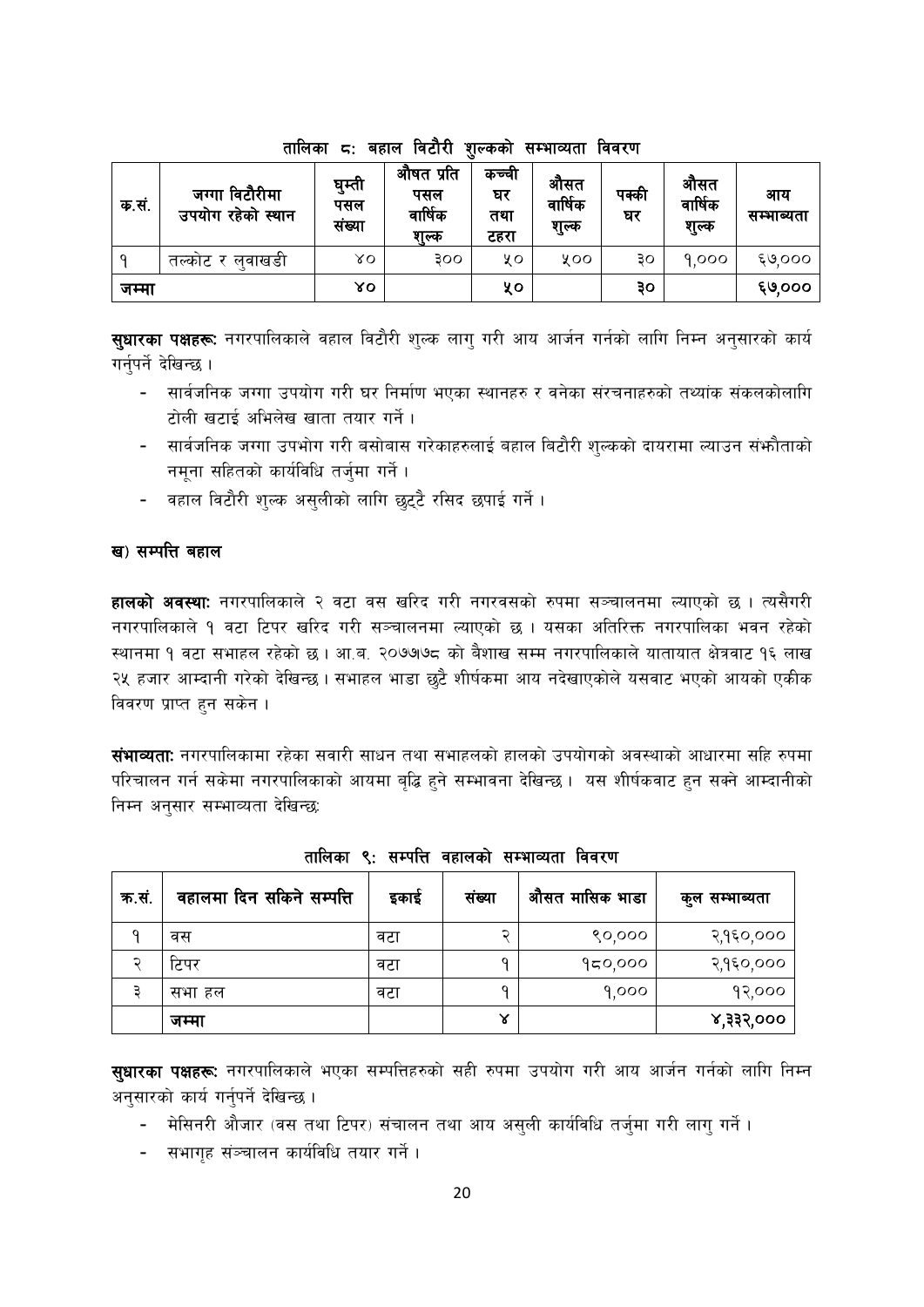#### ग) ढुंगा, वालुवा तथा गिट्टी बिकी

**हालको अवस्थाः** स्थानीय सरकार सञ्चालन ऐन, २०७४ को दफा ६२ क ले नगरपालिकाले आफनो क्षेत्रभित्र वातावरणीय प्रभाव मूल्याइकन तथा प्रारम्भिक वातावरणीय परीक्षणबाट तोकिएको परिमाणमा स्लेट, ढुंगा, गिट्टी, बालवा एवम् माटोजन्य वस्तु बिक्री गर्न सक्ने प्रावधान राखेको छ। नगरपालिका क्षेत्रमा रहेको सेती नदीवाट ढंगा, वालुवा तथा गिट्टीको उत्पादन भई बिक्री हुने गरेको छ । आर्थिक ऐन २०७७ मा ढुंगा, वालुवा, गिट्टी र माटोको प्रति टक, टिपर, मिनि टक, टिपर र प्रति ट्याक्टरका दरले विकी दर निर्धारण गरी संकलन गरेको थियो । आ.ब. २०७७७८ को बैशाख सम्म नगरपालिकाले यस शीर्षकवाट रु १५ लाख ७२ हजार संकलन गरेको देखिन्छ ।

संभाव्यताः यस नगरपालिका क्षेत्रमा रहेको सेती नदीवाट वालुवा, ढुंगा, गिट्टी भई आएको छ । यसका अतिरिक्त नगरपालिकाका ऐलानी तथा पर्ति जग्गावाट निस्कासन हुने माटोको उत्पादन भई विक्री हुने गरेको छ । यसका अतिरिक्त वन क्षेत्रवाट सल्लाको खोटो संकलन भई विक्री हने गरेको छ । आर्थिक ऐन २०७८ ले नगरक्षेत्रवाट उत्पादन हुने वालुवा, ढंगा, गिट्टी, माटो तथा सल्लाको खोटो विकी गर्ने व्यवस्था गरेको छ । नगरपालिकाले प्रारम्भिक वातावरणिय अध्ययन प्रतिवेदन अनुसार नगरपालिकालाई यस शीर्षकवाट प्राप्त हुने राजस्वको सम्भाव्यता निम्न अनुसार देखिन्छ:

| क.सं.              | संकलन ⁄ उत्खनन् स्थल | बार्षिक उत्खनन् तथा<br>विकी गर्न सकिने परिमाण<br>(घन मिटर) | औषत दर प्रति घन<br>मिटर | सम्भाव्य रकम रु. |
|--------------------|----------------------|------------------------------------------------------------|-------------------------|------------------|
| ٩                  | समूह गाड             | द २६                                                       | ও⊻                      | ६१,९५३           |
| २                  | कालागाड क            | १,२२९                                                      | ७५                      | ९२,१७२           |
| ३                  | कालागाड ख            | ५३९                                                        | ७५                      | XO'XOR           |
| Χ                  | रामपुर निर           | 0,085                                                      | ७५                      | ५२८,१८२          |
| X                  | अडिउल                | ४,३३०                                                      | ७५                      | ३२४,७२२          |
| $\boldsymbol{\xi}$ | राजघाट               | १४,९६२                                                     | ७५                      | १,१२२,१२०        |
| ও                  | तिलताली              | ३,८४९                                                      | ও⊻                      | २८९,४१५          |
| ς                  | गौरेलो               | १६,३६४                                                     | ७५                      | १,२२७,२७०        |
| ९                  | गोपघाट               | ३,६१३                                                      | ও⊻                      | २७०,९५९          |
| qo                 | मथपोरा               | 6.885                                                      | ७५                      | ५५८,११५          |
| 99                 | गगनानमोड             | २,५८२                                                      | ७५                      | १९३,६८७          |
|                    | जम्मा                | ६२७८७                                                      |                         | 8,905,885        |

तालिका १०: ढुंगा, गिट्टी वालुवा बिक्रीको सम्भाव्यता विवरण

नगरपालिकाले वालुवा, ढुंगा तथा गिट्टी बिक्रीको लागि ठेक्का आह्वान गरी राजस्व संकलन गर्दा प्रतिश्प्रधा हुने हनाले सम्भाव्यताको सेरोफेरोमा आय संकलन हुने देखिन्छ ।

#### सुधारका पक्षहरू:

- आय ठेक्का व्यवस्थापनको लागि कार्यविधि तर्जुमा गर्ने ।
- ढुङ्गा तथा गिट्टी बिक्रीको ठेक्का नलागेमा वडाको सहयोगमा नगरपालिका आफैले बिक्री गर्ने व्यवस्था गर्ने ।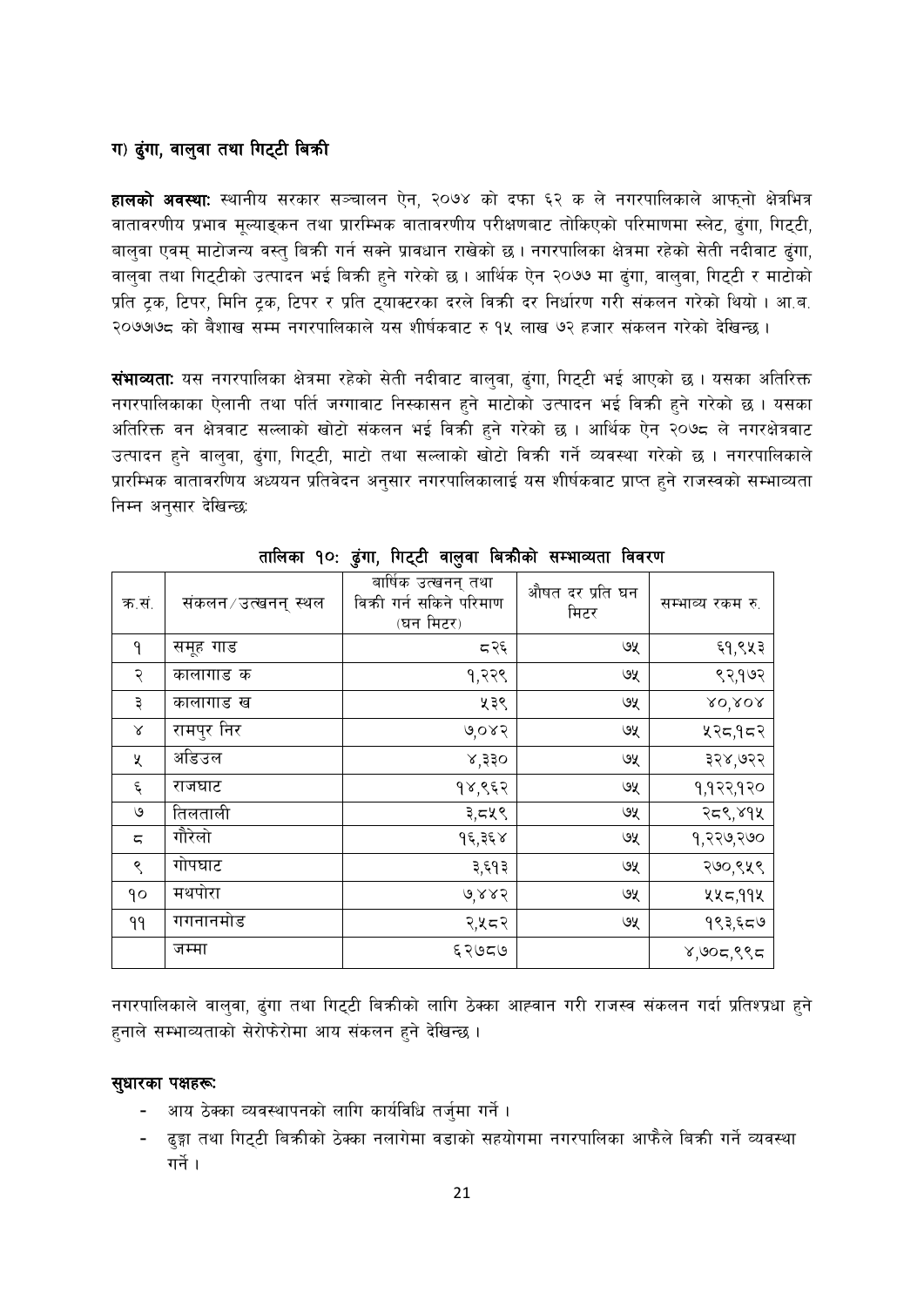- निजी स्वामित्वमा रहेको जग्गावाट ढुङ्गा तथा गिट्टी बिक्री इजाजत दिनको लागि कार्यविधि तयार गर्ने।

#### घ) अन्य सेवा शुल्क

**हालको अवस्थाः नगर**क्षेत्रमा पर्यटकीय महत्वका व्यवसाय नभएकोले र नगरपालिकाले गेष्ठहाउस, फोहरमैला व्यवस्थापन जस्ता सार्वजनिक निजी सेवाहरु उपलब्ध नगराएकोले यस्ता सेवावाट आय सम्भाव्यता देखिदैन । तर नगरपालिकाले उपलब्ध गराउने पश् सेवा, परिक्षा जस्ता सेवावाट २०७७७८ को बैशाख सम्म करिव रु ८६ हजार संकलन भएको देखिन्छ ।

#### ङ) पार्किङ शुल्क

**हालको अवस्था:** नगरपालिकाले आफुनो क्षेत्रभित्र पार्किङ सेवा उपलब्ध नगराएकोले यस बापत आयको सम्भाव्यता देखिदैन ।

#### च) घरनक्सा पास तथा अन्य दस्तुरहरु

**हालको अवस्थाः** नगरपालिकाको २०७७ सालको आर्थिक ऐनले विभिन्न सिफारिश, प्रमाणीत दस्तुरहरु लिने व्यवस्था गरेको थियो । नगरपालिकाको वडाहरुवाट हुने सिफारिश तथा प्रमाणित दस्तुर वडावाट असुल भई नगरपालिकामा जम्मा गर्ने व्यवस्था गरेका छ । नगरपालिकाले गर्ने विभिन्न सिफारिश तथा प्रमाणितवाट २०७७७८ बैशाखसम्म करिव रु ५ लाख ५४ हजार संकलन भएको छ । नगरपालिकाले घरनक्सा पास दस्तुरवाट सो अवधि सम्म करिव रु ३४ हजार संकलन भएको छ।

#### सुधारका पक्षहरू:

- घ वर्गको ठेक्का इजाजत कार्यविधि तर्जुमा गर्ने।
- सहकारी दर्ता, नविकरण तथा नियमन कार्यविधि तर्जुमा गर्ने।
- स्वास्थ्य संस्था तथा औषधि पसल दर्ता, नविकरण तथा नियमन कार्यविधि तर्जुमा गर्ने।
- वडा कार्यालयवाट संकलन भएको रकम शीर्षक खोली तोकिएको समयमा दाखिला गर्न वडा सचिवलाई जिम्मेवार वनाउने ।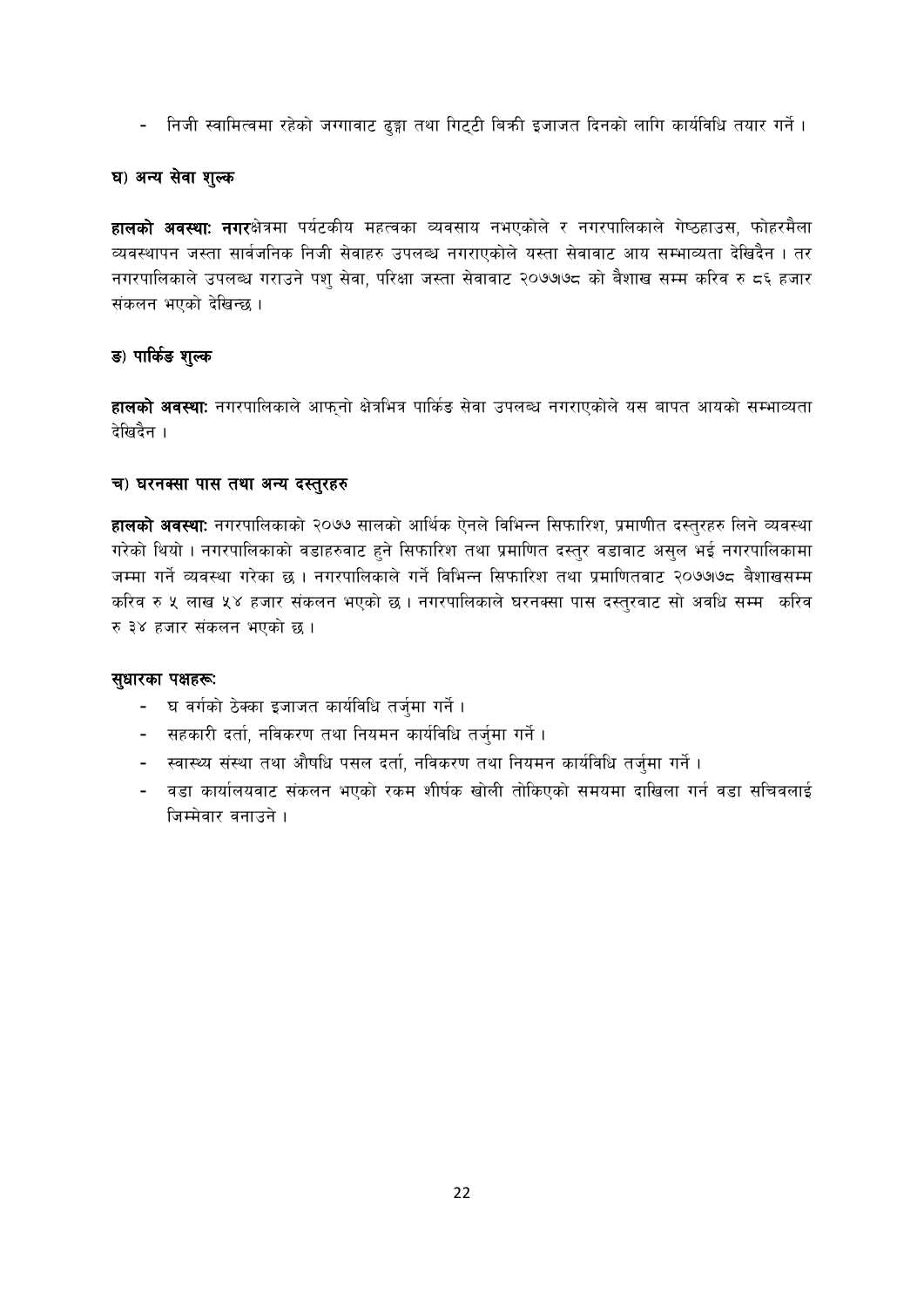# भाग ४: नगरपालिकाको राजस्व सुधार कार्ययोजना

नगरपालिकाको राजस्व प्रणालीमा सुधार ल्याउन गर्नुपर्ने कार्यहरुको पहिचान गर्न सम्वद्ध मुख्य सरोकारपक्षहरुको सहभागीतामा कार्यशाला सञ्चालन गरिएको थियो । कार्यशालाका सहभागीहरूवाट भएको समूह कार्यवाट राजस्व सुधारको लागि गर्नुपर्ने कार्यहरुको पहिचान गरी त्यसलाई प्लेनरीमा भएको प्रस्तुती माथि प्राप्त सुभ्फावहरु समेतको आधार सुधारका लागि गर्नुपर्ने कार्यको सूची तयार गरिएको थियो। प्राविधिक टोलिका सहजकर्ताहरुद्वारा कार्यशालाबाट प्राप्त सुभ्फावहरुका अतिरिक्त लक्षित समूह छलफल तथा अन्तरवार्ताहरुवाट संकलित अन्य सूचना तथा विश्लेषणबाट आएका नतिजाहरूलाई समेत समावेश गरी नगरपालिकाको राजस्व सुधार कार्ययोजनाको मस्यौदा तयार गरिएको छ। यस कार्ययोजनाका क्रियाकलापहरूलाई बृहत् रुपमा निम्न चार क्षेत्रमा विभाजन गरिएको छ :

- क. राजस्व प्रशासन सुधार कार्ययोजना
- ख. कर राजस्व सुधार कार्ययोजना
- ग. गैरकर राजस्व सुधार कार्ययोजना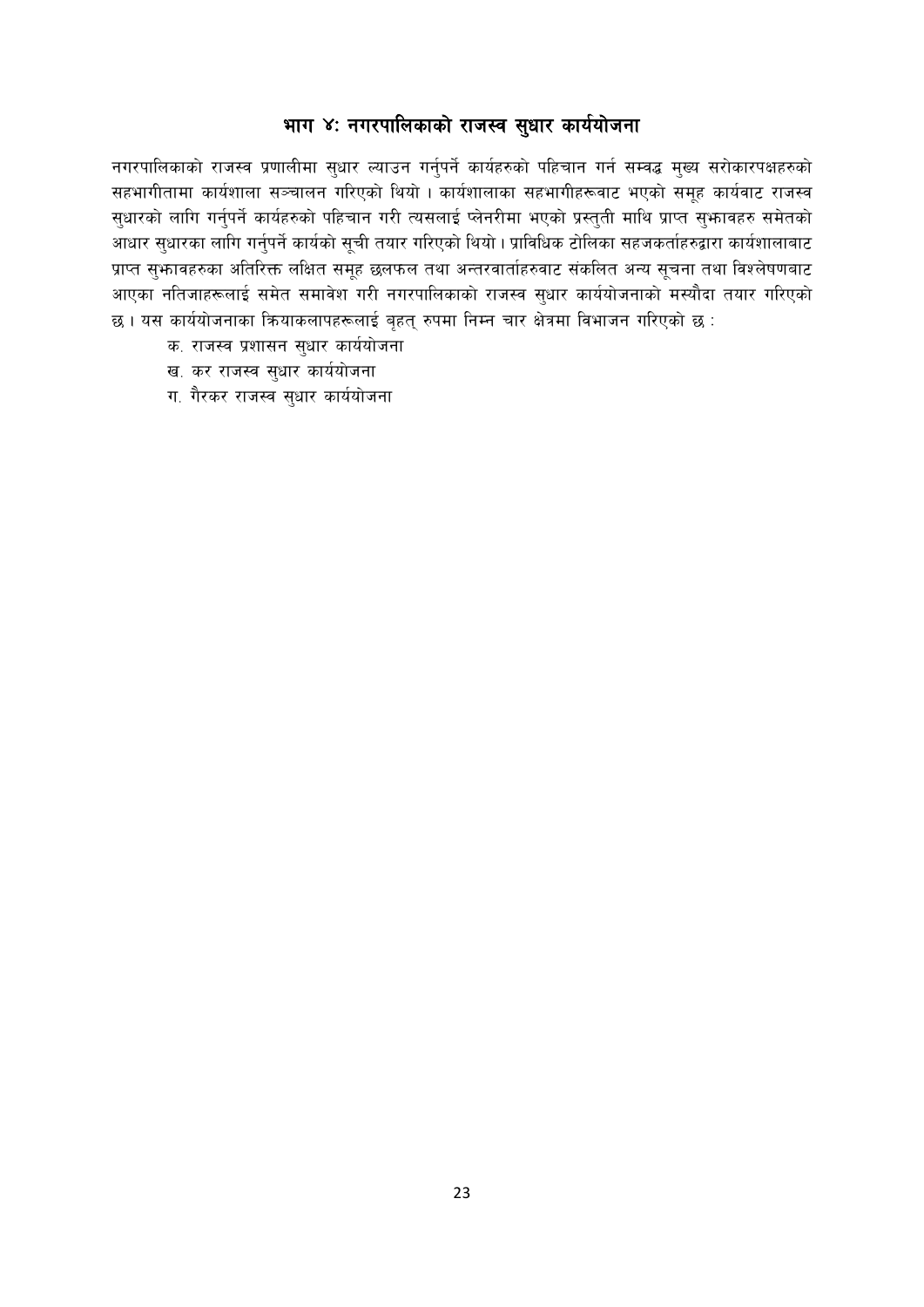तालिका ११: राजस्व सुधार कार्ययोजना<br>मस्यौदा तयारी कार्यशालामिति: १२ श्रावण, २०७८

| कियाकलापहरु                                                        | जिम्मेवारी              |               | समयावधि        |              |              |  |
|--------------------------------------------------------------------|-------------------------|---------------|----------------|--------------|--------------|--|
|                                                                    | प्रस्ताव तयार वा        | स्वीकृत गर्ने | आ.व.           | आ.व.         | आ.व.         |  |
|                                                                    | कार्यान्वयन गर्ने       |               | २०७८१७९        | २०७९।८०      | २०८०।८१      |  |
| (क) राजस्व प्रशासन सुधार कार्ययोजना                                |                         |               |                |              |              |  |
| आर्थिक ऐन तथा सो को कार्यान्वयन सम्वन्धमा संलग्न कर्मचारीहरुलाई    | प्रमुख प्रशासकीय अधिकृत |               | सम्पन्न        |              |              |  |
| अभिमुखीकरण गर्ने ।                                                 |                         |               |                |              |              |  |
| स्वीकृत आर्थिक ऐनको व्यवस्था अनुसार कम्प्युटर सफुटवयर प्रणालीलाई   | सूचना अधिकृत            |               | श्रावण भित्र   | श्रावण भित्र | श्रावण भित्र |  |
| अद्यावधिक गर्ने ।                                                  |                         |               |                |              |              |  |
| आर्थिक बर्ष शुरुहुनु भन्दा पहिले नै आर्थिक ऐन वडा कार्यालयहरुलाई   | प्रमुख प्रशासकीय अधिकृत |               | श्रावण भित्र र | असार भित्र   |              |  |
| उपलब्ध गराउने र सो अनुसार छुट सहुलित तथा दण्ड जरिवानाको            |                         |               | २०७९ को        |              |              |  |
| व्यवस्था कार्यान्वयनमा ल्याउने ।                                   |                         |               | असार भित्र     |              |              |  |
| राजस्व शाखाको स्थापना गरी सो शाखामा कम्तिमा २ जना कर्मचारीको       | प्रमुख प्रशासकीय अधिकृत |               | असोज भित्र     |              |              |  |
| व्यवस्था गर्ने ।                                                   |                         |               |                |              |              |  |
| राजस्व सम्वन्धी जनचेतना मूलक कार्यक्रम संचालन गर्न कर सम्वन्धी     | प्रमुख प्रशासकीय अधिकृत |               | असोज भित्र     |              |              |  |
| प्रचार प्रसार सामग्री तयार गरी प्रचार प्रसार गर्ने ।               |                         |               |                |              |              |  |
| वडा कार्यालयहरुमा कम्प्युटर, प्रिन्टर, इन्टरनेट तथा पावर व्याकअपको | सूचना अधिकृत तथा        |               | असार भित्र     |              |              |  |
| व्यवस्था गर्ने ।                                                   | जिन्सी शाखा             |               |                |              |              |  |
| राजस्व शाखामा काम गर्ने कर्मचारी तथा वडा सचिवहरुलाई राजस्व         | सूचना अधिकृत तथा        |               |                | श्रावण भित्र |              |  |
| सफ्टवयर सञ्चालन तालिम दिने ।                                       | राजस्व शाखा प्रमुख      |               |                |              |              |  |
| सिफारिश दस्तुरको अतिरिक्त सम्पत्ति कर तथा मालपोत संकलनको           | प्रमुख प्रशासकीय अधिकृत |               |                | श्रावण भित्र |              |  |
| जिम्मेवारी वडा सचिवहरुलाई दिने।                                    |                         |               |                |              |              |  |
| राजस्व सम्बन्धी डाटा नियमित रुपमा व्याकअप राख्ने व्यवस्था मिलाउने  | सूचना अधिकृत            |               | नियमित         | नियमित       | नियमित       |  |
|                                                                    |                         |               |                |              |              |  |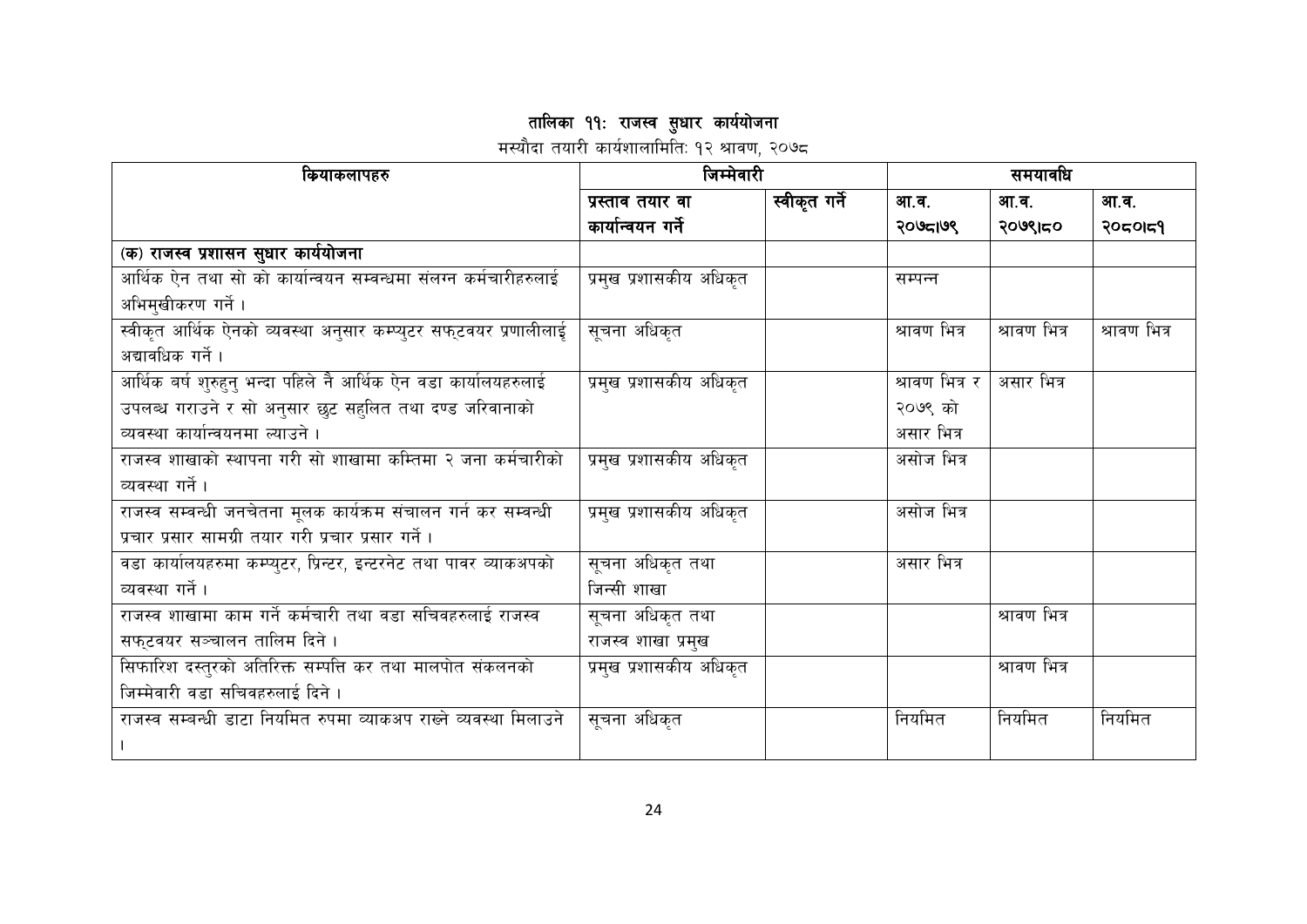| कियाकलापहरु                                                     | जिम्मेवारी              |               | समयावधि      |              |              |
|-----------------------------------------------------------------|-------------------------|---------------|--------------|--------------|--------------|
|                                                                 | प्रस्ताव तयार वा        | स्वीकृत गर्ने | आ.व.         | आ.व.         | आ.व.         |
|                                                                 | कार्यान्वयन गर्ने       |               | २०७८1७९      | २०७९।८०      | २०८०।८१      |
| वडा सचिवले वडावाट उठेको रकम महिना समाप्त भएको पहिलो हप्ता       | आर्थिक प्रशासन तथा      |               | भाद्र देखि   |              |              |
| भित्र अनिवार्य नगरपालिकामा दाखिला गर्ने व्यवस्था गर्ने ।        | राजस्व शाखा प्रमुख      |               |              |              |              |
| वडावाट संकलित रकम आय शीर्षक अनुसार छुट्याई नगरपालिकामा          | आर्थिक प्रशासन तथा      |               | भाद्र देखि   |              |              |
| दाखिला गर्ने ।                                                  | राजस्व शाखा प्रमुख      |               |              |              |              |
| निर्वाचित जनप्रतिनिधिहरुलाई स्थानीय कर सम्वन्धी अभिमुखिकरण      | प्रमुख प्रशासकीय अधिकृत |               | असार भित्र   |              |              |
| कार्यक्रम सञ्चालन गर्ने ।                                       |                         |               |              |              |              |
| राजस्व परामर्श समितिको कार्यविधि तर्जुमा गर्ने।                 | राजस्व परामर्श समिति    | कार्यपालिका   | असोज सम्म    |              |              |
| राजस्व परामर्श समितिको बैठक त्रैमासिक रुपमा अनिवार्य वसी राजस्व | उप प्रमुख तथा राजस्व    |               | नियमित       | नियमित       | नियमित       |
| संकलन अवस्थाको समिक्षा तथा राजस्व संकलन कार्यको अनुगमन गर्ने ।  | परामर्श समिति           |               |              |              |              |
| उत्कृष्ठ करदातालाई सभावाट प्रत्येक बर्ष सम्मान गर्ने ।          | राजस्व परामर्श समिति    | नगरसभा        | असार         | असार         | असार         |
| राजस्वको दर तथा असुली व्यवस्था समावेश गरी राजस्व सम्वन्धी       | राजस्व परामर्श समिति    | कार्यपालिका   | श्रावण भित्र | श्रावण भित्र | श्रावण भित्र |
| नागरिक वडापत्र प्रकाशन गर्ने ।                                  |                         |               |              |              |              |
| राजस्व रसिद नियन्त्रण प्रणाली, राजस्व चुहावट नियन्त्रण प्रणाली  | राजस्व परामर्श समिति    |               | नियमित       | नियमित       | नियमित       |
| स्थापनाको लागि राजस्व परामर्श समितिको भूमिकालाई सुदृढ गर्ने।    |                         |               |              |              |              |
| ख) कर राजस्व सुधार कार्ययोजना                                   |                         |               |              |              |              |
| सम्पत्ति कर                                                     |                         |               |              |              |              |
| आर्थिक ऐनको व्यवस्था अनुसार सम्पत्ति कर सफ्टवयरमा सुधार गर्ने । | सूचना अधिकृत            |               | श्रावण भित्र |              |              |
| सम्पत्ति करको लागि विवरण दाखिला फाराम छपाई गरी सम्पत्ति कर      | <u>जिन्सी शाखा</u>      |               | श्रावण भित्र |              |              |
| असुली कार्य शुरु गर्ने ।                                        |                         |               |              |              |              |
| सम्पत्ति कर व्यवस्थापनकोलागि कार्यविधि तयार गरी कार्यान्वयनमा   | राजस्व शाखा प्रमुख तथा  | कार्यपालिका   | असोज भित्र   |              |              |
| त्याउने ।                                                       | राजस्व परामर्श समिति    |               |              |              |              |
| सम्पत्ति कर असुल गर्ने जिम्मेवारी वडा कार्यालयलाई समेत दिने।    | प्रमुख प्रशासकीय अधिकृत |               |              | श्रावण देखि  |              |
| सम्पत्ति करको दर परिमार्जन गरी बृद्धि गर्ने ।                   | राजस्व परामर्श समिति    | नगर सभा       |              | श्रावण देखि  |              |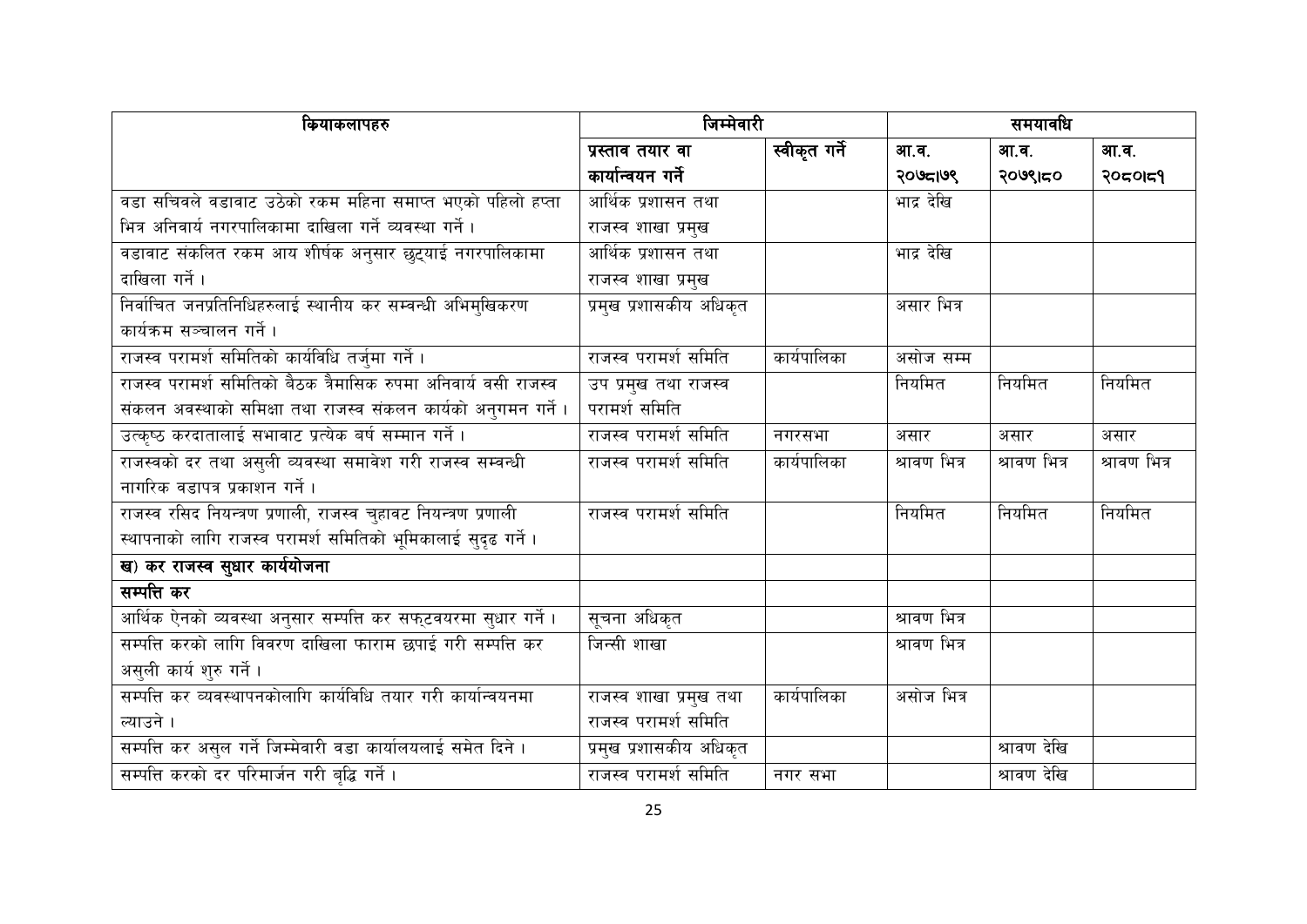| कियाकलापहरु                                                          | जिम्मेवारी              |               | समयावधि      |             |            |
|----------------------------------------------------------------------|-------------------------|---------------|--------------|-------------|------------|
|                                                                      | प्रस्ताव तयार वा        | स्वीकृत गर्ने | आ.व.         | आ.व.        | आ.व.       |
|                                                                      | कार्यान्वयन गर्ने       |               | २०७८1७९      | २०७९।८०     | २०८०।८१    |
| भूमिकर (मालपोत)                                                      |                         |               |              |             |            |
| नगरपालिकाको आर्थिक ऐनले तोके वमोजिम करको दरलाई सफुटवयर               | सूचना अधिकृत            |               | श्रावण भित्र |             |            |
| प्रणालीमा अद्यावधिक गर्ने ।                                          |                         |               |              |             |            |
| सबै वडावाट कम्प्युटरवाट मालपोत असुल गर्ने व्यवस्था नहुँदासम्मको      | राजस्व शाखा             |               | श्रावण देखि  |             |            |
| लागि मालपोत संकलनको लागि छुट्टै रसिद छपाई गर्ने तथा वडा              |                         |               |              |             |            |
| सचिवहरुलाई उपलब्ध गराउने।                                            |                         |               |              |             |            |
| वडा कार्यालयवाट प्रदान गरिने सिफारिशहरु मालपोत रकम भुक्तानी          | वडा सचिवहरु             |               |              | श्रावण देखि |            |
| गरेपछि मात्र उपलब्ध गराउने व्यवस्था गर्ने।                           |                         |               |              |             |            |
| बाँफो जग्गामा लाग्ने मालपोत दर अन्यको तुलनामा बढी लिने गरी           | राजस्व परामर्श समिति    | नगरसभा        |              | श्रावण देखि |            |
| कानूनी व्यवस्था गर्ने ।                                              |                         |               |              |             |            |
| घर जग्गा बहाल कर                                                     |                         |               |              |             |            |
| वहाल रकमवारे सूचना लिन घरजग्गा स्वयं घोषणा फाराम छपाई गर्ने ।        | राजस्व तथा जिन्सी शाखा  |               | भाद्र भित्र  |             |            |
| घरजग्गा वहाल करको लगत संकलन तथा कर असुलीको लागि व्यवसाय              | प्रमुख प्रशासकीय अधिकृत |               | असोज भित्र   |             |            |
| कर टोलीको साथमा वहाल कर संकलन टोली खटाउने ।                          |                         |               |              |             |            |
| घरजग्गा वहाल करको लगत संकलन गरी अभिलेखन राख्ने र                     | राजस्व शाखा             |               | कार्तिक देखि |             |            |
| सफ्टवयरमा प्रविश्ट गर्ने ।                                           |                         |               |              |             |            |
| बहालमा वस्नेहरुको लगत संकलन गरी सम्पत्ति करको अभिलेख                 | सूचना अधिकृत            |               |              | श्रावण देखि |            |
| प्रणालीसंग आबद्ध (Link)गर्ने ।                                       |                         |               |              |             |            |
| व्यबसाय कर                                                           |                         |               |              |             |            |
| व्यवसाय दर्ताको लागि व्यवसाय दर्ता प्रमाणपत्र तथा रजिष्टर छपाई गर्ने | राजस्व शाखा             |               | भाद्र भित्र  |             |            |
|                                                                      |                         |               |              |             |            |
| व्यवसाय करको लागि व्यवसाय दर्ता गरी व्यवसाय प्रमाणपत्र दिन तथा       | राजस्व शाखा तथा प्रमुख  |               | असोज भित्र   | असोज भित्र  | असोज भित्र |
| व्यवसाय कर असुलीको लागि स्थानीय उद्योग वाणिज्य संघ समेतको            | प्रशासकीय अधिकृत        |               |              |             |            |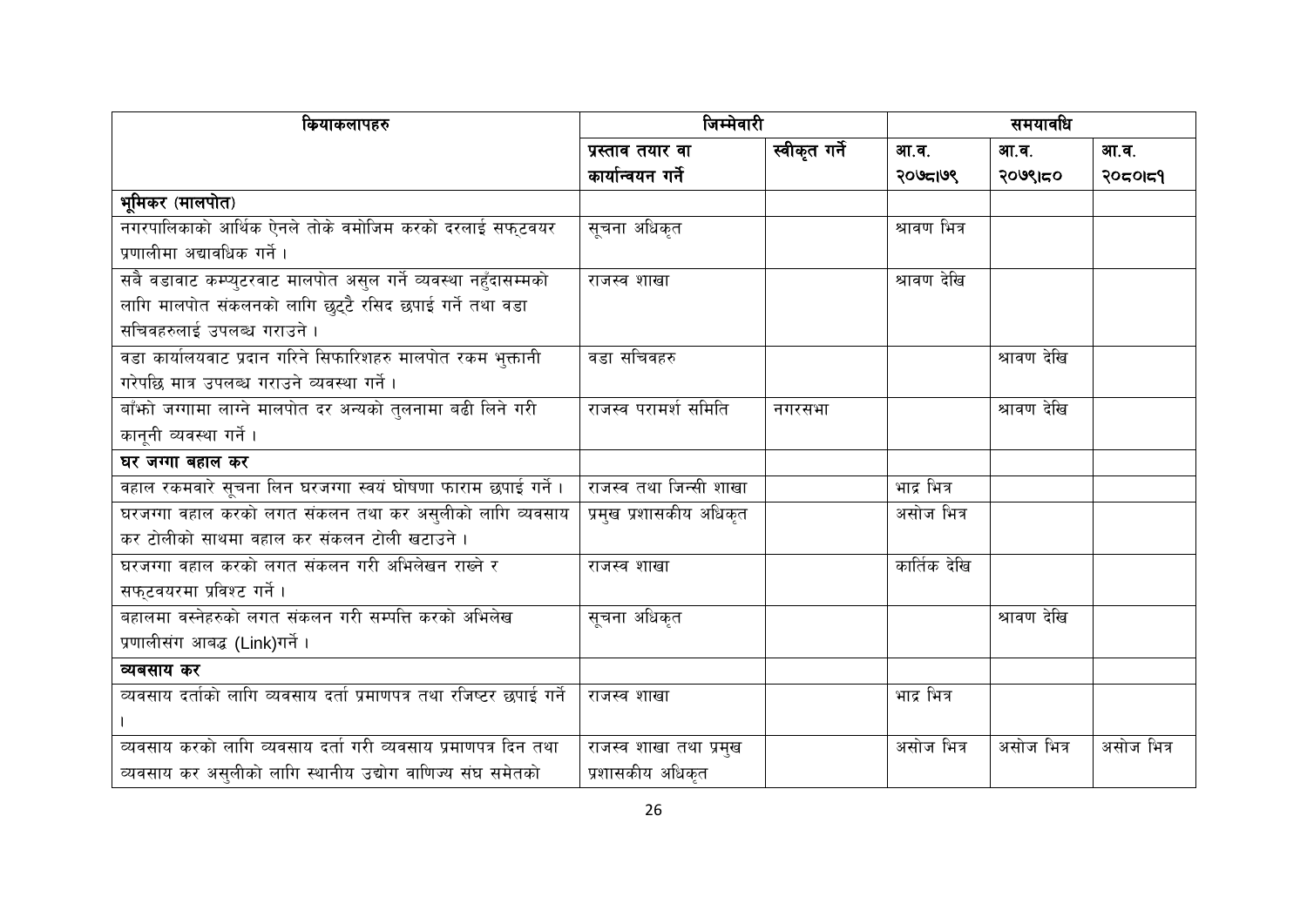| कियाकलापहरु                                                        | जिम्मेवारी             |               | समयावधि     |            |            |
|--------------------------------------------------------------------|------------------------|---------------|-------------|------------|------------|
|                                                                    | प्रस्ताव तयार वा       | स्वीकृत गर्ने | आ.व.        | आ.व.       | आ.व.       |
|                                                                    | कार्यान्वयन गर्ने      |               | २०७८1७९     | २०७९।८०    | २०८०।८१    |
| सहभागितामा व्यवसाय दर्ता तथा व्यवसाय कर संकलन टोलीहरु गठन          |                        |               |             |            |            |
| गरी परिचालन गर्ने ।                                                |                        |               |             |            |            |
| व्यवसाय करको अभिलेख सफ्टवयरमा इन्ट्री गरी लगत तयार गर्ने।          | राजस्व शाखा            |               | असोज देखि   |            |            |
| कारोवार रकम एवं व्यापारिक दृष्टिले महत्वपूर्ण क्षेत्रलाई समेत आधार | राजस्व शाखा तथा राजस्व | नगरसभा        | असार भित्र  | असार भित्र | असार भित्र |
| लिई दर स्थानीय उद्योग वाणिज्य संघ समेतको सहभागितामा करको दर        | परामर्श समिति          |               |             |            |            |
| पुनरावलोकन प्रस्ताव तयार गर्ने ।                                   |                        |               |             |            |            |
| व्यबसायको दर्ता, नवीकरण र खारेजीको व्यवस्था सहित व्यबसाय कर        | राजस्व शाखा तथा राजस्व | कार्यपालिका   | मंसिर भित्र |            |            |
| संकलन कार्यविधि तर्जुमा गर्ने ।                                    | परामर्श समिति          |               |             |            |            |
| (ग) गैर कर राजस्व सुधार कार्ययोजना                                 |                        |               |             |            |            |
| बहाल बिटौरी शुल्क                                                  |                        |               |             |            |            |
| सार्वजनिक जग्गा उपयोग गरी घर निर्माण भएका स्थानहरु र वनेका         | राजस्व शाखा            |               | असोज भित्र  |            |            |
| संरचनाहरुको तथ्यांक संकलकोलागि टोली खटाई अभिलेख खाता तयार          |                        |               |             |            |            |
| गर्ने ।                                                            |                        |               |             |            |            |
| सार्वजनिक जग्गा उपभोग गरी बसोबास गरेकाहरुलाई बहाल बिटौरी           | राजस्व शाखा तथा राजस्व | कार्यपालिका   | मंसिर भित्र |            |            |
| शुल्कको दायरामा ल्याउन संभ्रौताको नमूना सहितको कार्यविधि तर्जुमा   | परामर्श समिति          |               |             |            |            |
| गर्ने ।                                                            |                        |               |             |            |            |
| वहाल विटौरी शुल्क असुलीको लागि छुट्टै रसिद छपाई गर्ने।             | <u>जिन्सी शाखा</u>     |               | भाद्र भित्र |            |            |
| सम्पत्ति वहाल                                                      |                        |               |             |            |            |
| मेसिनरी औजार (वस तथा टिपर) संचालन तथा आय असुली कार्यविधि           | राजस्व परामर्श समिति   | कार्यपालिका   | भाद्र भित्र |            |            |
| तर्जुमा गरी लागु गर्ने ।                                           |                        |               |             |            |            |
| सभागृह संञ्चालन कार्यविधि तयार गर्ने ।                             | राजस्व परामर्श समिति   | कार्यपालिका   | भाद्र भित्र |            |            |
| ढुङ्गा तथा गिट्टी बिकी                                             |                        |               |             |            |            |
| आय ठेक्का व्यवस्थापनको लागि कार्यविधि तर्जुमा गर्ने ।              | राजस्व परामर्श समिति   | कार्यपालिका   | असोज भित्र  |            |            |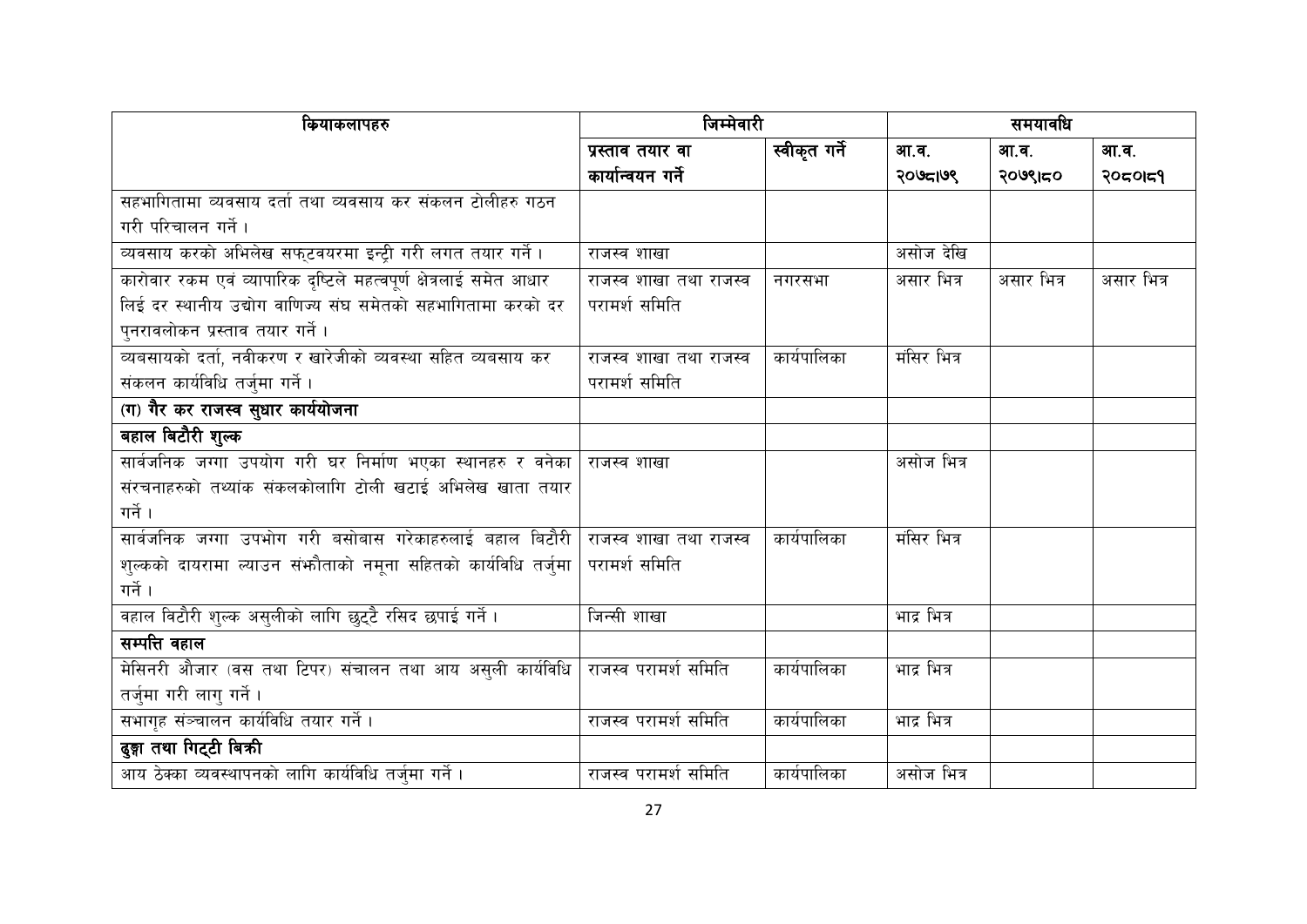| कियाकलापहरु                                                     | जिम्मेवारी           |               | समयावधि      |         |         |
|-----------------------------------------------------------------|----------------------|---------------|--------------|---------|---------|
|                                                                 | प्रस्ताव तयार वा     | स्वीकृत गर्ने | आ.व.         | आ.व.    | आ.व.    |
|                                                                 | कार्यान्वयन गर्ने    |               | २०७८१७९      | २०७९।८० | 2050159 |
| ढुङ्गा, वालुवा तथा गिट्टी बिकी वडाको सहयोगमा नगरपालिका आफैले    | राजस्व शाखा          |               | कार्तिक देखि |         |         |
| बिकी गर्ने व्यवस्था गर्ने ।                                     |                      |               |              |         |         |
| निजी स्वामित्वमा रहेको जग्गावाट ढुङ्गा तथा गिट्टी बिक्री इजाजत  | राजस्व परामर्श समिति | कार्यपालिका   | असार भित्र   |         |         |
| दिनको लागि कार्यविधि तयार गर्ने।                                |                      |               |              |         |         |
| अन्य दस्तुरहरु                                                  |                      |               |              |         |         |
| घ वर्गको ठेक्का इजाजत कार्यविधि तर्जुमा गर्ने।                  | प्राविधिक शाखा       | कार्यपालिका   | मंसिर भित्र  |         |         |
| सहकारी दर्ता, नविकरण तथा नियमन कार्यविधि तर्जुमा गर्ने।         | विषयगत शाखा          | कार्यपालिका   | मंसिर भित्र  |         |         |
| स्वास्थ्य संस्था तथा औषधि पसल दर्ता, नविकरण तथा नियमन कार्यविधि | जनस्वास्थ्य शाखा     | कार्यपालिका   | मंसिर भित्र  |         |         |
| तर्जुमा गर्ने ।                                                 |                      |               |              |         |         |
| वडा कार्यालयवाट संकलन भएको रकम शीर्षक खोली तोकिएको समयमा        | आर्थिक प्रशासन तथा   |               | भाद्र देखि   |         |         |
| दाखिला गर्न वडा सचिवलाई जिम्मेवार वनाउने ।                      | राजस्व शाखा          |               |              |         |         |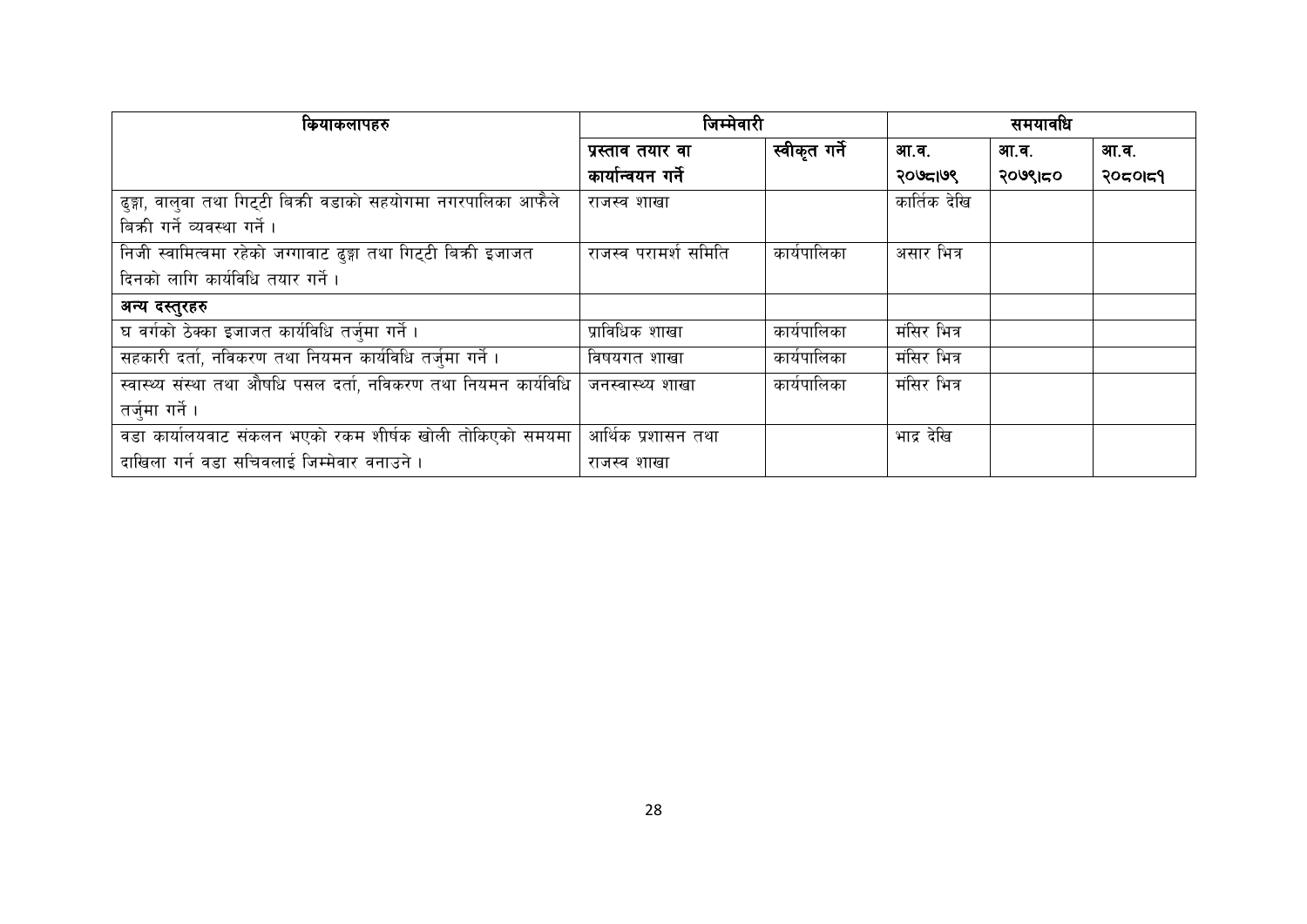# भाग ५: आगामी तीन वर्षको आय प्रक्षेपण

नगरपालिकाको राजस्व अधिकार र राजस्व संभाव्यता, विगत दुई आर्थिक वर्षको यथार्थ आय र आ.व. २०७७७८ को वजेट र बैशाख सम्मको आय संकलन अवस्थाको आधारमा आगामी तीन वर्षको आय प्रक्षेपण गरिएको छ । नगरपालिकाको राजस्व प्रक्षेपण महालेखा परीक्षकले स्वीकृत गरेको एकीकृत आर्थिक संकेत तथा वर्गीकरण र व्याख्या, २०७४ को राजस्व शीर्षक अनुसार विगतको तथ्यांकलाई समायोजन गरी आय प्रक्षेपण गरिएको छ।

# ४.१ आगामी तीन आर्थिक वर्षको आयको प्रक्षेपणका आधारहरु

राजस्व सुधार कार्ययोजनाको कार्यान्वयन पश्चात्को आगामी तीन वर्ष (आ.व. २०७८।७९ देखि २०८०।८१) को लागि आय प्रक्षेपण गरिएको छ । यो आय अनुमान राजस्व सुधार कार्ययोजनामा प्रस्ताव गरिएका क्रियाकलापहरूले पार्नसक्ने प्रभावको आधारमा गरिएको छ । आय प्रक्षेपण गर्दा भविष्यमा आयका आधारको दायरा तथा दर बढ्न गई सोबाट हन सक्ने योगदानलाई समेत मध्यनजर गरिएको छ । त्यसैगरी केही शीर्षकहरूको आय प्रक्षेपण गर्दा विगतको आय संकलनको वृद्धिदरलाई आधार मानिएको छ । आय प्रक्षेपणका आधारहरुलाई शीर्षकगत रुपमा तल व्याख्या गरिएको छ ।

| राजस्व<br>संकेत           | राजस्व शीर्षक            | आ.व.२०७८।७९<br>मा कूल<br>सम्भाव्यता<br>$\left( \overline{\mathbf{e}}\right)$ | आय प्रक्षेपणका आधारहरू                                                                     |
|---------------------------|--------------------------|------------------------------------------------------------------------------|--------------------------------------------------------------------------------------------|
|                           | संघीय सरकार              |                                                                              |                                                                                            |
| १३३११                     | समानीकरण अनुदान          |                                                                              | आ.व. २०७८७९ मा ११ करोड ३४ लाख र<br>त्यसपछि वार्षिक ५ प्रतिशतले वृद्धि हुदै जाने अनुमान     |
| १३३१२                     | सशर्त अनुदान चालु        |                                                                              | आ.व. २०७८१७९ मा २७ करोड ८३ लाख र<br>त्यसपछि वार्षिक ५ प्रतिशतले वृद्धि हुदै जाने<br>अनुमान |
| १३३१३                     | सशर्त अनुदान पूँजीगत     |                                                                              | आ.व. २०७८1७९ मा २ करोड ५१ लाख र<br>त्यसपछि वार्षिक ५ प्रतिशतले वृद्धि हुदै जाने<br>अनुमान  |
| $\lambda$ $\lambda$ $\pm$ | विशेष अनुदान चालु        |                                                                              |                                                                                            |
| १३३१छ                     | विशेष अनुदान पूँजीगत     |                                                                              | आ.व. २०७८१७९ मा २ करोड ७९ लाख र<br>त्यसपछि वार्षिक ५ प्रतिशतले वृद्धि हुदै जाने<br>अनुमान  |
| १३३१७                     | समपूरक अनुदान<br>पूँजीगत |                                                                              | आ.व. २०७८१७९ मा ६१ लाख र त्यसपछि प्रत्येक<br>आ.व. मा १ करोड अनुदान प्राप्त हुने अनुमान     |
|                           | प्रदेश सरकार             |                                                                              |                                                                                            |
| १३३११                     | समानीकरण अनुदान          |                                                                              | आ.व. २०७द।७९ मा ७९ लाख द३ हजार र<br>त्यसपछि वार्षिक ५ प्रतिशतले वृद्धि हुदै जाने<br>अनुमान |

तालिका १२: आगामी आ.व.ह, का लागि राजस्व प्रक्षेपणका आधारह,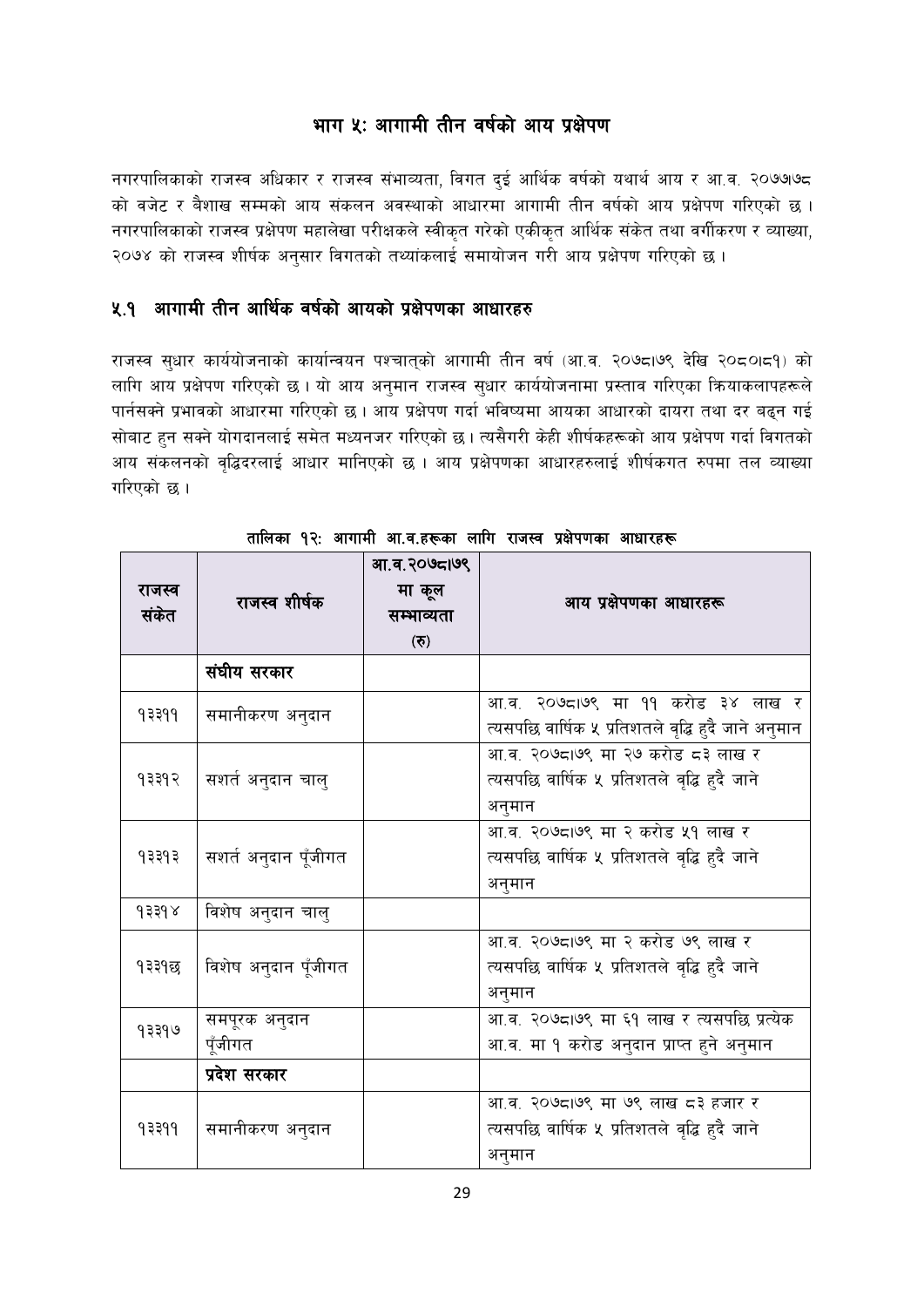| राजस्व                            |                                                     | आ.व.२०७८।७९<br>मा कूल                 |                                                                                                                            |
|-----------------------------------|-----------------------------------------------------|---------------------------------------|----------------------------------------------------------------------------------------------------------------------------|
| संकेत                             | राजस्व शीर्षक                                       | सम्भाव्यता                            | आय प्रक्षेपणका आधारहरू                                                                                                     |
|                                   |                                                     | $\left( \overline{\mathbf{e}}\right)$ |                                                                                                                            |
| 93392                             | सशर्त अनुदान चालु                                   |                                       |                                                                                                                            |
| १३३१३                             | सशते अनुदान पूँजीगत                                 |                                       |                                                                                                                            |
| $\gamma$ $\gamma$ $\beta$ $\beta$ | विशेष अनुदान चालु                                   |                                       | आ.व. २०७८ा७९ मा ५० लाख र त्यसपछि वार्षिक<br>५ प्रतिशतले वृद्धि हुदै जाने अनुमान                                            |
| १३३१७                             | समपूरक अनुदान<br>पूँजीगत                            |                                       |                                                                                                                            |
|                                   | अन्य आन्तरिक अनुदान                                 |                                       |                                                                                                                            |
| 93899                             | अन्य संस्थागत<br>आन्तरिक अनुदान                     |                                       |                                                                                                                            |
| 93893                             | अन्य व्यक्तिगत<br>आन्तरिक अनुदान                    |                                       |                                                                                                                            |
|                                   | राजस्व बाँडफाट                                      |                                       |                                                                                                                            |
| 99394                             | घरजग्गा रजिष्ट्रेशन<br>दस्तुर                       |                                       | आ.व. २०७८।७९ मा २ लाख र त्यसपछिवार्षिक १०<br>प्रतिशतले वृद्धि हुदै जाने अनुमान                                             |
| 988d                              | बाँडफाँट भई प्राप्त हुने<br>मू.अ.कर                 |                                       | आ.व. २०७८ा७९ मा १० करोड १५ लाख ४३ हजार<br>र त्यसपछिवार्षिक ५ प्रतिशतले वृद्धि हुदै जाने                                    |
| 98839                             | बाँडफाँट भई प्राप्त हुने<br>अन्तःशुल्क              |                                       | अनुमान                                                                                                                     |
| १४१५३                             | बाँडफाँट भई प्राप्त वन<br>रोयल्टी                   |                                       | आ.व. २०७८,।७९ मा रु १ लाख ८४ हजार २६६<br>प्राप्त हुने र त्यसपछि वार्षिक ५ प्रतिशतले वृद्धि हुदै<br>जाने अनुमान             |
| १४१५६                             | बाँडफाँट भई प्राप्त<br>विद्युत्त सम्बन्धी रोयल्टी   |                                       |                                                                                                                            |
| १४१५८                             | बाँडफाँट भई प्राप्त<br>पर्वतारोहण वापतको<br>रोयल्टी |                                       |                                                                                                                            |
| ११४५६                             | बाँडफाँटबाट प्राप्त हुने<br>सवारी साधन कर           |                                       | आ.व. २०७८ ७९ मा प्रदेश सरकारबाट रु ५६ लाख<br>९२ हजार प्राप्त हुने र त्यसपछि वार्षिक ५ प्रतिशतले<br>वृद्धि हुदै जाने अनुमान |
| 99899                             | बाँडफाँटबाट प्राप्त हुने<br>मनोरञ्जन कर             |                                       |                                                                                                                            |
| 99863                             | बाँडफाँटबाट प्राप्त हुने<br>विज्ञापन कर             | O                                     |                                                                                                                            |
|                                   | आन्तरिक स्रोत                                       |                                       |                                                                                                                            |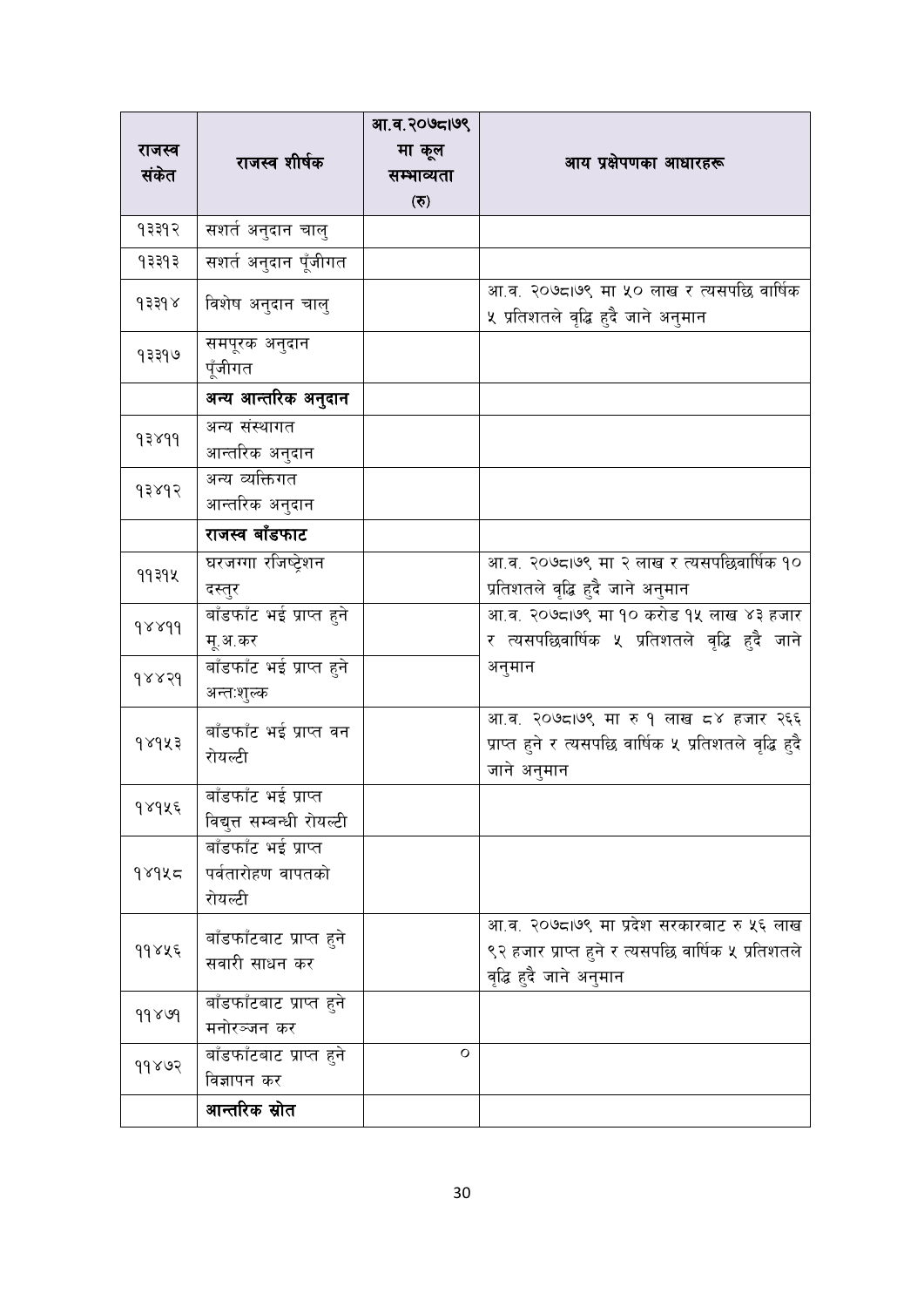| राजस्व    |                             | आ.व.२०७८।७९<br>मा कूल |                                                     |
|-----------|-----------------------------|-----------------------|-----------------------------------------------------|
| संकेत     | राजस्व शीर्षक               | सम्भाव्यता            | आय प्रक्षेपणका आधारहरू                              |
|           |                             | (5)                   |                                                     |
|           | एकीकृत सम्पत्ति कर (        | 9,900,000             | आ.व.२०७८,७९ मा कूल सम्भाव्यताको २६.३२               |
| 99393     | सम्पत्ति कर)                |                       | प्रतिशत र त्यसपछि वार्षिक २५ प्रतिशतले बृद्धि हुँदै |
|           |                             |                       | जाने अनुमान                                         |
|           |                             | 9, 480,000            | आ.व.२०७८,७९ मा कूल सम्भाव्यताको ३२.४७               |
| 99398     | भूमि कर∕मालपोत              |                       | प्रतिशत र त्यसपछि वार्षिक २५ प्रतिशतले बृद्धि हुँदै |
|           |                             |                       | जाने अनुमान                                         |
|           |                             | ३६७,२००               | आ.व.२०७८।७९ मा कूल सम्भाव्यताको ४.०८                |
| ११३२१     | घर बहाल कर                  |                       | प्रतिशत र त्यसपछि वार्षिक ३० प्रतिशतले बृद्धि हुँदै |
|           |                             |                       | जाने अनुमान                                         |
|           | बहाल बिटौरी कर (            | ६७,०००                | आ.व. २०७८७९ मा सम्भाव्यताको २२.३९ प्रतिशत           |
| ११३२२     | शुल्क)                      |                       | र त्यसपछि कमश २५ प्रतिशतले बृद्धि हुँदै जाने        |
|           |                             |                       | अनुमान                                              |
|           | सवारी साधन कर (अटो          | १२,५००                | आ.व. २०७८७९ मा सम्भाव्यताको ४० प्रतिशत र            |
| 99849     | रिक्सा, इरिक्सा)            |                       | त्यसपछि क्रमश २० प्रतिशतले बृद्धि हुँदै जाने        |
|           |                             |                       | अनुमान                                              |
|           | सरकारी सम्पत्तिको           | ४,३३२,०००             | आ.व. २०७८१७९ मा सम्भाव्यताको ५५.४०                  |
| 98949     | बहालबाट प्राप्त आय (        |                       | प्रतिशत र त्यसपछि क्रमश २० प्रतिशतले बृद्धि हुँदै   |
|           | सम्पत्ति भाडा)              |                       | जाने अनुमान                                         |
| १४२१२     | सरकारी सम्पत्ति             |                       | पुराना मालसामानहरुको लिलाम बिक्रीबाट वार्षिक        |
|           | बिकीबाट प्राप्त रकम         |                       | रु १ हजार आय हुने अनुमान ।                          |
|           | ___<br>अन्य बिकीबाट प्राप्त |                       | फाराम, पुस्तक, नक्सा जस्ता सामग्रीहरुको बिक्री      |
| १४२१३     | रकम (फाराम, घरनम्बर         |                       | बाट आ.व. २०७८,७९ मा रु १ हजार संकलन हुने            |
|           | प्लेट, पुस्तक, नक्सा        |                       | र आ.ब २०७९।८० मा १ लाख त्यसपछि वार्षिक ५            |
|           | आदि)                        |                       | प्रतिशत बृद्धि हुँदै जाने अनुमान                    |
|           | अन्य सेवा शुल्क तथा         | 8,905,955             | आ.व. २०७८।७९ मा सम्भाव्यताको १०० प्रतिशत            |
| 9889      | बिकी (ढुङ्गा, गिट्टी,       |                       | र यसपछि कमश १० प्रतिशतले बृद्धि हुँदै जाने          |
|           | काठ बिकी समेत)              |                       | अनुमान                                              |
| १४२२१     | न्यायिक दस्तुर              |                       | यस शीर्षकवाट वार्षिक रु १ हजार आय हुने अनुमान       |
|           |                             |                       | गरिएको ।                                            |
|           |                             |                       | वोलपत्र, निवेदन दस्तुर, पशुसेवा, अमिन जस्ता         |
| १४२२९     | अन्य प्रशासनिक सेवा         |                       | प्रशासनिक सेवा शुल्कबाट आ.व.२०७८।७९ मा रु १         |
|           | शुल्क                       |                       | लाख ५० हजार र त्यसपछि क्रमश १० प्रतिशतले            |
|           |                             |                       | बृद्धि हुँदै जाने अनुमान                            |
| 98585     | नक्सापास दस्तुर             |                       | आ.व.२०७८।७९ मा ३५ हजार र त्यसपछि वार्षिक            |
|           |                             |                       | १० प्रतिशत बृद्धि हुँदै जाने अनुमान                 |
| d x 5 x 3 | सिफारिश दस्तुर (            |                       | आ.व.२०७८व।९ मा रु ४ लाख ५० हजार र                   |
|           | प्रमाणित समेत)              |                       | त्यसपछि वार्षिक १० प्रतिशत बृद्धि हुँदै जाने अनुमान |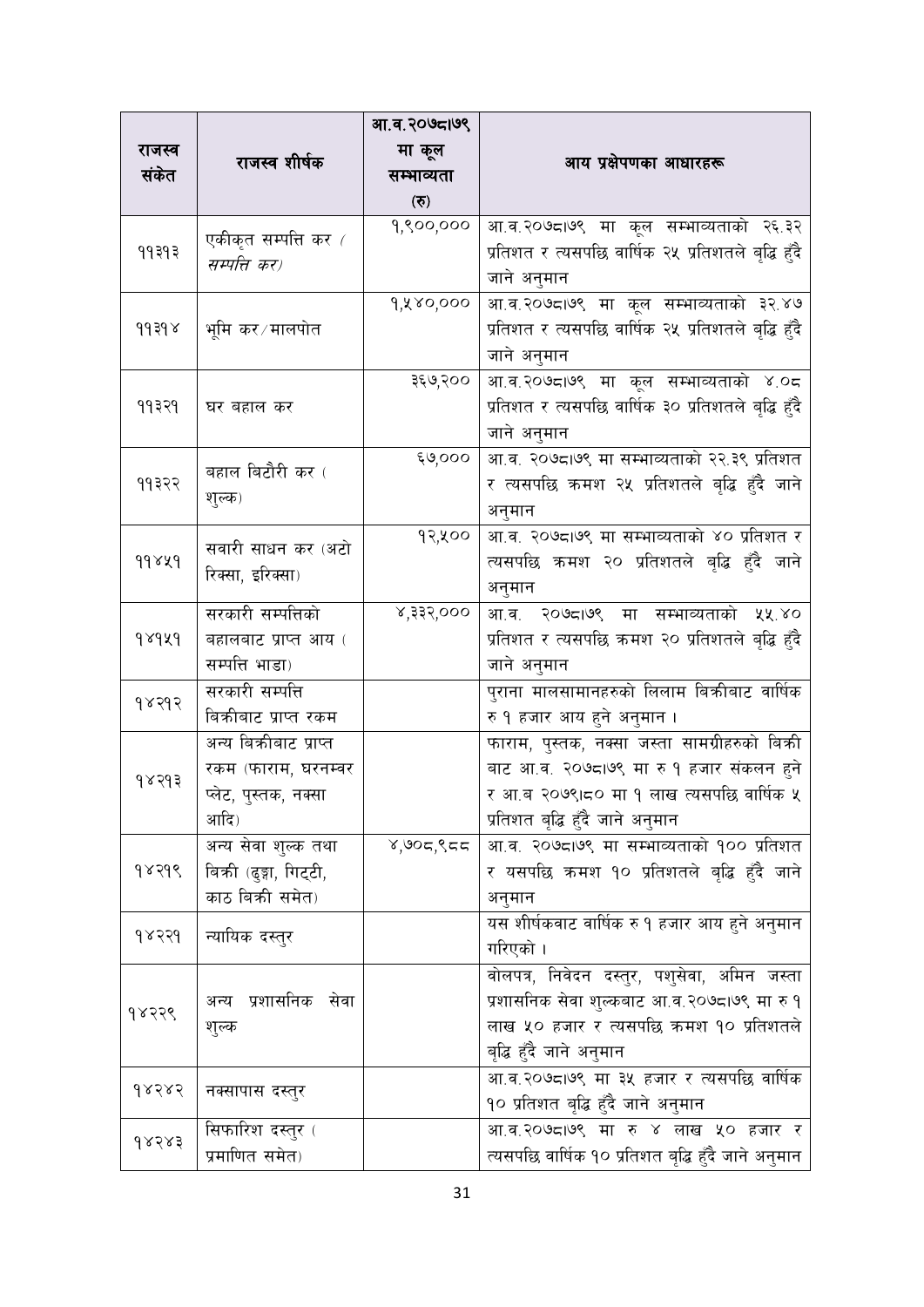|        |                      | आ.व.२०७८।७९ |                                                     |
|--------|----------------------|-------------|-----------------------------------------------------|
| राजस्व | राजस्व शीर्षक        | मा कूल      | आय प्रक्षेपणका आधारहरू                              |
| संकेत  |                      | सम्भाव्यता  |                                                     |
|        |                      | (5)         |                                                     |
| d8588  | व्यक्तिगत घटना दर्ता |             | आ.व. २०७८।७९ मा रु २० हजार र त्यसपछि                |
|        | दस्तुर               |             | वार्षिक ५ प्रतिशत कम हुँदै जाने अनुमान              |
| 98388  | नाता प्रमाणित दस्तुर |             | .<br>आ.व. २०७८।७९ मा रु ५ हजार संकलन हुने र         |
|        |                      |             | त्यसपछि वार्षिक १० प्रतिशत बृद्धि हुँदै जाने अनुमान |
| 98789  | अन्य दस्तुर (दर्ता,  |             | आ.व. २०७८।७९ मा रु १ लाख संकलन हुने र               |
|        | अनुमति, इजाजत)       |             | त्यसपछि वार्षिक १० प्रतिशत बृद्धि हुँदै जाने अनुमान |
| 98895  | प्रशासनिक दण्ड,      |             | .<br>आ.व. २०७८।७९ मा रु ५ हजार संकलन हुने र         |
|        | जरिवाना र जफत        |             | त्यसपछि वार्षिक ५ प्रतिशत बृद्धि हुँदै जाने अनुमान  |
| 98393  | धरौटी सदरस्याहा      |             |                                                     |
|        | अन्य राजस्व (कवाडी,  | 990,000     | कवाडी, जडिवुटी र माथि नपरेका अन्य शीर्षकबाट         |
| १४५२९  | जडिव्टी सहित)        |             | आ.ब. २०७८।७९ मा ३० हजार र त्यसपछि वार्षिक           |
|        |                      |             | २५ प्रतिशत बृद्धि हुने अनुमान                       |
|        |                      | ६१४,०००     | आ.व. २०७८।७९ मा सम्भाव्यताको १६.२९ प्रतिशत          |
| १४६११  | व्यबसाय कर           |             | र त्यसपछि कमश २५ प्रतिशतका दरले बृद्धि हुँदै जाने   |
|        |                      |             |                                                     |
| 94999  | बेरुज्               |             |                                                     |
| १५११२  | निकासा फिर्ता        |             |                                                     |
| १५११३  | अनुदान फिर्ता        |             |                                                     |

# ५.२ आगामी तीन आर्थिक वर्षको आयको प्रक्षेपण

आय शीर्षकको संभाव्य आधार तथा राजस्व सुधार कार्ययोजनाको कार्यान्वयनलाई आधार मानी नगरपालिकाको आगामी ३ वर्षको प्रक्षेपित आयको विवरण तलको तालिकामा प्रस्तुत गरिएको छ । प्रक्षेपणको लागि राजस्व संकेत तथा सिफारिश गरिएको लेखा कोडको आधारमा गरिएको छ।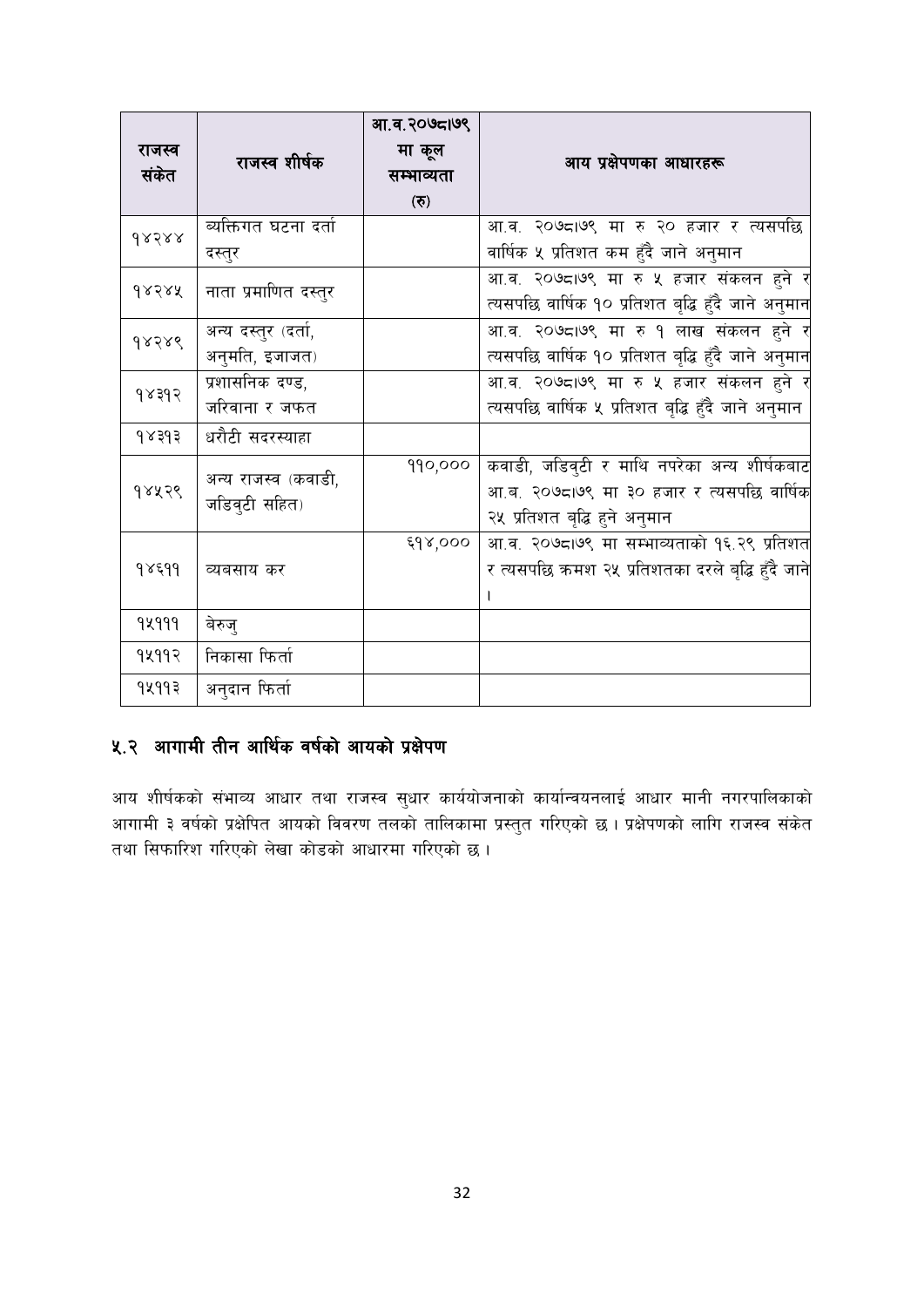| राजस्व<br>संकेत                  | शीर्षक                                 | आ.ब. २०७५।७६<br>को यथार्थ | आ.ब. २०७६1७७<br>को यथार्थ | आ.ब. २०७७७८<br>को बजेट अनुमान | आ.ब. २०७८1७९<br>को अनुमान | आ.ब. २०७९।८०<br>को प्रक्षेपण | आ.ब. २०८०१८१<br>को प्रक्षेपण |
|----------------------------------|----------------------------------------|---------------------------|---------------------------|-------------------------------|---------------------------|------------------------------|------------------------------|
|                                  | राजश्व तथा अनुदान                      | ४१९,३१८,०५३               | ४७४,९९५,५२९               | ५६७,११४,८९०                   | ५८०,४४४,२६६               | ६१०,३४०,२७९                  | ६४१,८९०,०१३                  |
|                                  | संघीय सरकार                            | ३२४,१०६,०००               | ३७९,१९६,०००               | ४३९,६६६,८९०                   | ४५०,द००,०००               | 863,380,000                  | ४९७,००७,०००                  |
| 9३३११                            | समानिकरण अनुदान                        | 908,000,000               | ११२,२००,०००               | 990,000,000                   | 99३,४००,०००               | 998,000,000                  | १२५,०२३,५००                  |
| १३३१२                            | शसर्त अनुदान चालु                      | २२०,१०६,०००               | २६१,०९६,०००               | ३१३,९६६,८९०                   | २७८,३००,०००               | २९२,२१५,०००                  | ३०६,८२५,७५०                  |
| १३३१३                            | शसर्त अनुदान पूँजीगत                   |                           |                           |                               | २५,१००,०००                | २६,३५५,०००                   | २७,६७२,७५०                   |
| 93398                            | विषेश अनुदान चालु                      |                           |                           | 9x,000,000                    |                           |                              |                              |
| १३३१५                            | विषेश अनुदान पुँजिगत                   |                           |                           |                               | २७,९००,०००                | २९,२९५,०००                   | ३०,७५९,७५०                   |
| १३३१७                            | समपुरक अनुदान पूँजीगत                  |                           | ५,९००,०००                 |                               | ६,१००,०००                 | ६,४०५,०००                    | ६,७२५,२५०                    |
| १३३१८                            | अन्य अनुदान चालु                       |                           |                           |                               |                           |                              |                              |
|                                  | प्रदेश सरकार                           | १३,५१०,८७८                | १६,५१८,०००                | १४,१५५,०००                    | १२,९८३,०००                | १३,६३२,१५०                   | १४,३१३,७५८                   |
| 9३३११                            | समानिकरण अनुदान                        | ६,९७६,०००                 | ७,०४०,०००                 | $\omega$ ಂದ $\omega$ ಂ        | ७,९८३,०००                 | ८,३८२,१५०                    | ८,८०१,२५८                    |
| १३३१२                            | शसते अनुदान चालु                       | १,६०८,०००                 | 800,000                   |                               |                           |                              |                              |
| १३३१३                            | शसर्त अनुदान पूँजीगत                   |                           |                           |                               |                           |                              |                              |
| $\gamma$ $\beta$ $\beta$ $\beta$ | विषेश अनुदान चालु                      | १,६९३,८७८                 | ६,०००,०००                 | x,000,000                     | x,000,000                 | ५,२५०,०००                    | ५,५१२,५००                    |
| १३३१७                            | समपुरक अनुदान पूँजीगत                  | ३,२३३,०००                 | ३,०६८,०००                 | ३,०६८,०००                     |                           |                              |                              |
|                                  | अन्य आन्तरिक अनुदान                    |                           |                           |                               |                           |                              |                              |
| 9३४99                            | अन्य संस्थागत आन्तरिक अनुदान           |                           |                           |                               |                           |                              |                              |
|                                  | राजस्व बाँडफाट                         | ७२,८४८,५१९                | ७४,२५३,६८१                | १०४,७९३,६८०                   | १०७,६१९,२६६               | ११३,०१०,२२९                  | ११८,६७१,७४१                  |
| 99394                            | घरजग्गा रजिष्ट्रेशन दस्तुर             |                           |                           | ४००,०००                       | २००,०००                   | २२०,०००                      | २४२,०००                      |
| 98899                            | बाँडफाँड भई प्राप्त हुने मु.अ.कर       |                           |                           |                               | १०१,५४३,०००               |                              |                              |
| 98856                            | बाँडफाँड भई प्राप्त हुने अन्त:शुल्क    |                           | ७०,४३१,०९०                | १००,द३२,६द०                   |                           | १०६,६२०,१५०                  | १११,९५१,१५८                  |
| ११४५६                            | बाँडफाँडबाट प्राप्त हुने सवारी साधन कर |                           | २,१७१,८७१                 | ३,४६१,०००                     | ५,६९२,०००                 | ५,९७६,६००                    | ६,२७५,४३०                    |
| 99899                            | बाँडफाँडबाट प्राप्त हुने मनोरञ्जन कर   |                           |                           |                               |                           |                              |                              |
| ११४७२                            | बाँडफाँडबाट प्राप्त हुने विज्ञापन कर   |                           |                           |                               |                           |                              |                              |

# तालिका १३: चालु आ.व.को अनुमान तथा आगामी २ आर्थिक वर्षको आय प्रक्षेपण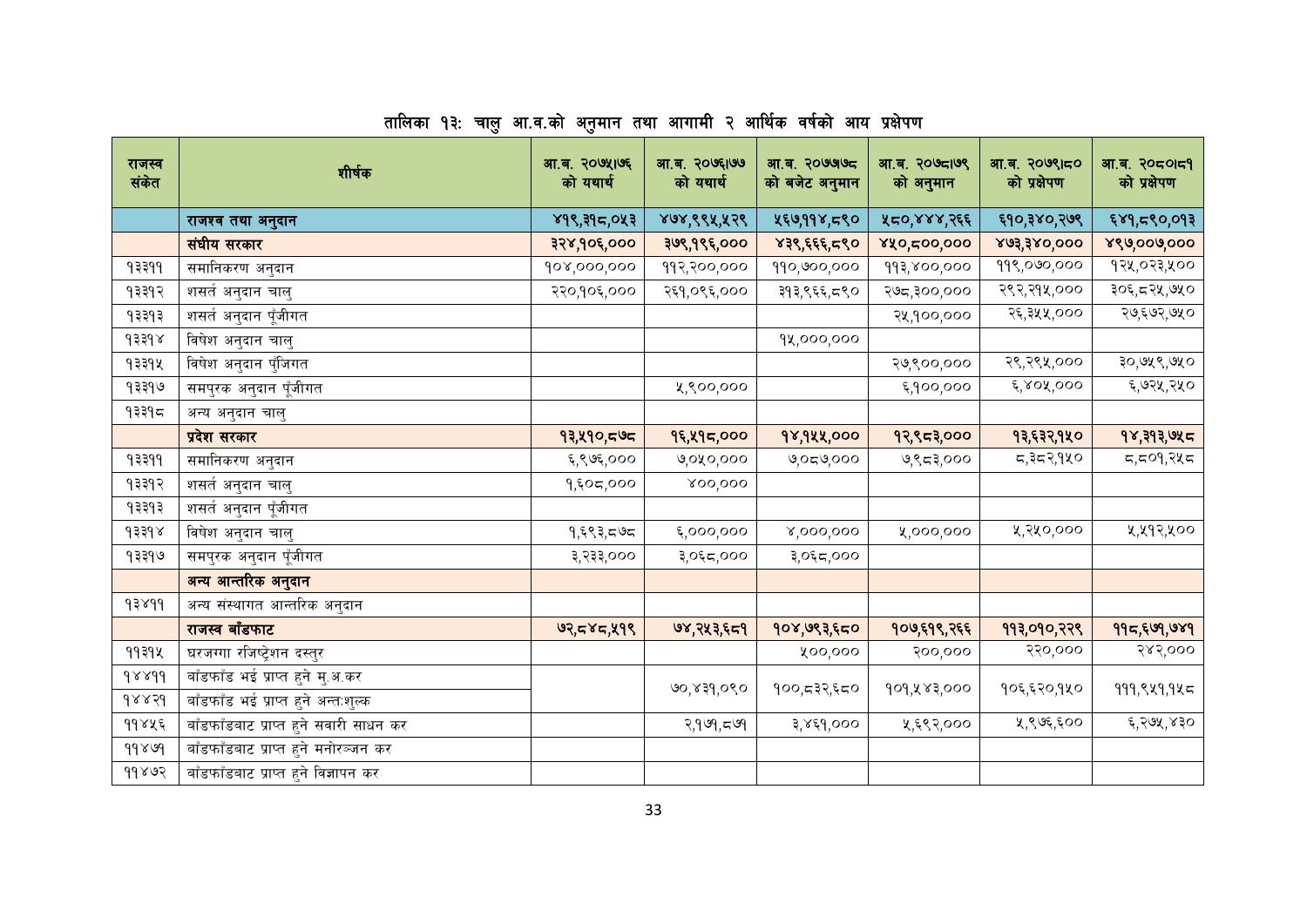| 98923 | बाँडफाँड भई प्राप्त वन रोयल्टी                                    |           | २६१,६७४   |                | $95\%$ , $256$ | 983,808     | २०३,१५३    |
|-------|-------------------------------------------------------------------|-----------|-----------|----------------|----------------|-------------|------------|
| १४१५६ | बाँडफाँड भई प्राप्त विद्युत्त सम्बन्धी रोयल्टी                    |           | १,३८९,०४६ |                |                |             |            |
|       | आन्तरिक स्रोत                                                     | ८,८४२,६५६ | ५,०२७,८४८ | 5,899,320      | ९,०४२,०००      | १०,३५७,९००  | 99,599,494 |
| 99393 | एकीकृत सम्पत्ति कर <i>(सम्पत्ति कर)</i>                           |           | ५६९,८९५   |                | ५००,०००        | ६२५,०००     | ७द्र१,२५०  |
| 99398 | भूमी कर∕मालपोत                                                    |           | ३७८,१३१   | <b>900,000</b> | ५००,०००        | ६२५,०००     | ७द्र१,२५०  |
| ११३२१ | घर बहाल कर                                                        |           | ५०,५०६    | 6,000          | 98,000         | १९,५००      | २५,३५०     |
| ११३२२ | बहाल विटौरी कर (शुल्क)                                            |           |           |                | 9४,०००         | 95,980      | २३,४३८     |
| 99849 | सवारी साधन कर (अटो रिक्सा, इरिक्सा)                               |           | २०,०००    |                | ५,०००          | $\xi,000$   | ७,२००      |
| 98949 | सरकारी सम्पत्तिको बहालबाट प्राप्त आय (सम्पत्ति भाडा)              |           |           | 0,000          | २,४००,०००      | २,दद०,०००   | ३,४५६,०००  |
| १४२१२ | सरकारी सम्पत्ति बिक्रिबाट प्राप्त रकम (लिलामी)                    |           |           |                | 9,000          | 9,000       | 9,000      |
| १४२१३ | अन्य बिक्रिबाट प्राप्त रकम (फाराम, नक्सा, घर नम्बर आदि)           |           |           |                | 9,000          | 9,000       | 9,080      |
| 98799 | अन्य सेवा शुल्क तथा विकी (ढुङ्गा, वालुवा, माटो, काठ विकी<br>समेत) |           | ३,२४१,२५५ | ५,५००,०००      | 8,908,000      | ५,१७९,९००   | ५,६९७,८९०  |
| १४२२१ | न्यायिक दस्तुर                                                    |           |           | २०,०००         | 9,000          | 9,000       | 9,000      |
| १४२२९ | अन्य प्रशासनिक सेवा शुल्क (पशु सेवा, परिक्षा समेत)                |           | 88,000    | 90,000         | १५०,०००        | १६५,०००     | 959,000    |
| d8585 | नक्सापास दस्तुर                                                   |           | ५८,७६०    | 900,000        | ३५,०००         | ३८,५००      | ४२,३५०     |
| १४२४३ | सिफारिश दस्तुर (अन्य प्रमाणित समेत)                               |           | ३२७,८००   | 500,000        | 80,000         | $88\%$ ,००० | 888,800    |
| 98588 | व्यक्तिगत घटना दर्ता दस्तुर                                       |           |           | २००,०००        | २०,०००         | 98,000      | 95,080     |
| dxsxx | नाता प्रमाणित दस्तुर                                              |           |           | 30000          | ५,०००          | ५,५००       | ६,०५०      |
| 68586 | <u>अन्य दस्तुर (दर्ता,</u> अनुमति, इजाजत)                         |           | २५,०००    | 30,000         | 900,000        | 990,000     | 979,000    |
| 98395 | प्रशासनिक दण्ड, जरिवाना र जफत                                     |           | १७२,५००   | २०,०००         | ५,०००          | ५,२५०       | ५,५१३      |
| 9x393 | धरौटी सदरस्याहा                                                   |           |           |                |                |             |            |
| १४५२९ | अन्य राजस्व                                                       |           | 999,000   | 9,9३०,०००      | 30,000         | ३७,५००      | 86,59      |
| 98599 | व्यावसाय कर                                                       |           | २१,००१    | २४९,३२०        | 900,000        | १२५,०००     | १५६,२५०    |
| 94999 | बेरुज्                                                            |           |           |                |                |             |            |
| १५११२ | निकासा फिर्ता                                                     |           |           |                |                |             |            |
| १५११३ | अनुदान फिर्ता                                                     |           |           |                |                |             |            |
|       | वित्तीय सम्पत्ति तथा दायित्व                                      |           |           |                |                |             |            |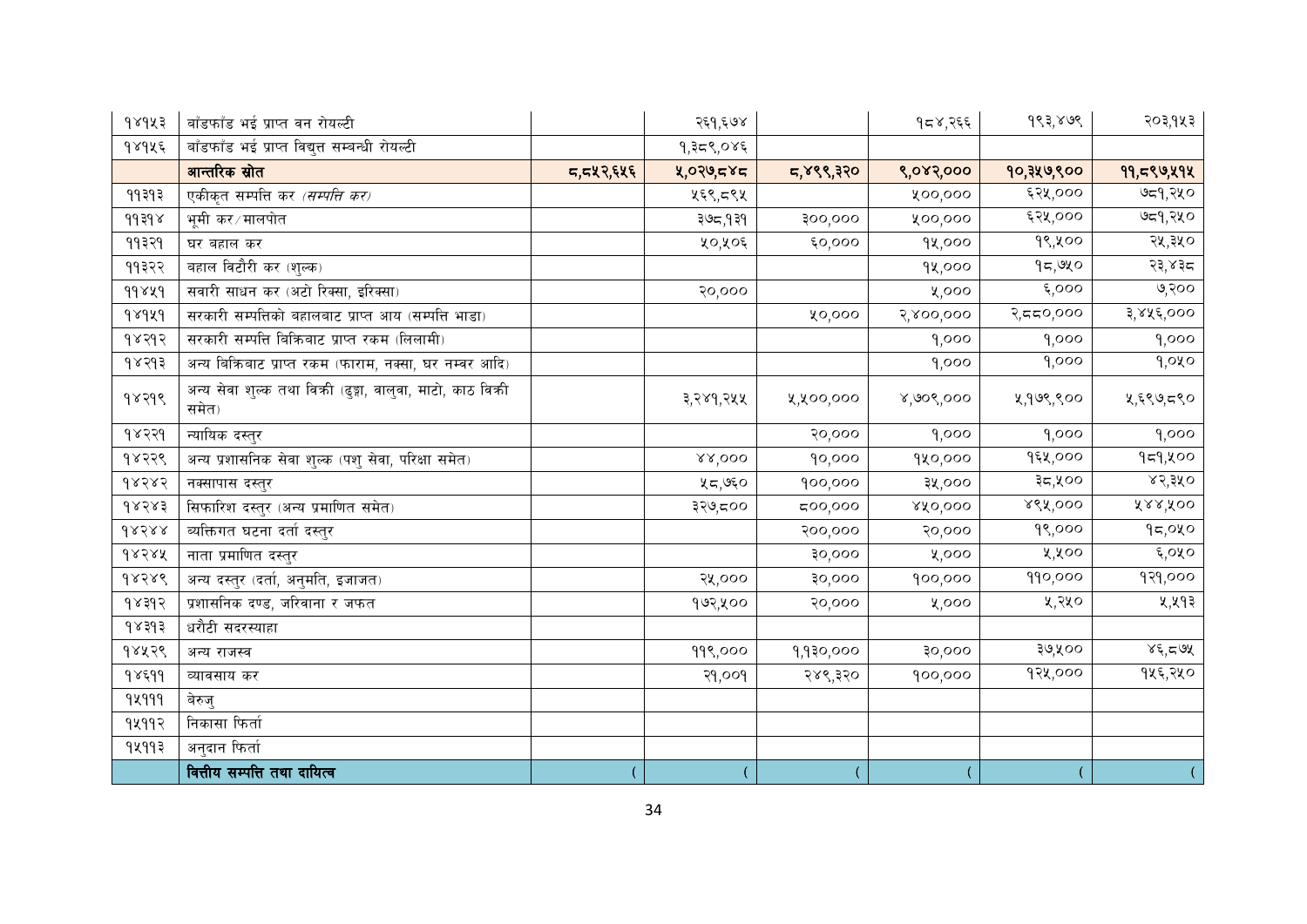| ३२१२१ | नगद                                                   |                |             |                           |                      |             |
|-------|-------------------------------------------------------|----------------|-------------|---------------------------|----------------------|-------------|
| ३२१२२ | बैंक मौज्दात                                          |                |             |                           |                      |             |
| ३३१४३ | अन्य संस्थावाट ऋण प्राप्ती                            |                |             |                           |                      |             |
| ३३१८२ | तिर्न् पर्ने अन्य खाताहरु                             |                |             |                           |                      |             |
|       | ' जम्मा राजस्व, अनुदान, सम्पत्ति तथा दायित्व <b>।</b> | $89$ ९,३१८,०५३ | ४७४,९९५,५२९ | ४६७,११४,८९०   ५८०,४४४,२६६ | <b>६१०,३४०,२७९  </b> | ६४१,द९०,०१३ |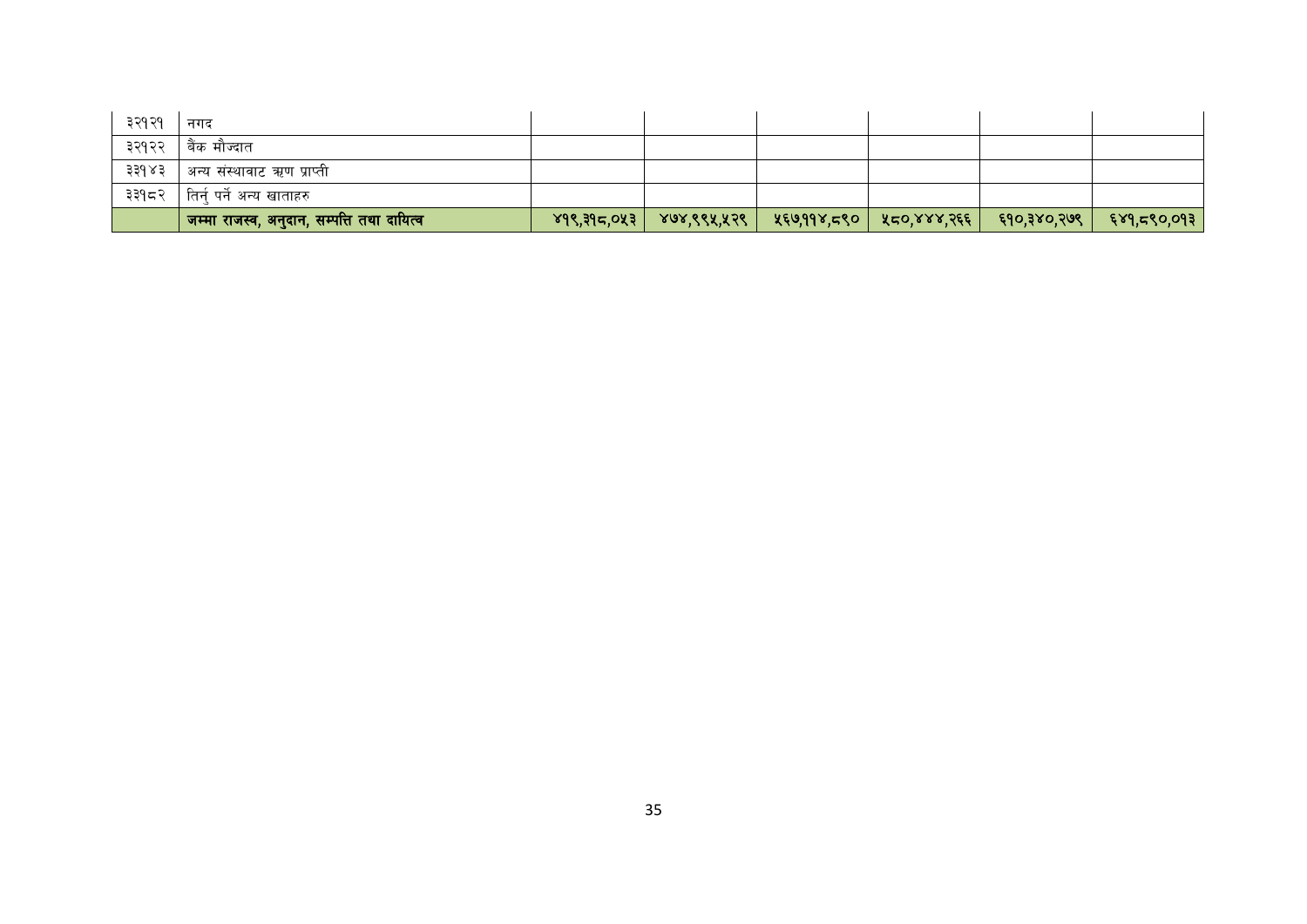# भाग ६: निष्कर्ष तथा सुभगवहरु

### ६.१ नगरपालिकाको आय संक्षेपमा

नगरपालिकाको गत आ.व. को यथार्थ, चालु वर्षको अनुमान तथा आगामी आ.व. को लागि आय प्रक्षेपणको तुलनात्मक विवरण तलको तालिकामा दिइएको छ।

|       | शीर्षक                   | आ.व.२०७६।७७ यथार्थ |         | आ.व.२०७७७८ को अनुमान |            | आ.व.२०७८।७९ को<br>अनुमान |             |
|-------|--------------------------|--------------------|---------|----------------------|------------|--------------------------|-------------|
| क.सं. |                          | रकम                | प्रतिशत | रकम                  | प्रतिशत    | रकम                      | प्रतिश<br>त |
|       | अनुदान                   | ३९५,७१४,०००        | ಧ३      | ४५३,८२१,८९०          | 5Ο         | ४६३,७८३,०००              | ςο          |
| ۹     | संघीय सरकार              | ३७९,१९६,०००        | ςο      | ४३९,६६६,८९०          | ಅಧ         | ४५०,द००,०००              | ಅದ          |
|       | प्रदेश सरकार             | १६,५१८,०००         | ३       | १४,१५५,०००           | ২          | १२,९८३,०००               | २           |
|       | अन्य आन्तरिक अनुदान      |                    | O       |                      | $\circ$    |                          | $\circ$     |
| २     | राजस्व बाँडफाँट          | ७४,२५३,६८१         | ۹६      | १०४,७९३,६८०          | ۹ς         | १०७,६१९,२६६              | १९          |
| ३     | आन्तरिक आय               | ५,०२७,८४८          | ٩       | ८,४९९,३२०            | ٩          | ९,०४२,०००                | २           |
| γ     | नगद सम्पत्ति तथा दायित्व |                    | $\circ$ |                      | $\circ$    |                          | $\circ$     |
|       | जम्मा                    | ४७४,९९५,५२९        | १००     | ५६७,११४,८९०          | <b>900</b> | ५८०,४४४,२६६              | <b>900</b>  |

| तालिका १४: नगरपालिकाको आय संक्षेपमा |  |
|-------------------------------------|--|
|-------------------------------------|--|

प्रस्तुत विवरण अनुसार नगरपालिकाको कुल आयमा आन्तरिक आयको हिस्सा गत आ.व. २०७६।७७ मा करिव १ प्रतिशत रहेको थियो । राजस्व सुधार योजनाको कार्यान्वयनबाट नगरपालिकाको आन्तरिक आय परिचालनमा सुधार आउने हुनाले आर्थिक वर्ष २०७८।७९ आन्तरिक आयको रकम तथा हिस्सा बढ्न गई कुल आयको करिव २ प्रतिशत प्रतिशत हुने अनुमान छ ।

# ६.२ नगरपालिकाको आन्तरिक आयमा मुख्य स्रोतहरु

राजस्व सुधार कार्ययोजनाको कार्यान्वयन पश्चात नगरपालिकाले आय आर्जन गर्न सक्ने आन्तरिक आयका प्रमुख ५ वटा स्रोतहरु र सो बाट गरिएको आय निम्नानुसार देखिएको छ।

| आम्दानीको स्रोत                                                | आ.ब. २०७८१७९ को<br>अनुमान | आन्तरिक आयको<br>अंश |
|----------------------------------------------------------------|---------------------------|---------------------|
| अन्य सेवा शुल्क तथा विकी (ढुङ्गा, वालुवा, माटो, काठ विकी समेत) | 8,908,000                 | ५२                  |
| सरकारी सम्पत्तिको बहालबाट प्राप्त आय (सम्पत्ति भाडा)           | 3,800,000                 | ২७                  |
| एकीकृत सम्पत्ति कर (सम्पत्ति कर)                               | ४००,०००                   | ٤,                  |
| भूमी कर∕मालपोत                                                 | ४००,०००                   | ٤,                  |
| सिफारिश दस्तुर (अन्य प्रमाणित समेत)                            | 880,000                   | X                   |
| अन्य आन्तरिक आय                                                | ४८३,०००                   | X                   |
| जम्मा आन्तरिक आय                                               | ९,०४२,०००                 | 900                 |

तालिका १५: नगरपालिकाको आन्तरिक आयका मुख्य स्रोतहरु संक्षेपमा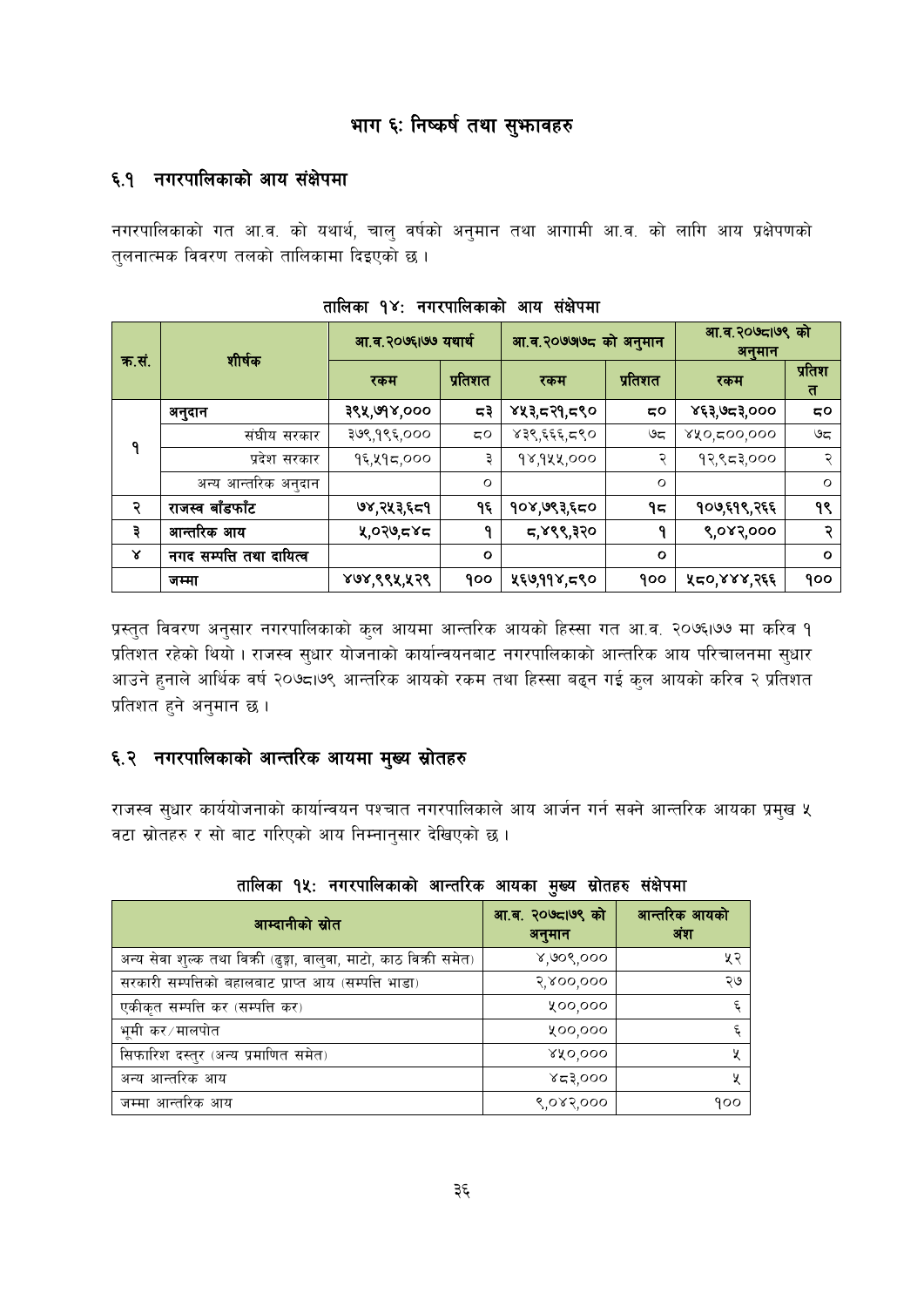नगरपालिकाको आन्तरिक आयका मुख्य सम्भाव्य स्रोतहरुमा ढुङ्गा, वालुवा, माटो, काठ विक्री तथा नगरपालिकाले खरिद गरी सञ्चालनमा ल्याएका वस तथा टिपरको भाडा देखिन्छ। नगरपालिकाले आय सम्भाब्यताले कर शीर्षकवाट उल्लेख्य राजस्व असुल हुने सम्भावना देखिएकोले नगरपालिकाले यस्ता दिगो स्रोतहरु तर्फ ध्यान दिनुपर्ने देखिन्छ । त्यसले अनुमान गरे अनुसारको आन्तरिक आय असुलीकोलागि राजस्व सुधार कार्ययोजनालाई कार्यान्वयनमा ल्याउन आवश्यक देखिन्छ ।

#### ६.३ राजस्व प्रशासन सुधारका प्राथमिकताहरु

नगरपालिकाको आन्तरिक आय संकलनमा सुधार ल्याउनका लागि आयका मुख्य स्रोतहरुमा विशेष ध्यान दिनुका साथै राजस्व प्रशासन प्रणालीमा सुधार ल्याउन जरुरी हुन्छ । राजस्व सुधार कार्ययोजनाको आधारमा नगरपालिकाले ध्यान दिनुपर्ने मुख्य क्षेत्रहरुलाई बँदागत रुपमा प्रस्तुत गरिएको छ ।

सम्पत्ति कर तथा मालपोत संकलन प्रणालीमा सुधारः नगरपालिकाको अनुमानित आन्तरिक आयको करिव १२ प्रतिशत हिस्सा यी दुई करले ओगट्ने देखिन्छ । दुबै कर प्रणालीमा सुधारका लागि आर्थिक ऐनले गरेको व्यवस्था अनुसार कम्प्युटर सफुटवयर प्रणालीमा सुधार गरी सम्पत्तिको विवरण संकलन गरी कर असुली प्रणाली स्थापना गर्न जरुरी देखिन्छ। सम्पत्ति कर प्रणाली स्थापनाको लागि तत्कालै सम्पत्ति विवरण फाराम छपाई प्रयोगमा ल्याउने तथा करदाताको सहजताको लागि मालपोत संकलनको लागि वडा कार्यालयलाई जिम्मेवारी दिने कार्य तत्काल शुरु गर्नुपर्ने देखिन्छ । वडा कार्यालयहरुमा इन्टरनेट र भौतिक पूर्वाधारको स्थापना गरी सम्पत्ति कर संकलन कार्य वडा कार्यालयहरुवाट गर्नको लागि वडा सचिवहरुलाई तालिम दिई क्रमश: जिम्मेवारी हस्तान्तरण गर्दै जान आवश्यक देखिन्छ ।

वहाल विटौरी शुल्कः नगरपालिका क्षेत्रमा रहेका ऐलानी तथा पर्ति जग्गाहरुमा व्यक्तिले घर निर्माण गरी वसोवास तथा पसल व्यवसाय गरेका पाईन्छ तर नगरपालिकाले निजहरुवाट क्नै शुल्क लिएको देखिदैन । नगरपालिकाले आर्थिक ऐनमा भएको व्यवस्था बमोजिम शुल्क संकलन गर्न लगत तयार गरी वडा कार्यालय समेतको सहभागितामा बहाल विटौरी शुल्क संकलन कार्यको शुरुवात तत्कालै गर्नुपर्ने देखिन्छ ।

**व्यवसाय तथा घरजग्गा वहाल कर:** नगरपालिकाले हालसम्म व्यवसाय करको लागि व्यवसायहरु दर्ता गरी कर संकलन गरेको देखिदैन । नगरपालिकाले स्थानीय उद्योग वाणिज्य संघसंगको सहकार्यमा टोली निर्माण गरी व्यवसाय दर्ता तथा कर संकलन अभियान सञ्चालन गर्नु पर्ने देखिन्छ । नगरपालिकाले व्यवसाय कर संकलन गर्ने क्रममा घरजग्गा वहाल करको समेत लगत तयार गरी संकलन कार्यको शुरुवात गर्नुपर्ने देखिन्छ ।

**राजस्व संकलन कार्यविधिहरुको तर्जुमा:** राजस्व संकलन कार्यलाई ब्यवस्थित गर्न तथा एकरुपताका लागि आयका मुख्य स्रोतहरु जस्तो सवारी साधन संचालन तथा व्यवस्थापन, सम्पत्ति कर, वहाल विटौरी शुल्क, निजी जग्गावाट प्राकृतिक स्रोत (ढुङ्गा, गिट्टी) को बिक्री, व्यबसाय कर आदिको विवरण संकलन, मुल्यांकन, कर निर्धारण, अभिलेख व्यवस्था, सहलियत, जरिवाना, खारेजी आदि कार्यको प्रक्रियागत स्पष्टताका लागि कार्यविधिहरु तर्जुमा गरी कार्यान्वयनमा ल्याउन आवश्यक देखिन्छ ।

**छुट तथा जरिवानको कार्यान्वयन:** चाल् आर्थिक बर्ष देखि नगरपालिकाको आर्थिक ऐनले गरेको छुट तथा जरिवानाको व्यवस्था कार्यान्वयनमा ल्याउन सफ्टवयर प्रणालीमा सुधारका साथै वडा कार्यालयहरु जानकारी गराई सो अनुसार व्यवस्था मिलाउन् पर्ने देखिन्छ।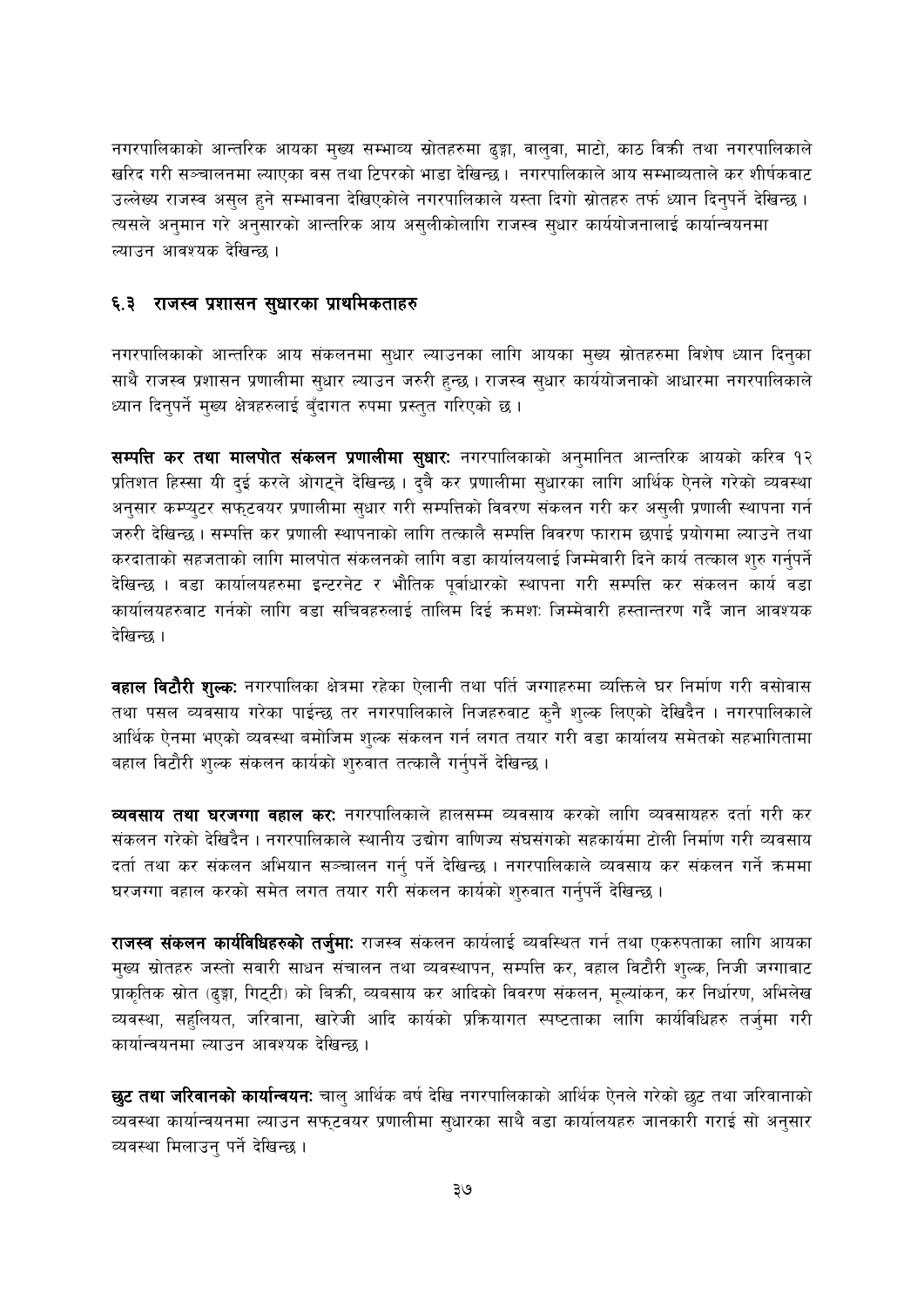जनचेतना मूलक कार्यक्रम तथा राजस्व परीक्षणः नगरपालिकाले व्यवस्था गरे बमोजिम कर संकलन व्यवस्था तथा छुट तथा जरिवानाबारे जनतामा सूचना प्रवाह गर्न जनचेतना नागरिक वडापत्र तथा प्रचार प्रशार कार्यक्रम सञ्चालन गर्न आवश्यक देखिन्छ । राजस्व संकलन हुने स्थानहरुमा राजस्वको अभिलेख सही रुपमा राखिएको, सही तरिकाले कर तथा शुल्क निर्धारण भएको, बक्यौताको अभिलेख सही तरिकाले राखिएको, सही तरिकाले राजस्व संकलन भएको, संकलित राजस्व सम्वन्धित खातामा सही रुपमा कार्यालयमा दाखिला भएको जस्ता विषयलाई यकीन गर्न राजस्व परीक्षणको भूमिका महत्वपूर्ण हुन्छ । नगरपालिकाको राजस्व संकलन कार्यमा बडाहरुवाट समेत राजस्व संकलन हुने भएकोले जनचेतना मूलक कार्यक्रम सञ्चालन र राजस्व परीक्षणमा राजस्व परामर्श समितिको अग्रसरतामा राजस्व परीक्षण सुदृढ हुन आवश्यक देखिन्छ ।

# ६.४ राजस्व सुधार कार्ययोजनाको कार्यान्वयन

सहभागीतात्मक पद्धति अपनाई तर्जुमा गरिएको तालिका १३ मा दिइएको राजस्व सुधार कार्ययोजना कार्यान्वयनका लागि नगरपालिकाले राजस्व सुधार कार्यक्रमलाई ब्यय वजेटमा समावेश गरी कार्यान्वयन गर्न आवश्यक हुन्छ । कार्ययोजनामा उल्लेख भएको कार्य सम्पादन हुन नसकेमा त्यसले प्रक्षेपण गरे बमोजिमको आय संकलनमा प्रभाव पार्न सक्दछ । यसका अतिरिक्त राजस्व सुधार कार्ययोजना अन्तर्गतका निश्चित कार्य गर्न अन्य सहयोगी निकाय तथा परियोजनाहरुबाट पनि सहयोग लिन सकिन्छ । नगरपालिकाको आफ्नो वार्षिक योजना तथा बजेटमा राजस्व सुधार कार्यक्रम अन्तर्गत निम्न क्रियाकलापहरु सञ्चालनका लागि बजेट व्यवस्था गर्न आवश्यक देखिन्छ:

- राजस्व कम्प्युटर सफुटवर प्रणालीमा सुधार, मर्मत तथा संचालन तालिम
- कार्यालयको राजस्व शाखा तथा वडाहरुलाई आवश्यक पर्ने इन्टरनेट, उपकरण तथा सामग्रीहरुको व्यवस्था
- मुख्य आयका स्रोतहरुको व्यवस्थापनको लागि कार्यविधिहरु तर्जुमा
- कर शिक्षा कार्यक्रम तथा कर संकलन टोली परिचालन
- वडाका कर्मचारीहरुको क्षमता विकास
- राजस्व संकलनको अनुगमन तथा राजस्व परीक्षण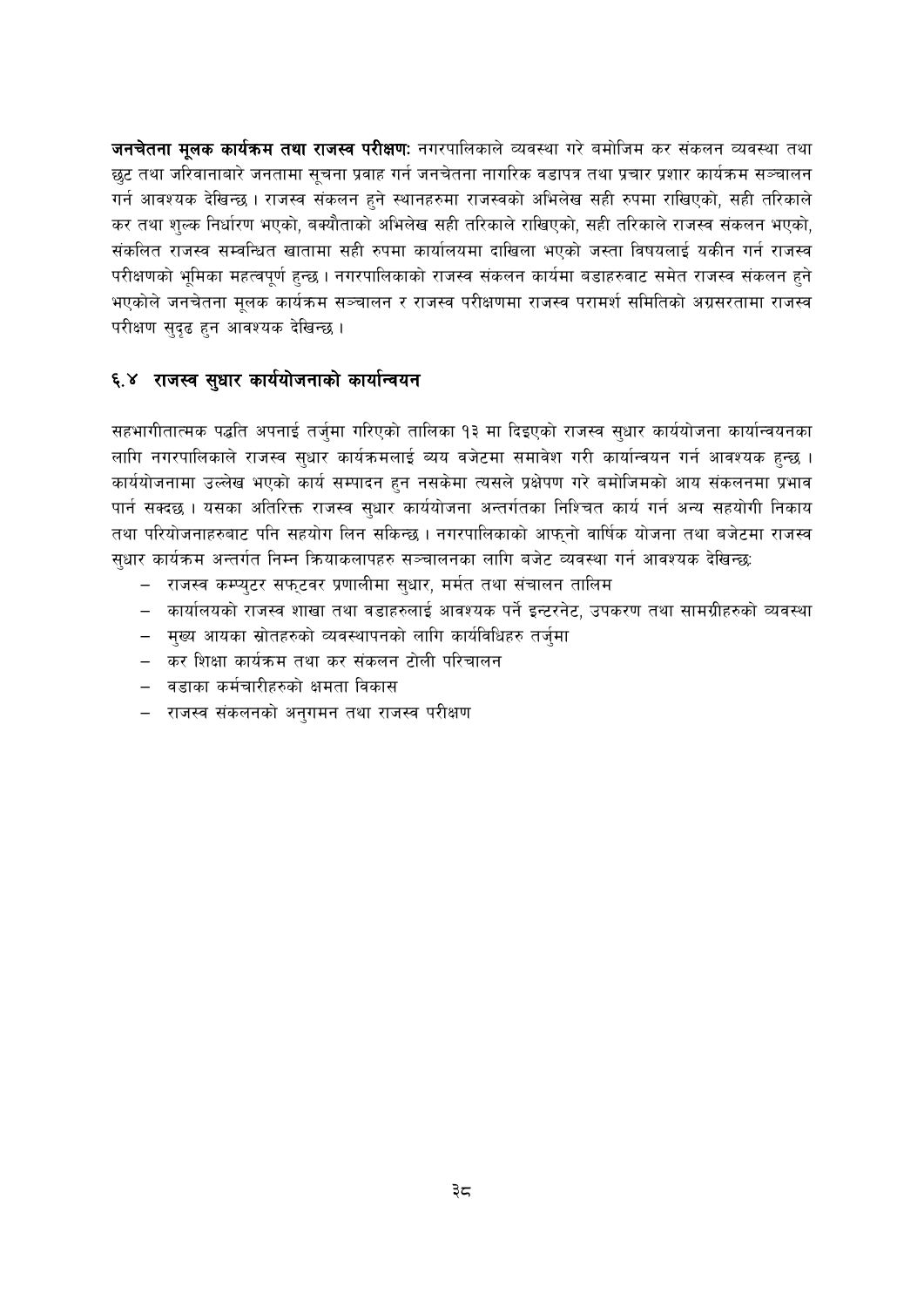# राजस्व सुधार योजनाकोलागि सूचना संकलन फाराम

# ...................... गाउँ/नगरपालिका

# राजस्व परामर्श समितिको नामावली

| क.सं. | नाम | पद | जिम्मेवारी | सम्पर्क नं |
|-------|-----|----|------------|------------|
| റ     |     |    | संयोजक     |            |
| ≎     |     |    | सदस्य      |            |
| ₽     |     |    | सदस्य      |            |
| Χ     |     |    | सदस्य      |            |
| ५     |     |    | सदस्य      |            |
| ٤     |     |    | सदस्य      |            |
| ৩     |     |    | सदस्य सचिव |            |

# राजस्व प्रशासन शाखा/उपशाखामा कार्यरत कर्मचारी

| क.सं. | नाम   | पद तथा तह | सम्पर्क नं |
|-------|-------|-----------|------------|
|       |       |           |            |
|       |       |           |            |
|       |       |           |            |
|       |       |           |            |
|       |       |           |            |
|       |       |           |            |
|       | जम्मा |           |            |

# नगरपालिकाको सम्पत्ति

# स्वामित्व वा भोगचलनमा रहेका जग्गा

| क.सं. | जग्गा रहेका स्थान       | क्षेत्रफल | हालको उपयोग | भाडा वा बहाल<br>रकम (यदी भएमा) | कैफियत |
|-------|-------------------------|-----------|-------------|--------------------------------|--------|
| क     | स्वामित्वमा रहेको जग्गा |           |             |                                |        |
|       |                         |           |             |                                |        |
|       |                         |           |             |                                |        |
|       |                         |           |             |                                |        |